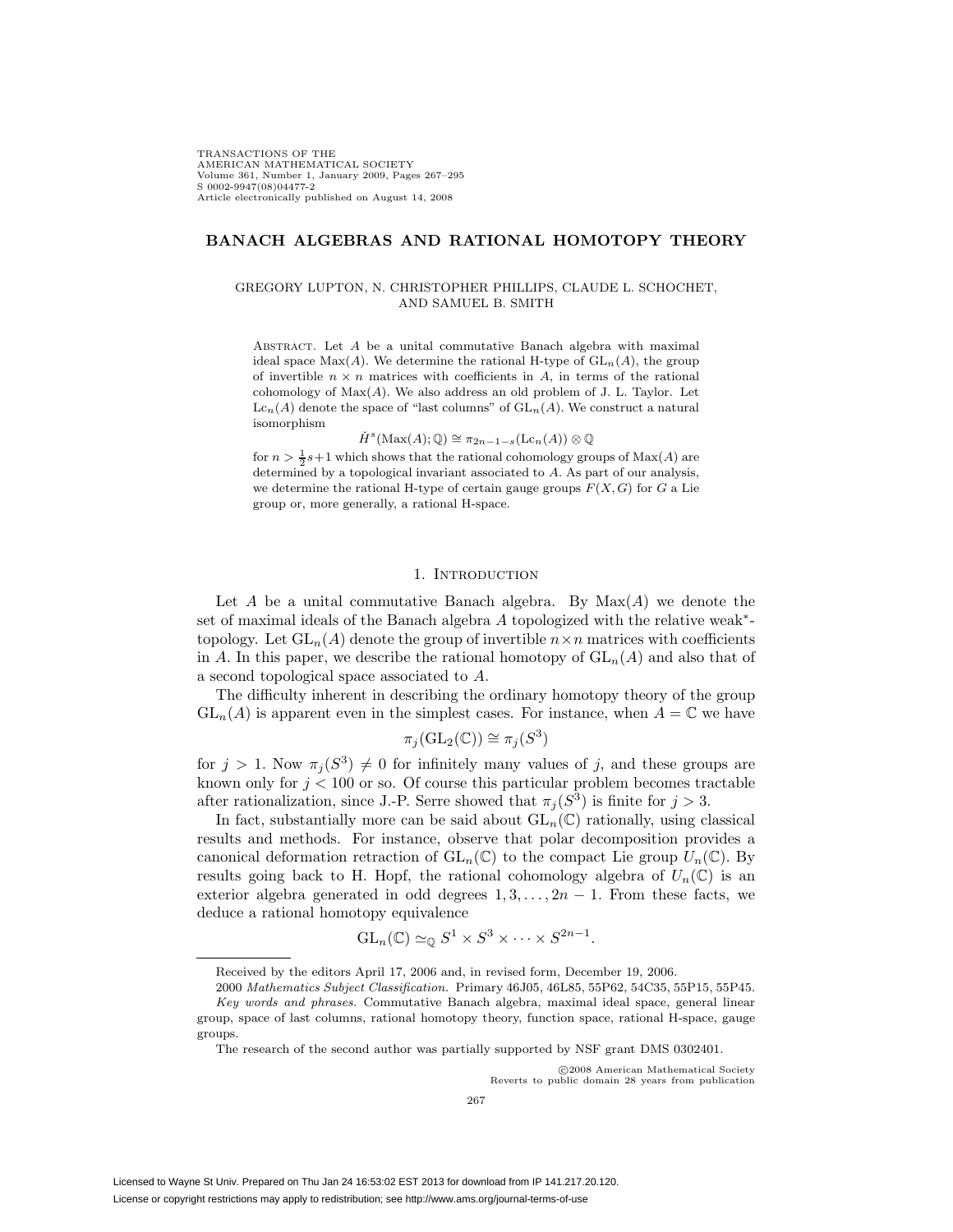(See Example [4.16](#page-15-0) below.) This equivalence actually determines the structure of  $GL_n(\mathbb{C})$  as a rational H-space since a homotopy-associative H-space with only odd rational homotopy groups is rationally homotopy-abelian. (See Corollary [4.27.](#page-19-0))

Our first main result extends the above analysis to the general case. We determine the rational homotopy type of  $GL_n(A)$  in terms of the rational Cech cohomology groups  $\check{H}^*(\text{Max}(A); \mathbb{Q})$  of the space  $\text{Max}(A)$ . In fact, we determine the full structure of  $GL_n(A)$  as a rational H-space. To describe our results, we introduce some notation.

Given a space X with basepoint, we write  $X_{\circ}$  for the path component of the basepoint of X. Recall that if  $\pi$  is an abelian group, then  $K(\pi, n)$  is the corresponding Eilenberg-Mac Lane space. (See Example [4.5.](#page-11-0)) If  $\pi$  is countable abelian, by a result of J. Milnor [\[20\]](#page-27-0) (also see Milgram [\[19\]](#page-27-1)) multiplication of loops gives  $K(\pi,n)$ the structure of an abelian topological group, and this structure is unique up to homotopy. (Again, see Example [4.5.](#page-11-0)) Consequently, a product  $\prod_{j\geq 1} K(\pi_j, j)$  of Eilenberg-Mac Lane spaces with its standard loop multiplication also has the structure of an abelian topological group. (This multiplication is rarely unique, even up to homotopy. See Example [4.6.](#page-12-0))

Our first main result is the following.

<span id="page-1-0"></span>**Theorem 1.** Suppose that A is a unital commutative Banach algebra with maximal ideal space Max(A). Let

$$
\check{V}_{h,j} = \check{H}^{2j-1-h}(\text{Max}(A); \mathbb{Q}).
$$

Then there is a natural rational H-equivalence

$$
\operatorname{GL}_n(A)_{\circ} \simeq_{\mathbb{Q}} \prod_{j=1}^n \prod_{h=1}^{2j-1} K(\check{V}_{h,j}, h)
$$

where the product of Eilenberg-Mac Lane spaces has the standard loop multiplication. Thus  $GL_n(A)$  has the rational H-type of an abelian topological group.

As a consequence of Theorem [1,](#page-1-0) we address an old question of J. L. Taylor regarding the cohomology of the space  $Max(A)$ . In [\[29\]](#page-28-0), Taylor raised the question of characterizing topological invariants of  $Max(A)$  in terms of invariants of the algebra. Taylor showed that classical results give a way to characterize  $H^n(\text{Max}(A); \mathbb{Z})$  for  $n = 0, 1, 2$ . To be more specific:

- $H^0(\text{Max}(A); \mathbb{Z})$  consists of formal combinations of idempotents of A. Taylor derives this from the Shilov Idempotent Theorem.
- $H^1(\text{Max}(A); \mathbb{Z})$  is the quotient of  $GL(A)$  by the image of the exponential map exp:  $A \to GL(A)$ . Taylor derives this from the Arens-Royden Theorem. For  $A = C(X)$ , the algebra of continuous complex valued functions on a compact Hausdorff space, and when  $X$  is metrizable, K. Thomsen observes (see the introduction to Section 4 of [\[32\]](#page-28-1)) that this is a (1934) theorem of Bruschlinsky.
- $H^2(\text{Max}(A); \mathbb{Z})$  is the Picard group  $Pic(A)$  of A by a result of Forster. The Picard group consists of isomorphism classes of finitely generated projective  $A$ -modules  $P$  which are invertible in the sense that there exists some finitely generated projective module Q such that  $P \otimes Q$  is a free module of rank 1 over A. For a different, and deeper, version of the Picard group, see [\[6\]](#page-27-2).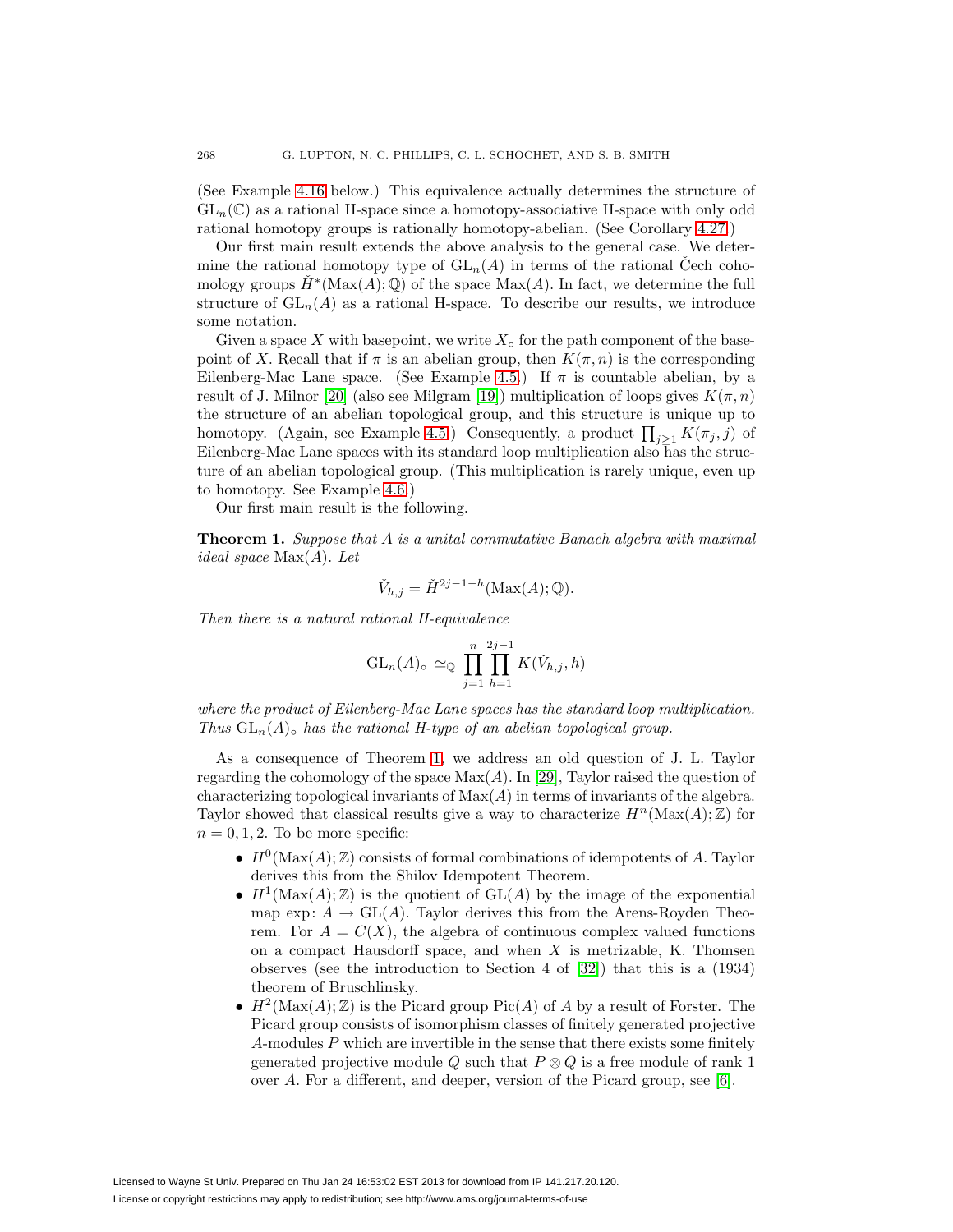We note that these results are easy in the case  $A = C(X)$ ; the main point is that they may be extended to commutative Banach algebras.

In addition, we have the result of J. Dixmier and A. Douady [\[11\]](#page-27-3):

•  $H^3(X;\mathbb{Z})$  is isomorphic to the Brauer group of algebra bundles over X with fibre  $K$ , the compact operators on a separable, infinite-dimensional Hilbert space.

As far as we know, there has been no further progress describing  $H<sup>n</sup>(\text{Max}(A); \mathbb{Z})$ in a concrete fashion. However, the recent interesting work of A. B. Thom [\[30\]](#page-28-2) does shed additional light on the problem, albeit in a very abstract context.

As regards K-theory, we can add the following results, which were known to Atiyah, Adams, Swan and others:

- $K^0(\text{Max}(A))$  is isomorphic to  $K_0(A)$ , which is defined (for any ring A) as the quotient of the free abelian group generated by all finitely generated projective left A-modules modulo the isomorphism and direct sum relations.
- $K^1(\text{Max}(A))$  is isomorphic to  $GL_{\infty}(A)/GL_{\infty}(A)_{\circ}$ , the quotient of the infinite general linear group of A by the connected component of the identity.

Now consider the natural action of  $GL_n(A)$  on the right A-module  $A^n$  (the direct sum of n copies of A). The space of "last columns"  $Lc_n(A)$  is defined to be the orbit of the last standard basis vector  $e_n \in A^n$  under the action of  $GL_n(A)$ . This is a familiar space, studied for example in [\[25\]](#page-27-4). With our second main result, we provide an answer to Taylor's question for the rational (Cech) cohomology groups of the space  $Max(A)$ .

<span id="page-2-0"></span>**Theorem 2.** Let A be a unital commutative Banach algebra. Then the rational cohomology groups of  $\text{Max}(A)$  are determined by a topological invariant of A via a natural isomorphism

$$
\check{H}^s(\operatorname{Max}(A); \mathbb{Q}) \cong \pi_{2n-1-s}(\operatorname{Lc}_n(A)) \otimes \mathbb{Q}
$$

for  $n > \frac{1}{2}s + 1$ .

In an effort to make the paper understandable to both Banach algebraists and algebraic topologists, we include more details than would be needed in a paper aimed at either audience alone. The organization is as follows. In Section [2](#page-3-0) we introduce the topological spaces associated to a Banach algebra that we will need. In Section [3](#page-8-0) we begin our examination of the homotopy groups of the general linear groups of the commutative Banach algebras. The group  $GL_n(A)$  is known to be homotopy equivalent to the space of continuous functions  $F(\text{Max}(A), GL_n(\mathbb{C}))$  by an important result of Davie [\[10\]](#page-27-5). We reduce the problem of identifying  $Lc_n(A)$ to one of studying the path component of the constant map in the function space  $F(\text{Max}(A), S^{2n-1})$  (Theorem [3.6\)](#page-10-0). Consequently, we are concerned with studying function spaces of the form  $F(X, G)$ , for G a topological group or, more generally, of the rational homotopy type of a topological group. In Section [4](#page-10-1) we develop some ideas, mostly from rational homotopy theory, that are sufficient to completely understand the rational homotopy type of a function space of this latter form when X and G are finite complexes. The results of this section are developed in greater generality than is strictly necessary, and some are of independent interest for the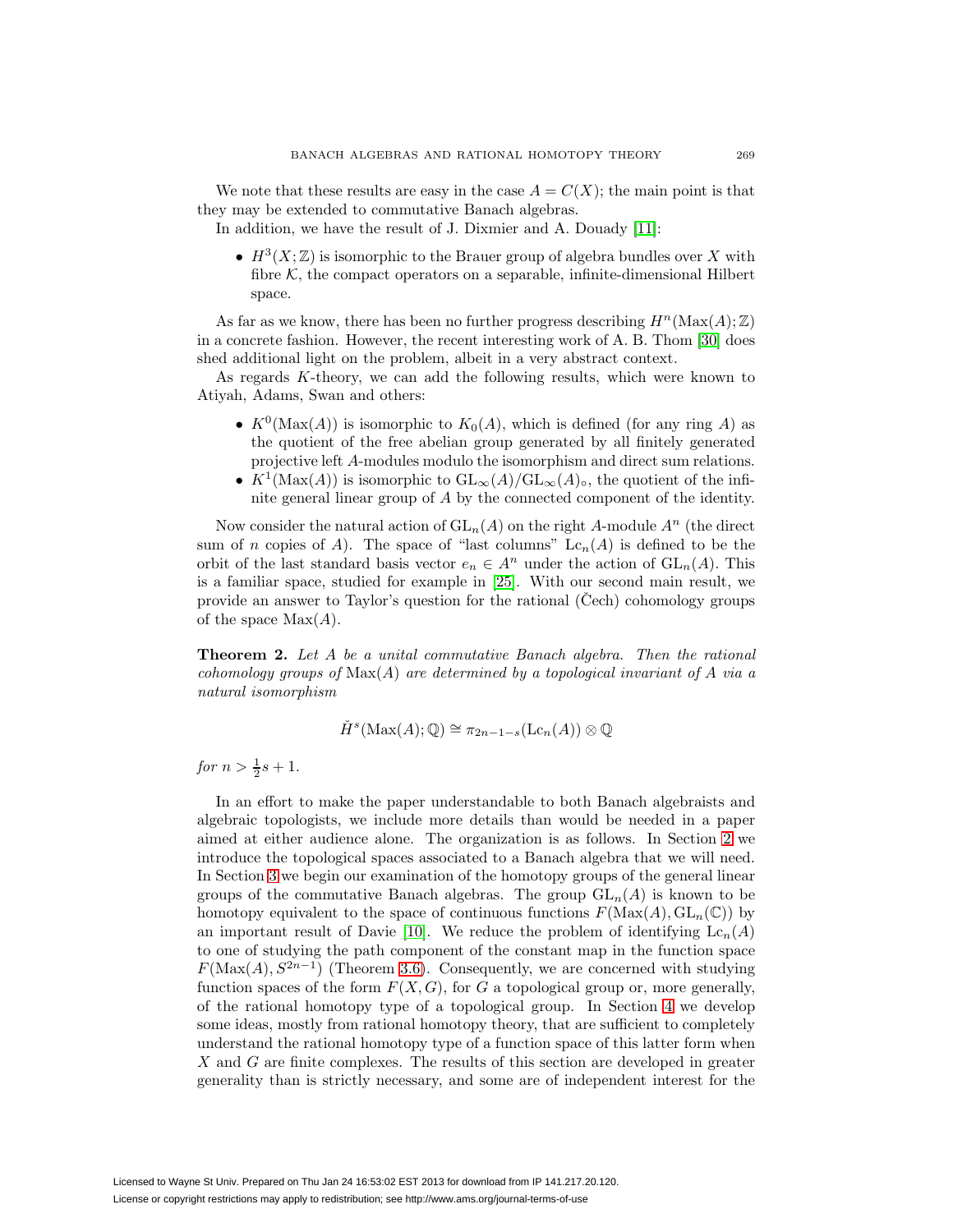homotopy of function spaces (e.g. Theorem [4.10\)](#page-13-0). Finally, in Section [5,](#page-19-1) we prove Theorems 1 and 2 by applying the results developed in Section [4.](#page-10-1)

For any topological spaces X and Y we let  $F(X, Y)$  denote the set of continuous functions  $X \to Y$  with the compactly generated topology. (See Section IV.3 of [\[33\]](#page-28-3).) This topology agrees with the compact-open topology on compact sets. Hence using this topology rather than the compact-open topology has no effect on homotopy and singular homology. If X and Y are based spaces, then we let  $F_{\bullet}(X, Y)$  denote the subspace of basepoint-preserving maps. We use  $[X, Y]$  to denote the set of based homotopy classes of based maps from  $X$  to  $Y$ . When working with a topological group we take the basepoint to be the identity of the group. Basepoints are always assumed to be non-degenerate, that is, the inclusion of the basepoint into the space is a cofibration, or equivalently, the pair consisting of the space and its basepoint is an NDR-pair. (See page 7 and Section I.4 of [\[33\]](#page-28-3).) Observe that  $f: X \to Y$  induces maps  $f_* : F(W, X) \to F(W, Y)$  and  $f^* : F(Y, Z) \to F(X, Z)$  given by composition and pre-composition with  $f$ , respectively. We also use this notation for the maps induced by f on basepoint-preserving function spaces and on sets of homotopy classes of maps.

A function space is typically not path connected. We take the basepoint of  $F(X, Y)$  and  $F_{\bullet}(X, Y)$  to be the constant map sending X to the basepoint of to Y. Thus  $F(X, Y)$  denotes the space of maps from X to Y which are freely homotopic to the constant map. Similarly,  $F_{\bullet}(X,Y)_{\circ}$  denotes the space of based, null-homotopic maps. If G is a topological group, then the function space  $F(X, G)$ is one also, with multiplication given by pointwise multiplication of maps. In this case, the basepoint is the constant map carrying  $X$  to the identity of  $G$ . For any compact space X we let  $C(X)$  denote the  $C^*$ -algebra of continuous complex-valued functions on X with the operations given pointwise. We denote by  $M_n(A)$  the algebra of  $n \times n$  matrices with entries in A. If A is a Banach algebra, then  $M_n(A)$ is also a Banach algebra in an obvious way.

## 2. The spaces

<span id="page-3-0"></span>In this section, we let A be any Banach algebra. While later we will be interested exclusively in the case where  $A$  is commutative and unital, the results of this section can be stated in somewhat greater generality. We follow Corach and Larotonda [\[7\]](#page-27-6), [\[8\]](#page-27-7) and Rieffel [\[25\]](#page-27-4) in discussing the spaces associated to A that we will need. Following Section 3 of [\[32\]](#page-28-1), we handle non-unital algebras by unitizing them and making slight modifications of the definitions. In order to preserve functoriality, we therefore unitize all algebras. Thus, the definitions of  $GL_n(A)$  and  $Lc_n(A)$  given below do not agree with those in the Introduction. We will show in Proposition [2.11](#page-8-1) below that, when A is unital, they are nevertheless equivalent.

<span id="page-3-1"></span>*Notation* 2.1. If A is a Banach algebra, then we denote by  $A^+$  its unitization  $A \oplus \mathbb{C}$ , with the elements written  $a + \lambda \cdot 1$  (or just  $a + \lambda$ ) for  $a \in A$  and  $\lambda \in \mathbb{C}$ , and the multiplication obtained by applying the distributive law in the obvious way. (See Definition 1 in Section 3 of [\[4\]](#page-27-8), or the end of Section 1.2 of [\[22\]](#page-27-9).)

<span id="page-3-2"></span>The unitization is again a Banach algebra. If A is a  $C^*$ -algebra, then there is a unique choice of norm making  $A^+$  a  $C^*$ -algebra (Theorem 2.1.6 of [\[22\]](#page-27-9)).

*Remark* 2.2. When forming  $A^+$ , we add a new identity even if A is already unital. In this case,  $A^+$  is isomorphic to the Banach algebra direct sum  $A \oplus \mathbb{C}$ . Letting  $1_A$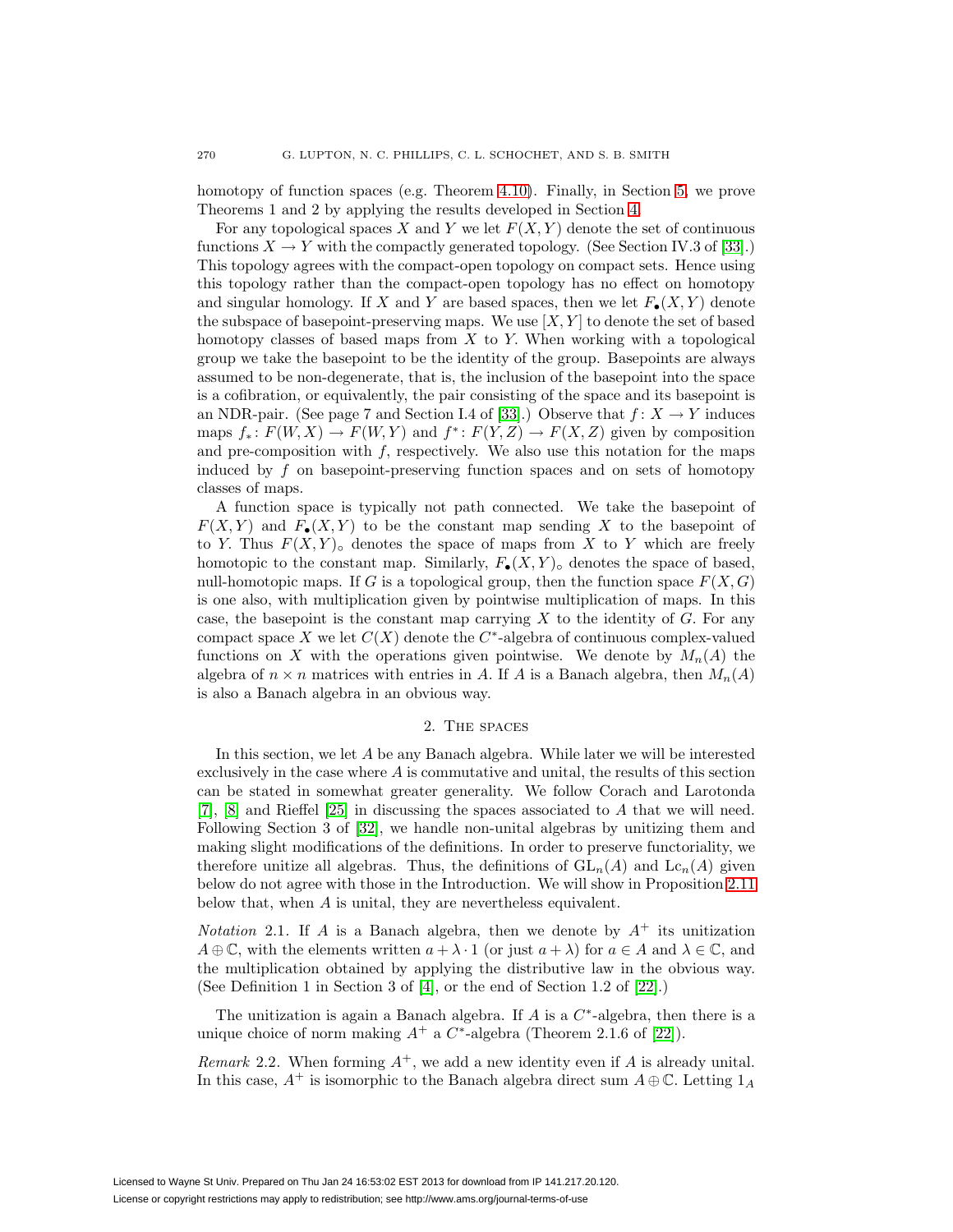and  $1_{A^+}$  denote the identities of A and  $A^+$ , the isomorphism is given by

$$
a + \lambda \cdot 1_{A^+} \mapsto (a + \lambda \cdot 1_A, \lambda).
$$

This map is a homeomorphism, and if A is a  $C^*$ -algebra it is an isometry.

**Definition 2.3.** Let A be a Banach algebra and let  $A^+$  denote its unitization as in Notation [2.1.](#page-3-1) We set

 $GL_n(A) = \{a \in M_n(A^+) : a \text{ is invertible and } a-1 \in M_n(A)\},\$ 

with the relative topology from  $M_n(A^+)$ .

<span id="page-4-0"></span>Note that  $M_n(A)$  is a subset of  $M_n(A^+)$  in an obvious way, and that, in this definition, 1 denotes the identity of  $M_n(A^+)$ .

Remark 2.4. Let A be a Banach algebra. For  $a = (a_{i,k}) \in GL_n(A)$  and  $x =$  $(x_1,...,x_n) \in (A^+)^n$ , define ax to be the usual left action of  $a \in M_n(A^+)$ , the right  $A^+$ -module endomorphisms of  $(A^+)^n$  when elements of  $(A^+)^n$  are viewed as column vectors. This defines a jointly continuous left action of  $GL_n(A)$  on  $(A^+)^n$ .

<span id="page-4-5"></span>**Definition 2.5.** Let A be a Banach algebra. We define

$$
Lg_n(A) = \{(x_1, \dots, x_n) \in (A^+)^n : x_1, \dots, x_{n-1}, x_n - 1 \in A \text{ and}
$$
  
there are  $y_1, \dots, y_n \in A^+$  such that  $\sum_{k=1}^n y_k x_k = 1\}.$ 

We define  $\text{Lc}_n(A)$  to be the orbit of the last standard basis vector  $e_n = (0, \ldots, 0, 1) \in$  $(A^+)^n$  under the action of  $\mathrm{GL}_n(A)$  on  $(A^+)^n$  of Remark [2.4.](#page-4-0) We let  $\gamma: \mathrm{GL}_n(A) \to$  $\text{Lc}_n(A)$  (or  $\gamma_A$  if it is necessary to specify the algebra) be  $\gamma(a) = a \cdot e_n$ . Finally, we define  $TL_n(A) \subset GL_n(A)$  to be  $\{a \in GL_n(A) : a \cdot e_n = e_n\}$ . All these spaces are given the relative norm topology from  $(A^+)^n$  or  $M_n(A^+)$  as appropriate.

<span id="page-4-6"></span>As we will see in Proposition [2.11,](#page-8-1) the definitions of  $GL_n(A)$  and  $Lc_n(A)$  simplify to those given in the Introduction when A is unital.

Remark 2.6. One immediately checks that  $TL_n(A)$  is the subgroup of  $GL_n(A)$ consisting of matrices of the form

$$
\begin{bmatrix} x & 0 \\ c & 1 \end{bmatrix},
$$

<span id="page-4-4"></span>where  $x \in GL_{n-1}(A)$  and c is any row of elements of A of length  $n-1$ .

<span id="page-4-2"></span><span id="page-4-1"></span>**Lemma 2.7.** Let A be a Banach algebra.

(1) The closed vector subspace

$$
L_n = \{x = (x_1, \dots, x_n) \in (A^+)^n : x - e_n \in A^n\}
$$

is invariant under the action of  $GL_n(A)$ .

- (2) The space  $\text{Lg}_n(A)$  is invariant under the action of  $\text{GL}_n(A)$ .
- (3) We have  $\text{Lc}_n(A) \subset \text{Lg}_n(A)$ , and  $\text{Lc}_n(A)$  is equal to the set of all n-tuples of elements of  $A^+$  which occur as the last column of an element of  $GL_n(A)$ .

<span id="page-4-3"></span>*Proof.* We prove Part [\(1\)](#page-4-1). Let  $a \in GL_n(A)$  and let  $x \in L_n$ . Then  $a - 1 \in M_n(A)$ , from which it easily follows that  $(a-1)x \in A^n$ . Also  $x - e_n \in A^n$ . So

$$
ax - e_n = (a - 1)x + (x - e_n) \in A^n.
$$

For Part [\(2\)](#page-4-2), let  $a \in GL_n(A)$  and let  $x \in \mathrm{Lg}_n(A)$ . Then  $a \cdot x - e_n \in A^n$  by Part [\(1\)](#page-4-1). Choose  $y = (y_1, \ldots, y_n) \in (A^+)^n$  such that  $y_1x_1 + \cdots + y_nx_n = 1$ . Regarding y as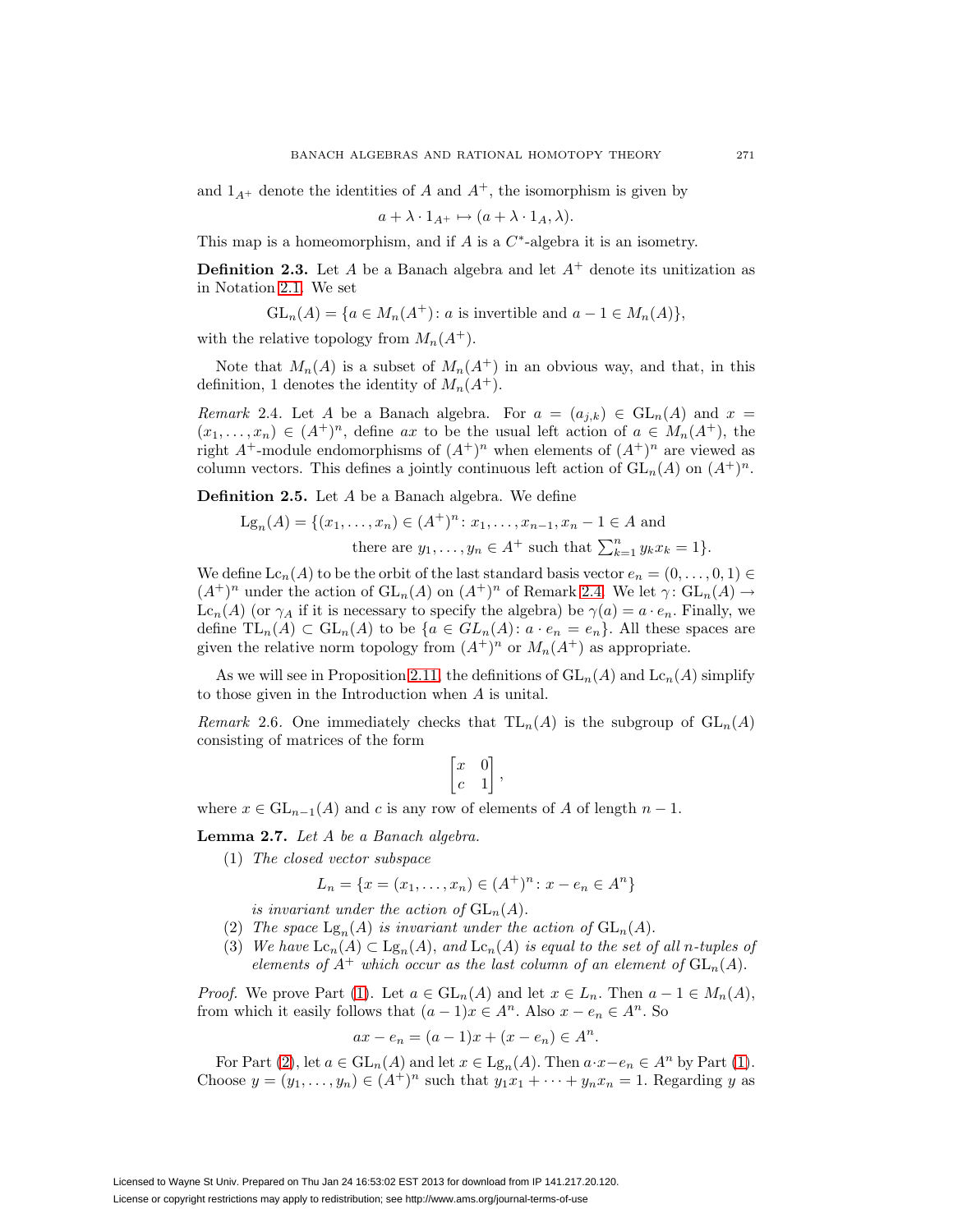a row vector, form the matrix product  $z = y \cdot a^{-1} \in (A^+)^n$ . Then one checks that  $\sum_{i=1}^n z_{i}(a \cdot x)_i = 1$ ; so  $a \cdot x \in \text{Lg}_n(A)$ .  $\sum_{k=1}^{n} z_k(a \cdot x)_k = 1$ ; so  $a \cdot x \in \text{Lg}_n(A)$ .

We prove Part [\(3\)](#page-4-3). To identify  $Lc_n(A)$  as the space of last columns, simply observe that  $a \cdot e_n = x$  if and only if  $(x_1, \ldots, x_n)$  is the last column of a. The first statement follows from this observation and  $(2)$ .

The following theorem is primarily due to Corach and Larotonda (Theorem 1 of [\[7\]](#page-27-6)) in the unital case, with parts due to Thomsen (Section 3 of [\[32\]](#page-28-1)) in the  $C^*$ -algebra case. We will follow [\[32\]](#page-28-1) for most of the proof, since it uses machinery more familiar in Banach algebras.

<span id="page-5-6"></span><span id="page-5-1"></span><span id="page-5-0"></span>**Theorem 2.8.** Let A be a Banach algebra. Then:

(1) For each  $x \in \text{Lg}_n(A)$ , the map  $a \mapsto a \cdot x$  is an open mapping (not surjective) from  $GL_n(A)$  to

$$
L_n = \{x = (x_1, \dots, x_n) \in (A^+)^n : x - e_n \in A^n\}.
$$

- <span id="page-5-2"></span>(2) The map  $\gamma$  defines a principal locally trivial fibre bundle with structural group  $\mathrm{TL}_n(A)$ .
- (3) The sequence

$$
TL_n(A) \longrightarrow GL_n(A) \stackrel{\gamma}{\longrightarrow} Lc_n(A)
$$

is a Serre fibration, with base point preserving maps.

- <span id="page-5-5"></span><span id="page-5-4"></span>(4) This Serre fibration is natural in A, using the obvious maps (described explicitly in the proof ).
- (5) The spaces  $GL_n(A)$ ,  $TL_n(A)$ , and  $Lc_n(A)$  are homeomorphic to open subsets of Banach spaces, and they have the homotopy type of CW complexes.
- (6) We have  $\text{Lg}_n(A)_{\text{o}} = \text{Lc}_n(A)_{\text{o}}$ , and the map  $\gamma$  restricts to an open map of  $GL_n(A)_{\circ}$  onto  $Lc_n(A)_{\circ}$ .

<span id="page-5-3"></span>*Proof.* For  $C^*$ -algebras (not necessarily unital), Part [\(1\)](#page-5-0) is a slight strengthening of Lemma 3.3 of [\[32\]](#page-28-1). We follow the proof of Theorem 8.3 of [\[24\]](#page-27-10). Let  $a \in GL_n(A)$ and let  $x \in \text{Lg}_n(A)$ . Set  $y = a \cdot x$ , and let  $\varepsilon > 0$ . We find  $\delta > 0$  such that whenever  $z \in L_n$  and  $||z_k - y_k|| < \delta$  for  $1 \leq k \leq n$ , then there is  $b \in GL_n(A)$  such that  $||b - a|| < \varepsilon$  and  $b \cdot x = z$ . This will clearly suffice to prove Part [\(1\)](#page-5-0).

Now, because  $y \in \text{Lg}_n(A)$  (Lemma [2.7](#page-4-4)[\(2\)](#page-4-2)), there are  $r_1, \ldots, r_n \in A$  such that  $r_1y_1 + \cdots + r_ny_n = 1.$  Set

$$
M = \max(||r_1||, \ldots, ||r_n||),
$$

and choose  $\delta > 0$  so small that

$$
\delta n^2 M < 1 \quad \text{and} \quad (1 - \delta n^2 M)^{-1} < \frac{\varepsilon}{\|a\|}.
$$

Let  $(z_1,...,z_n) \in A^n$  satisfy  $||z_k - y_k|| < \delta$  for all k. Let c be the matrix with the  $(j, k)$  entry equal to  $(z_j - y_j)r_k$ . Then  $c \in M_n(A)$  because  $z_j - y_j \in A$  for all j. Also,

$$
c_{j,1}x_1 + \cdots + c_{j,n}x_n = (z_j - y_j)r_1x_1 + \cdots + (z_j - y_j)r_nx_n = z_j - y_j.
$$

Therefore  $(1+c)y = z$ , whence  $b = (1+c)a$  satisfies  $bx = z$ . Finally,

$$
||c|| \le \sum_{j,k=1}^n ||(z_j - y_j)r_k|| < \delta n^2 M.
$$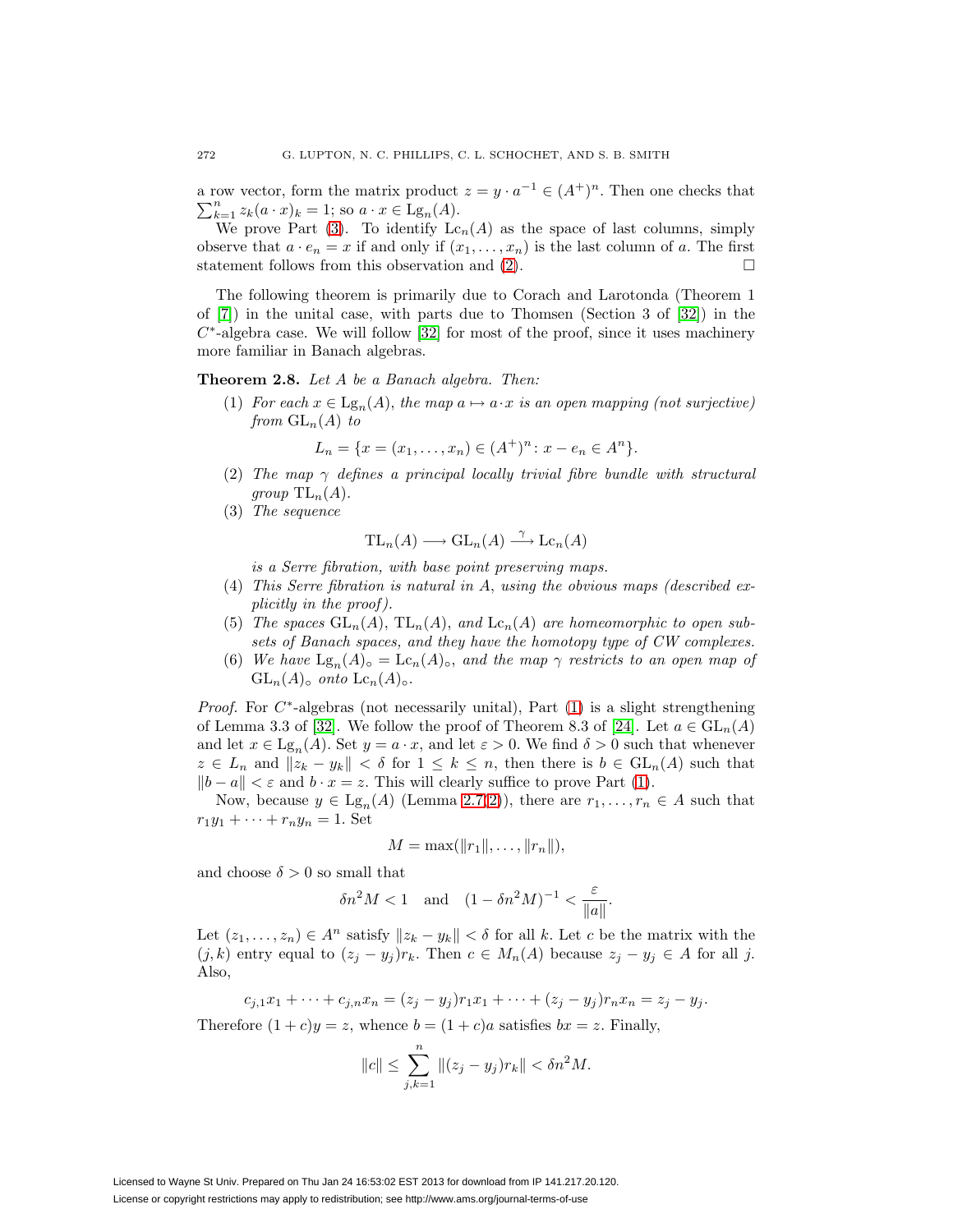Therefore  $1+c$  is invertible in  $M_n(A)$ , with inverse

$$
(1+c)^{-1} = 1 - c + c^2 - c^3 + \cdots.
$$

In particular,  $(1 + c)^{-1} - 1 \in M_n(A)$ , so  $c \in GL_n(A)$ , and

$$
||(1+c)^{-1}|| \le (1-||c||)^{-1} < (1-\delta n^2M)^{-1} < \frac{\varepsilon}{||a||}.
$$

So  $b \in GL_n(A)$  and  $||b - a|| < \varepsilon$ . This proves Part [\(1\)](#page-5-0).

For  $C^*$ -algebras, Parts [\(2\)](#page-5-1) and [\(3\)](#page-5-2) are in Corollary 3.5 of [\[32\]](#page-28-1) and the discussion after Lemma 3.7 of [\[32\]](#page-28-1) (except for the part about the maps preserving the basepoints, which is immediate from our conventions on basepoints), and Part [\(6\)](#page-5-3) follows from Lemma 3.7 of [\[32\]](#page-28-1). For Banach algebras, the only required change is in the definition of  $\mathrm{Lg}_n(A)$ ; see Definition [2.5.](#page-4-5)

The second statement in Part [\(5\)](#page-5-4) for  $\text{Lc}_n(A)$  is Lemma 3.6 of [\[32\]](#page-28-1). For Banach algebras, we first recall that, by Corollary 5.5 in Chapter 4 of [\[18\]](#page-27-11), every open subset of a Banach space has the homotopy type of a CW complex. So it is enough to prove the first statement. For  $\text{Lc}_n(A)$ , Part [\(1\)](#page-5-0) implies that  $\text{Lc}_n(A)$  is an open subset of the Banach space  $L_n$  there. Also,  $GL_n(A)$  is homeomorphic to the open subset of  $A^{n^2}$  consisting of those  $(a_{j,k})_{j,k=1}^n \in A^{n^2}$  such that

$$
\begin{bmatrix} a_{1,1} + 1 & a_{1,2} & \cdots & a_{1,n} \\ a_{2,1} & a_{2,2} + 1 & \cdots & a_{2,n} \\ \vdots & \vdots & \ddots & \vdots \\ a_{n,1} & a_{n,2} & \cdots & a_{n,n} + 1 \end{bmatrix}
$$

is invertible in  $A^+$ . Similarly,  $TL_n(A)$  is homeomorphic to an open subset of  $A^{n(n-1)}$ .

Finally, we consider Part [\(4\)](#page-5-5). Let A and B be Banach algebras, and let  $\varphi: A \to B$ be a continuous homomorphism (not necessarily unital even if  $A$  and  $B$  are both unital). Then there is a continuous unital homomorphism  $\varphi^+$ :  $A^+ \to B^+$  given by  $\varphi^+(a+\lambda\cdot 1_A) = \varphi(a)+\lambda\cdot 1_B$ . One immediately checks that the corresponding map  $\varphi_n^{\dagger}: M_n(A^{\dagger}) \to M_n(B^{\dagger})$  sends  $GL_n(A)$  into  $GL_n(B)$ , and, using the description given in Remark [2.6,](#page-4-6) that it sends  $TL_n(A)$  into  $TL_n(B)$ . Similarly, the map

$$
(x_1,\ldots,x_n)\mapsto(\varphi^+(x_1),\ldots,\varphi^+(x_n))
$$

is easily seen to send  $Lg_n(A)$  into  $Lg_n(B)$  and to send  $(0,\ldots,0,1)$  to  $(0,\ldots,0,1)$ . If  $a \in GL_n(A)$  and  $x = (x_1, \ldots, x_n) \in \mathrm{Lg}_n(A)$ , then the image of  $a \cdot x$  in  $\mathrm{Lg}_n(B)$  is equal to

$$
\varphi_n^+(a) \cdot (\varphi^+(x_1), \ldots, \varphi^+(x_n)).
$$

It follows that  $\text{Lc}_n(A)$  is sent to  $\text{Lc}_n(B)$ , and that we have a commutative diagram

$$
\mathrm{TL}_n(A) \longrightarrow \mathrm{GL}_n(A) \xrightarrow{\gamma_A} \mathrm{Lc}_n(A)
$$
  
\n
$$
\varphi_n^+ \downarrow \qquad \qquad \downarrow \varphi_n^+ \qquad \qquad \downarrow
$$
  
\n
$$
\mathrm{TL}_n(B) \longrightarrow \mathrm{GL}_n(B) \longrightarrow \mathrm{Lc}_n(B),
$$

which is what naturality means.  $\Box$ 

The spaces  $GL_n(A)$  and  $Lc_n(A)$  are, in general, not connected. When we focus on homotopy theoretic properties of these spaces in subsequent sections, we will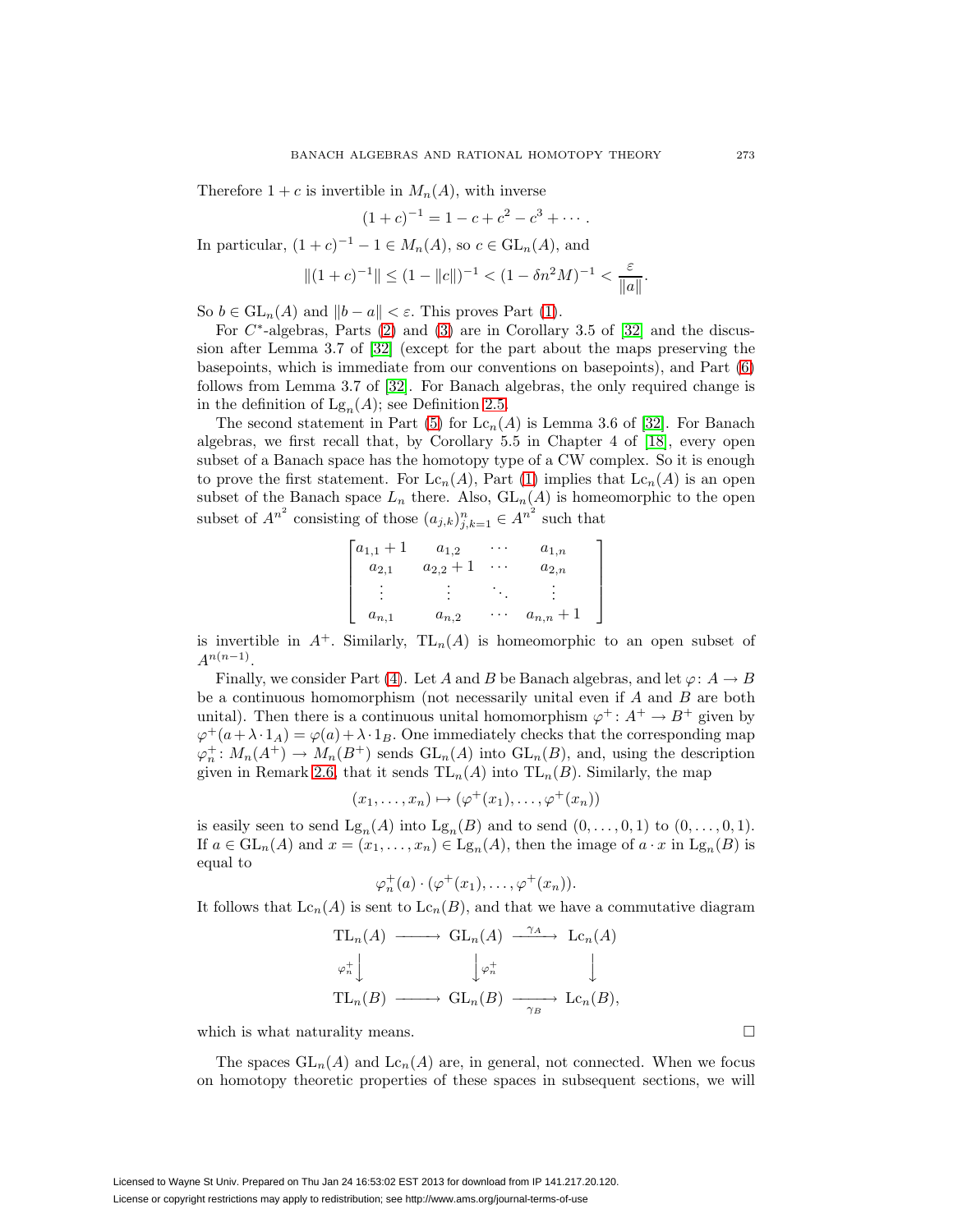<span id="page-7-1"></span>restrict our attention to the connected components  $GL_n(A)$ <sup>°</sup> and  $Lc_n(A)$ <sup>°</sup> of the basepoints. The following result justifies this restriction.

**Proposition 2.9.** Let A be a Banach algebra. The connected components of the space  $GL_n(A)$  are path connected and all homeomorphic. The same holds for  $\mathrm{Lc}_n(A)$ . The homeomorphisms can be chosen to be natural with respect to both a single Banach algebra homomorphism and the map  $\gamma$  of the fibration of Theorem [2.8](#page-5-6)[\(3\)](#page-5-2).

*Proof.* The connected components of  $GL_n(A)$  and  $Lc_n(A)$  are open because these spaces are homeomorphic to open subsets of Banach spaces, by Theorem [2.8\(](#page-5-6)[5\)](#page-5-4). Now note that connected open subsets of Banach spaces are path connected.

For the second part, let  $a \in GL_n(A)$ . Then  $b \mapsto ab$  is a homeomorphism from  $GL_n(A)$  to itself which sends  $GL_n(A)$ <sup>o</sup> to a connected, open, and closed subset of  $GL_n(A)$ , which must be the connected component of  $GL_n(A)$  containing a. Similarly, the map  $be_n \mapsto abe_n$ , for  $b \in GL_n(A)$ , is a homeomorphism from  $Lc_n(A)$ <sup>o</sup> to to the connected component of  $\mathrm{Lc}_n(A)$  containing  $ae_n$ . By definition, every element of  $\text{Lc}_n(A)$  has the form  $be_n$  for some b, so this argument applies to all components.

For naturality, if  $\varphi: A \to B$ , and if  $a \in GL_n(A)$ , we take the maps involving B to be multiplication by  $\varphi_n^+(a)$ .  $_n^+(a)$ .

As a direct consequence of Theorem [2.8,](#page-5-6) we obtain a long exact homotopy sequence relating the homotopy groups of  $GL_n(A)$  and  $Lc_n(A)$ . This sequence for  $C^*$ -algebras is due to Thomsen (Section 3 of [\[32\]](#page-28-1)). Note that, in the statement below,  $\pi_0(\mathrm{GL}_{n-1}(A))$  and  $\pi_0(\mathrm{GL}_n(A))$  are possibly non-abelian groups, and that  $\pi_0(\mathrm{Lc}_n(A))$  is just a set. That the sequence ends with 0 means that  $\pi_0(\mathrm{GL}_n(A)) \to$  $\pi_0(\mathrm{Lc}_n(A))$  is surjective.

<span id="page-7-0"></span>**Theorem 2.10.** For a Banach algebra A and for each  $n > 0$  there is a long exact sequence

$$
\cdots \longrightarrow \pi_k(\mathrm{GL}_{n-1}(A)) \longrightarrow \pi_k(\mathrm{GL}_n(A)) \longrightarrow \pi_k(\mathrm{Lc}_n(A))
$$
\n
$$
\pi_{k-1}(\mathrm{GL}_{n-1}(A)) \longrightarrow \cdots \longrightarrow \pi_1(\mathrm{GL}_n(A)) \longrightarrow \pi_1(\mathrm{Lc}_n(A))
$$
\n
$$
\pi_0(\mathrm{GL}_{n-1}(A)) \longrightarrow \pi_0(\mathrm{GL}_n(A)) \longrightarrow \pi_0(\mathrm{Lc}_n(A)) \longrightarrow 0
$$

which is natural in A.

Proof. The long exact sequence in homotopy for the Serre fibration of Theorem [2.8](#page-5-6)[\(3\)](#page-5-2) gives the sequence of the theorem with  $\pi_*(TL_n(A))$  in place of  $\pi_*(GL_{n-1}(A))$ . (The map  $\pi_0(\mathrm{GL}_n(A)) \to \pi_0(\mathrm{Lc}_n(A))$  is surjective because  $\mathrm{GL}_n(A) \to \mathrm{Lc}_n(A)$  is surjective.) The map  $GL_{n-1}(A) \to TL_n(A)$  given by

$$
x\mapsto\begin{bmatrix}x&0\\0&1\end{bmatrix}
$$

is a deformation retraction (see the description of  $TL_n(A)$  given in Remark [2.6\)](#page-4-6) and hence induces an isomorphism on homotopy. This gives the sequence as stated.

Naturality is immediate from naturality of the fibration, Theorem [2.8](#page-5-6)[\(4\)](#page-5-5).  $\Box$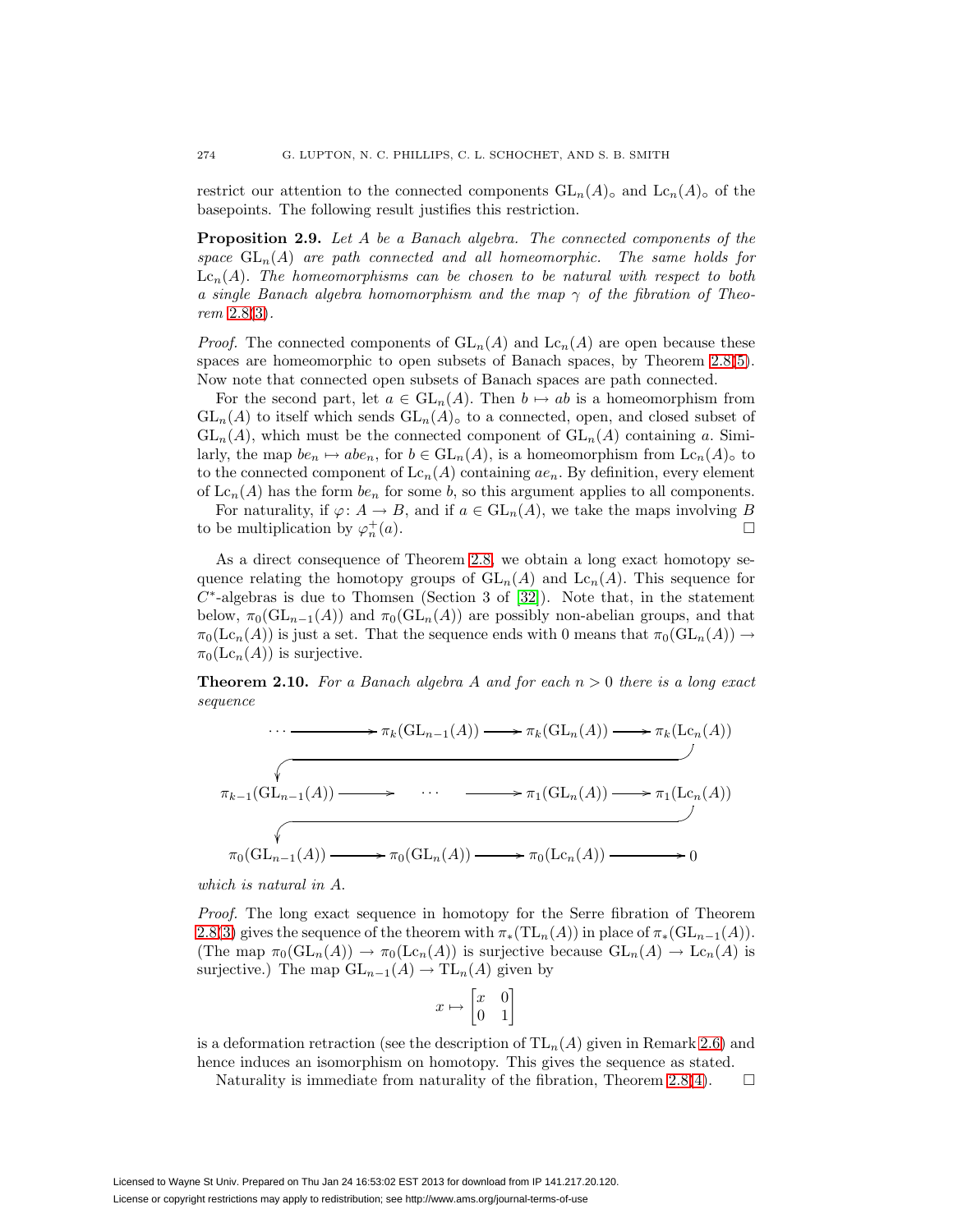We now turn to the simplifications in the unital case. Stated informally, if  $A$  is unital, then  $GL_n(A)$  is the invertible group of  $M_n(A)$ , the space  $Lc_n(A)$  is the set of last columns of invertible elements of  $M_n(A)$ , etc. The proof is immediate, and is omitted.

<span id="page-8-3"></span><span id="page-8-1"></span>**Proposition 2.11.** Let A be a unital Banach algebra, and identify  $A^+$  with the Banach algebra direct sum  $A \oplus \mathbb{C}$  as in Remark [2.2](#page-3-2). In the obvious way, further identify  $M_n(A^+)$  with  $M_n(A) \oplus M_n(\mathbb{C})$  and  $(A^+)^n$  with  $A^n \oplus \mathbb{C}^n$ . Then:

- (1) The map  $a \mapsto (a, 1)$  defines an isomorphism of topological groups from the group of invertible elements of  $M_n(A)$  to  $GL_n(A)$ .
- (2) The map  $x \mapsto (x,(0,\ldots,0,1))$  defines a homeomorphism from

$$
\{(x_1, \ldots, x_n) \in A^n : \text{There are } y_1, \ldots, y_n \in A \text{ such that } \sum_{k=1}^n y_k x_k = 1\}
$$

to  $\mathrm{Lg}_n(A)$ .

These maps convert the obvious action of the invertible group of  $M_n(A)$  on  $\text{Lg}_n(A)$ into the restriction of the action defined in Remark [2.4](#page-4-0) to  $GL_n(A)$ . In particular, they identify  $\mathrm{Lc}_n(A)$  with the orbit of  $(0,\ldots,0,1)$  under the action of the invertible group of  $M_n(A)$ , and  $TL_n(A)$  with the invertible elements of  $M_n(A)$  whose last column is  $(0,\ldots,0,1)$ .

These maps are natural for continuous unital homomorphisms of unital Banach  $algebras.$ 

## 3. Commutative Banach algebras

<span id="page-8-0"></span>Suppose now that  $A$  is a commutative unital Banach algebra. In this case,  $\text{Max}(A)$  is a non-empty compact Hausdorff space, and the Gelfand transform provides an algebra homomorphism

$$
\Gamma: A \to C(\text{Max}(A)).
$$

See Section 17 of [\[4\]](#page-27-8) or Section 1.3 of [\[22\]](#page-27-9). Recall that if  $A = C(X)$ , then  $Max(A) =$ X, and the Gelfand transform is an isomorphism (Theorem 2.1.10 of  $[22]$ ). In general, Γ induces a continuous unital homomorphism

$$
\Gamma_n: A \otimes M_n(\mathbb{C}) \longrightarrow M_n(C(\text{Max}(A))) = F(\text{Max}(A), M_n(\mathbb{C}))
$$

which restricts to a natural continuous homomorphism

$$
\Gamma_n: GL_n(A) \longrightarrow GL_n(C(\text{Max}(A))) = F(\text{Max}(A), GL_n(\mathbb{C})).
$$

Here we recall that the group operation in the space  $F(\text{Max}(A), GL_n(\mathbb{C}))$  is a pointwise multiplication of functions.

Remark 3.1. For naturality statements, it is important to note that a unital homomorphism  $\varphi: A \to B$  of commutative unital Banach algebras induces, in a functorial manner, a continuous function  $\varphi^* \colon \text{Max}(B) \to \text{Max}(A)$ . If  $M \subset B$  is a maximal ideal, then  $\varphi^*(M) = \varphi^{-1}(M)$ . If we think of the maximal ideal space as consisting of all (continuous) unital homomorphisms to  $\mathbb{C}$ , then  $\varphi^*(\omega) = \omega \circ \varphi$ .

It is then immediate that  $A \mapsto C(\text{Max}(A))$  is a covariant functor. Thus it makes sense to say that  $\Gamma: A \to C(\text{Max}(A))$  is natural. Similarly,  $A \mapsto H^*(\text{Max}(A); \mathbb{Q})$  is a covariant functor.

<span id="page-8-2"></span>The following important result of Davie bridges the Gelfand transform gap.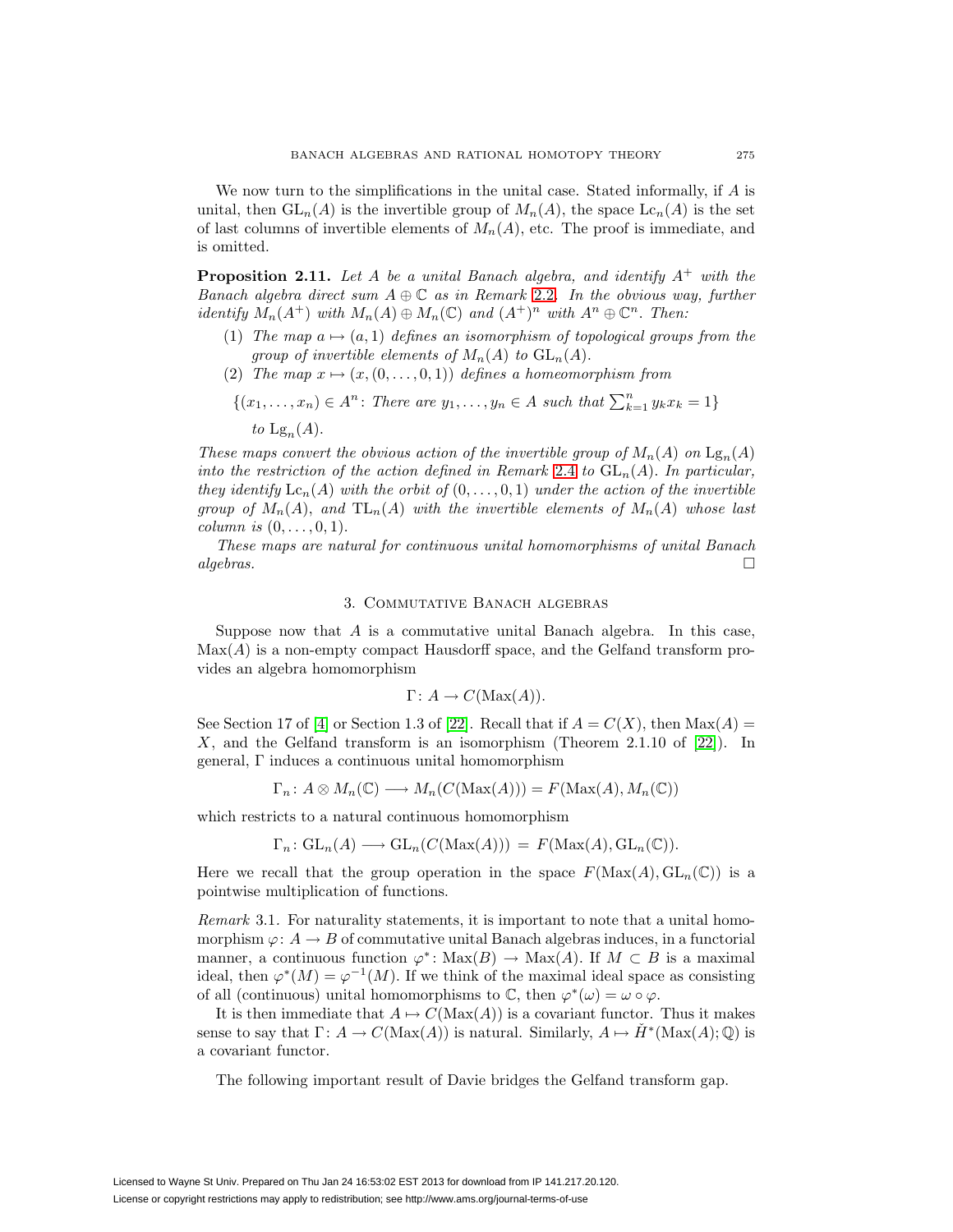**Theorem 3.2** (A. Davie)**.** Let A be a unital commutative Banach algebra with maximal ideal space  $Max(A)$ . Then the natural homomorphism

$$
\Gamma_n\colon\mathrm{GL}_n(A)\longrightarrow F(\mathrm{Max}(A),\mathrm{GL}_n(\mathbb{C}))
$$

induced by the Gelfand transform is a homotopy equivalence.

*Proof.* This is a special case of Theorem 4.10 of [\[10\]](#page-27-5).  $\Box$ 

We note in passing that Davie's work together with very elementary reasoning will substitute for the Shilov Idempotent Theorem and for the Arens-Royden Theorem in the computation of  $H^0(\text{Max}(A); \mathbb{Z})$  and  $H^1(\text{Max}(A); \mathbb{Z})$ , respectively. For our purposes, the significance of this result is that it identifies  $GL_n(A)$ , up to H-equivalence (as in Definition [4.2\)](#page-11-1), as a particular gauge group. We devote the remainder of this section to obtaining a related identification of  $\mathrm{Lc}_n(A)_{\circ}$ .

<span id="page-9-1"></span>**Theorem 3.3.** Let A be a unital commutative Banach algebra with maximal ideal space  $Max(A)$ . Then the Gelfand transform induces a natural map

$$
L\Gamma_n: \mathop{\mathrm{Lc}}\nolimits_n(A)_\circ \longrightarrow \mathop{\mathrm{Lc}}\nolimits_n(C(\mathop{\mathrm{Max}}\nolimits(A))_\circ
$$

which is a homotopy equivalence.

*Proof.* Set  $X = \text{Max}(A)$ . Apply Theorem [2.10](#page-7-0) to A and  $C(X)$ , and naturality in Theorem [2.10](#page-7-0) to the Gelfand transform, obtaining a commutative diagram with long exact rows which ends with

$$
\pi_0(\mathrm{GL}_{n-1}(A)) \longrightarrow \pi_0(\mathrm{GL}_n(A)) \longrightarrow \pi_0(\mathrm{Lc}_n(A)) \longrightarrow 0
$$
  
\n
$$
\downarrow \qquad \qquad \downarrow
$$
  
\n
$$
\pi_0(\mathrm{GL}_{n-1}(C(X))) \longrightarrow \pi_0(\mathrm{GL}_n(C(X))) \longrightarrow \pi_0(\mathrm{Lc}_n(C(X))) \longrightarrow 0.
$$

Theorem [3.2](#page-8-2) and the Five Lemma imply that  $\pi_k(\mathrm{Lc}_n(A)) \to \pi_k(\mathrm{Lc}_n(C(X)))$  is an isomorphism for all  $k \geq 1$ , and a direct argument shows that  $\pi_0(\mathrm{Lc}_n(A)) \to$  $\pi_0(\mathrm{Lc}_n(C(X)))$  is a bijection of sets. Thus,  $L\Gamma_n$  is a weak homotopy equivalence (on every connected component, by Proposition [2.9\)](#page-7-1). Since these spaces are homotopy equivalent to CW complexes (by Theorem [2.8](#page-5-6)[\(5\)](#page-5-4)), it follows from Theorem V.3.5 of [\[33\]](#page-28-3) that  $L\Gamma_n$  is a homotopy equivalence.

We now want to explicitly identify  $\mathrm{Lc}_n(C(X))$ .

<span id="page-9-0"></span>**Lemma 3.4.** Let X be a compact Hausdorff space. Identify  $\text{Lg}_n(C(X))$  with a subset of  $C(X)^n$  as in Proposition [2.11](#page-8-1)[\(2\)](#page-8-3), and further identify  $C(X)^n$  with  $F(X, \mathbb{C}^n)$ by sending  $(f_1,\ldots,f_n)$  to  $x \mapsto (f_1(x),\ldots,f_n(x))$ . Then the image of  $\mathrm{Lg}_n(C(X))$ is exactly  $F(X, \mathbb{C}^n - \{0\}).$ 

*Proof.* Let  $f \in F(X, \mathbb{C}^n)$ , and write  $f(x) = (f_1(x), \ldots, f_n(x))$ . Suppose  $f \in F(X, \mathbb{C}^n - \{0\})$ . Set

$$
g_k(x) = \frac{\overline{f_k(x)}}{|f_1(x)|^2 + \cdots + |f_n(x)|^2}.
$$

(The denominator is never zero by hypothesis.) Then  $g_1 f_1 + \cdots + g_n f_n = 1$ , so  $(f_1,\ldots,f_n)\in \mathrm{Lg}_n(C(X)).$ 

<span id="page-9-2"></span>Now suppose that there is  $x \in X$  such that  $f(x)=0$ . Then everything in the ideal generated by  $f_1, \ldots, f_n$  must vanish at x, so  $(f_1, \ldots, f_n)$  is not in  $\mathrm{Lg}_n(C(X))$ .  $\Box$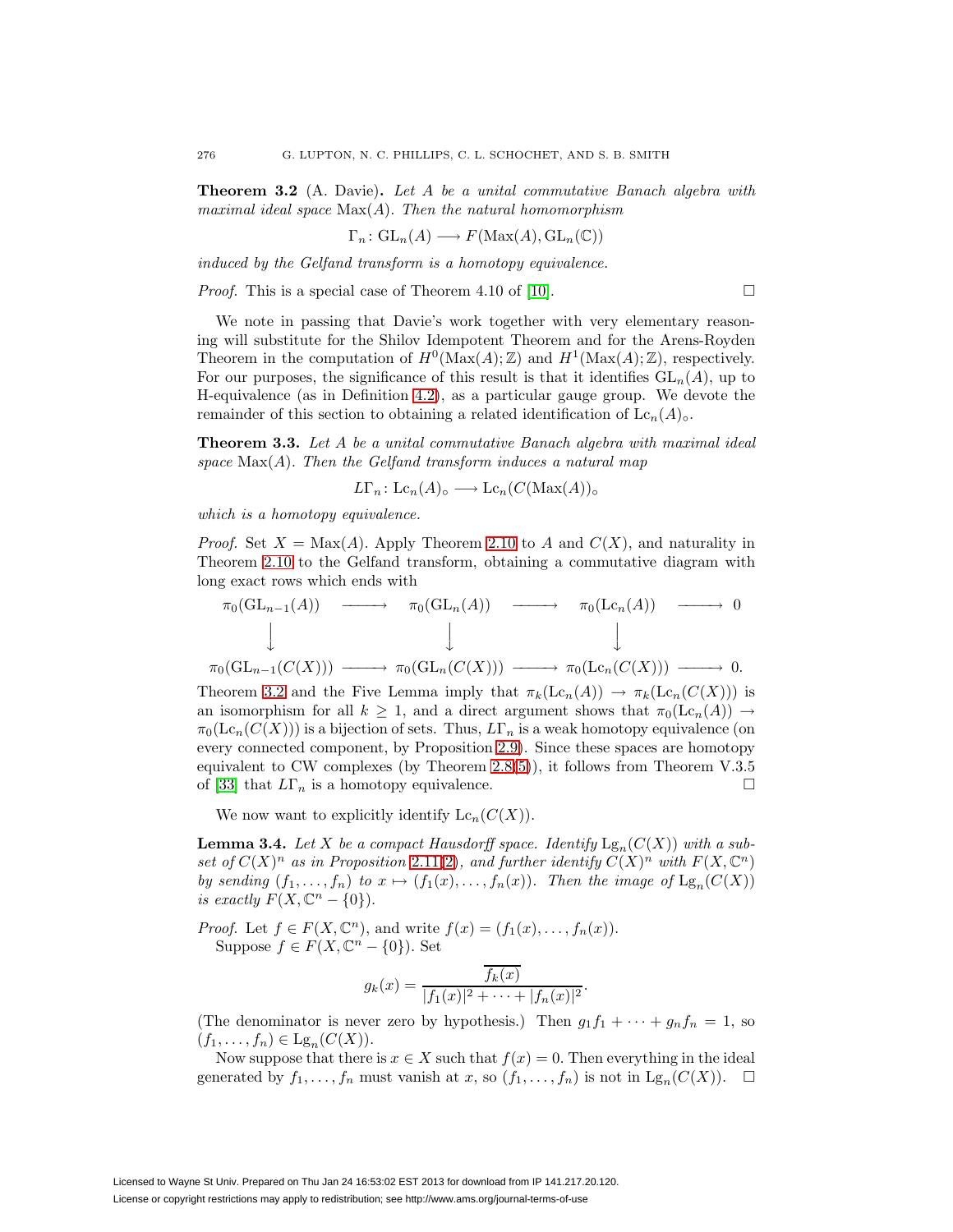**Corollary 3.5.** Under the obvious map  $F(X, \mathbb{C}^n) \to C(X)^n$ , the image of the space  $F(X, \mathbb{C}^n - 0)_{\circ}$  is exactly  $Lc_n(C(X))_{\circ}.$ 

*Proof.* Combine Lemma [3.4](#page-9-0) and Theorem [2.8](#page-5-6)[\(6\)](#page-5-3).  $\Box$ 

The following theorem gives the desired identification of the space  $\mathrm{Lc}_n(A)$ .

<span id="page-10-0"></span>**Theorem 3.6.** Let A be a commutative unital Banach algebra. Then there is a natural homotopy equivalence

$$
\mathcal{L}c_n(A)_{\circ} \simeq F(\text{Max}(A), S^{2n-1})_{\circ}.
$$

Proof. The Gelfand transform induces a natural homotopy equivalence

$$
\mathop{\mathrm{Lc}}\nolimits_n(A)_{\circ} \stackrel{\simeq}{\longrightarrow} \mathop{\mathrm{Lc}}\nolimits_n(C(\mathop{\mathrm{Max}}\nolimits(A)))_{\circ}
$$

by Theorem [3.3.](#page-9-1) Corollary [3.5](#page-9-2) produces a natural homeomorphism

$$
\mathcal{L}c_n(C(\mathcal{\rm Max}(A)))_{\circ} \approx F(\mathcal{\rm Max}(A),\mathbb{C}^n - \{0\})_{\circ}.
$$

The deformation retraction

$$
\mathbb{C}^n - \{0\} \longrightarrow S^{2n-1}
$$

given by  $r(v) = v/||v||$  induces a natural homotopy equivalence

$$
F(\text{Max}(A), \mathbb{C}^n - \{0\})_{\circ} \xrightarrow{\simeq} F(\text{Max}(A), S^{2n-1})_{\circ},
$$

and so the composite

$$
(\text{Lc}_n(A))_{\circ} \to \text{Lc}_n(C(\text{Max}(A)))_{\circ} \to F(\text{Max}(A), \mathbb{C}^n - \{0\})_{\circ} \to F(\text{Max}(A), S^{2n-1})_{\circ}
$$
  
is the required natural homotopy equivalence.

## 4. H-Spaces, function spaces, and rational homotopy

<span id="page-10-1"></span>Davie's Theorem (Theorem [3.2\)](#page-8-2) gives a multiplicative homotopy equivalence between  $GL_n(A)$  and the function space  $F(\text{Max}(A), GL_n(\mathbb{C}))$ . Further, as mentioned in the Introduction, polar decomposition gives a multiplicative homotopy equivalence  $U_n(\mathbb{C}) \stackrel{\simeq}{\longrightarrow} GL_n(\mathbb{C})$ . In this section, we give a complete description of the rationalization of the group  $F(X, G)$  for G a compact Lie group, provided X is a finite complex. In fact, as is necessary for our analysis, we work in somewhat greater generality, allowing  $G$  to be an H-space with various restrictions. We also analyze the rationalization of the basepoint-preserving function spaces  $F_{\bullet}(X, G)$ . Throughout this section, we thus assume all spaces come equipped with a fixed, non-degenerate basepoint.

We let G denote a connected H-space (Section III.4 of [\[33\]](#page-28-3)). That is, we assume  $G$ comes equipped with a continuous map  $\mu: G \times G \to G$ , for which there is an element  $e \in G$  such that the restrictions of  $\mu$  to  $\{e\} \times G \to G$  and to  $G \times \{e\} \to G$  are both homotopic to the identity map of G. The map  $\mu$  is called the *multiplication*, and we will assume—as for topological groups—that the identity element  $e$  is chosen as the basepoint of G. In what follows, we will write either the pair  $(G, \mu)$  or just G, depending on whether or not we are concerned with the particular multiplication for  $G$  or just the fact that  $G$  is an H-space.

While we mainly have in mind the case in which  $(G, \mu)$  is a topological group, our results in this section require only that  $\mu$  be homotopy-associative and have a homotopy inverse: a map  $\nu: G \to G$  such that  $\mu \circ (\nu \times 1) \circ \Delta: G \to G$  and  $\mu \circ (1 \times \nu) \circ \Delta : G \to G$  are both null-homotopic. That is, we will require that  $(G, \mu)$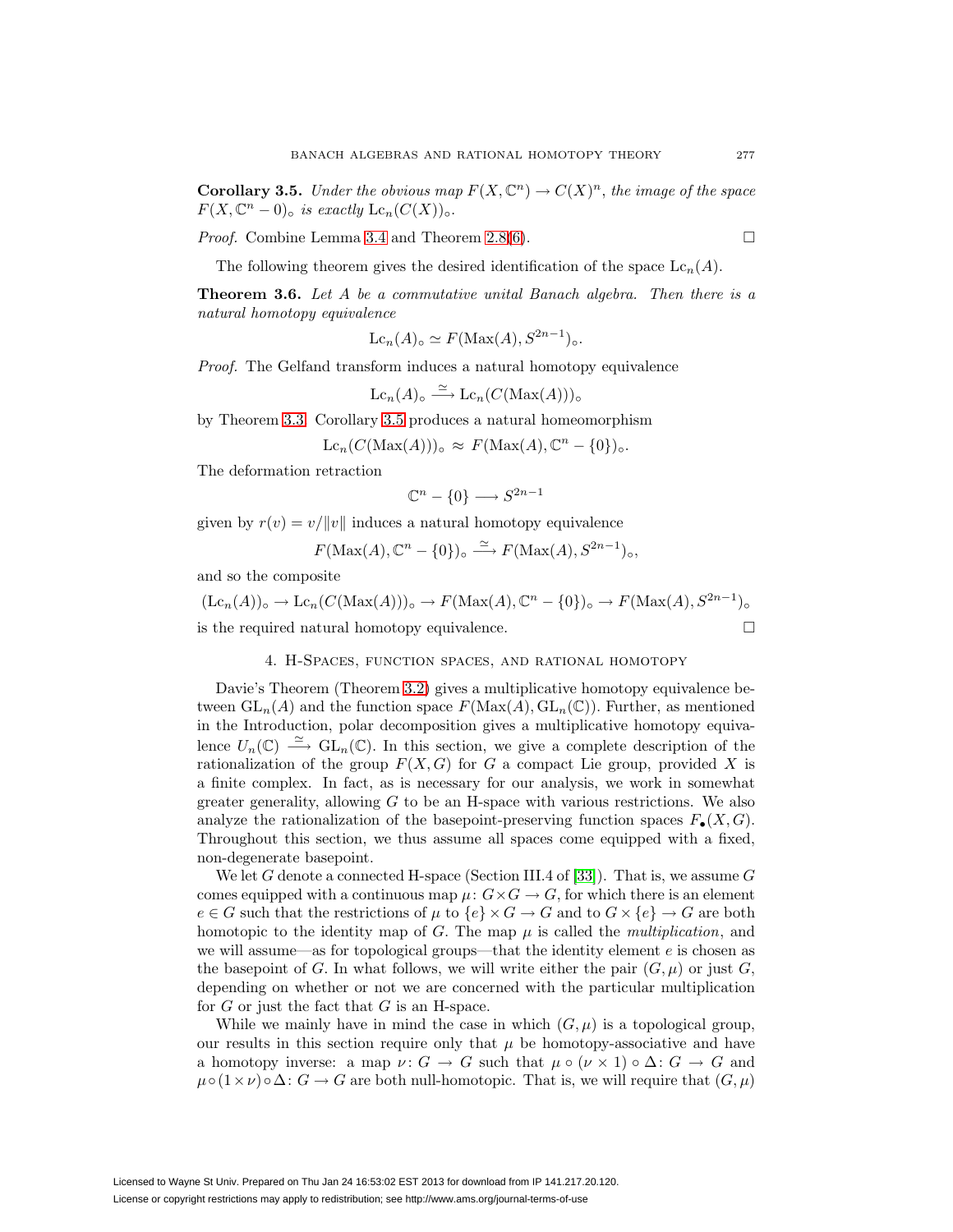be group-like as defined before Theorem III.4.14 of [\[33\]](#page-28-3). We begin by recalling some basic facts about group-like spaces in ordinary homotopy theory.

<span id="page-11-2"></span>We will often require that  $G$  be a CW complex. In this context, recall the following result of I. James, Corollaries 1.2 and 1.3 of [\[16\]](#page-27-12).

**Proposition 4.1** (I. James). Let  $(G, \mu)$  be a homotopy-associative H-space. For any CW complex X the set  $[X, G]$  has the structure of a group. If G is a CW complex, then  $(G, \mu)$  is group-like.

<span id="page-11-1"></span>**Definition 4.2.** If  $(G, \mu)$  and  $(G', \mu')$  are H-spaces, then we say a map  $F: G \to G'$ is an H-map if it satisfies

$$
\mu' \circ (F \times F) \sim F \circ \mu \colon G \times G \to G',
$$

where "∼" denotes homotopy of maps. An H-map  $F: G \to G'$  that is a (weak) homotopy equivalence is called a *(weak)*  $H$ -equivalence. We say two  $H$ -spaces  $G$ and G' are *H*-equivalent if there exists an H-equivalence  $F: G \longrightarrow G'$ .

Next we recall the definition of the homotopy nilpotency of a group-like space as introduced by Berstein and Ganea [\[3\]](#page-27-13). Suppose  $(G, \mu)$  is a group-like space. Let

$$
\varphi_2\colon G\times G\to G
$$

denote the commutator map

$$
\varphi_2(g_1, g_2) = \mu(\mu(g_1, g_2), \mu(\nu(g_1), \nu(g_2))).
$$

Extend this definition by letting  $\varphi_1: G \to G$  be the identity map and, for  $n > 1$ , defining  $\varphi_n: G^n \to G$  by the rule

$$
\varphi_n = \varphi_2 \circ (\varphi_{n-1} \times \varphi_1).
$$

The following corresponds to Definition 1.7 in [\[3\]](#page-27-13).

**Definition 4.3.** Given a group-like space  $(G, \mu)$ , the *homotopical nilpotency* Hnil(G) of  $(G, \mu)$  is the least integer n such that the map  $\varphi_{n+1}$  above is nullhomotopic. If  $\text{Hnil}(G) = 1$  we say  $(G, \mu)$  is homotopy-abelian.

Finally, recall that the homotopy groups of a homotopy-associative H-space  $(G,\mu)$  come equipped with the Samelson bracket. (See Section X.5 of [\[33\]](#page-28-3).) This is a bilinear pairing

$$
\langle , \rangle : \pi_p(G) \times \pi_q(G) \to \pi_{p+q}(G).
$$

The following result is essentially Theorem 4.6 of [\[3\]](#page-27-13).

<span id="page-11-3"></span>**Proposition 4.4** (I. Berstein and T. Ganea). If  $(G, \mu)$  is H-equivalent to a loop space, then  $\text{Hnil}(G)$  is an upper bound for the longest non-vanishing Samelson bracket in  $\pi_*(G)$ .

*Proof.* By Theorem 4.6 of [\[3\]](#page-27-13), Hnil $(\Omega X)$  is an upper bound for the length of the longest non-vanishing Whitehead product in  $\pi_*(X)$ . Equivalently, by Theorem X.7.10 of [\[33\]](#page-28-3), Hnil( $\Omega X$ ) is an upper bound for the length of the longest nonvanishing Samelson bracket in  $\pi_*(\Omega X)$ .

<span id="page-11-0"></span>**Example 4.5.** Recall that an *Eilenberg-Mac Lane* space  $K(\pi, n)$  is a CW complex with only one non-zero homotopy group, namely  $\pi_n(K(\pi,n)) = \pi$ . (See Section V.7) of [\[33\]](#page-28-3) for the basic theory of Eilenberg-Mac Lane spaces.) If  $\pi$  is abelian and  $n \geq 1$ , then  $K(\pi, n)$  is homotopy equivalent to the loop space  $\Omega K(\pi, n+1)$ . Thus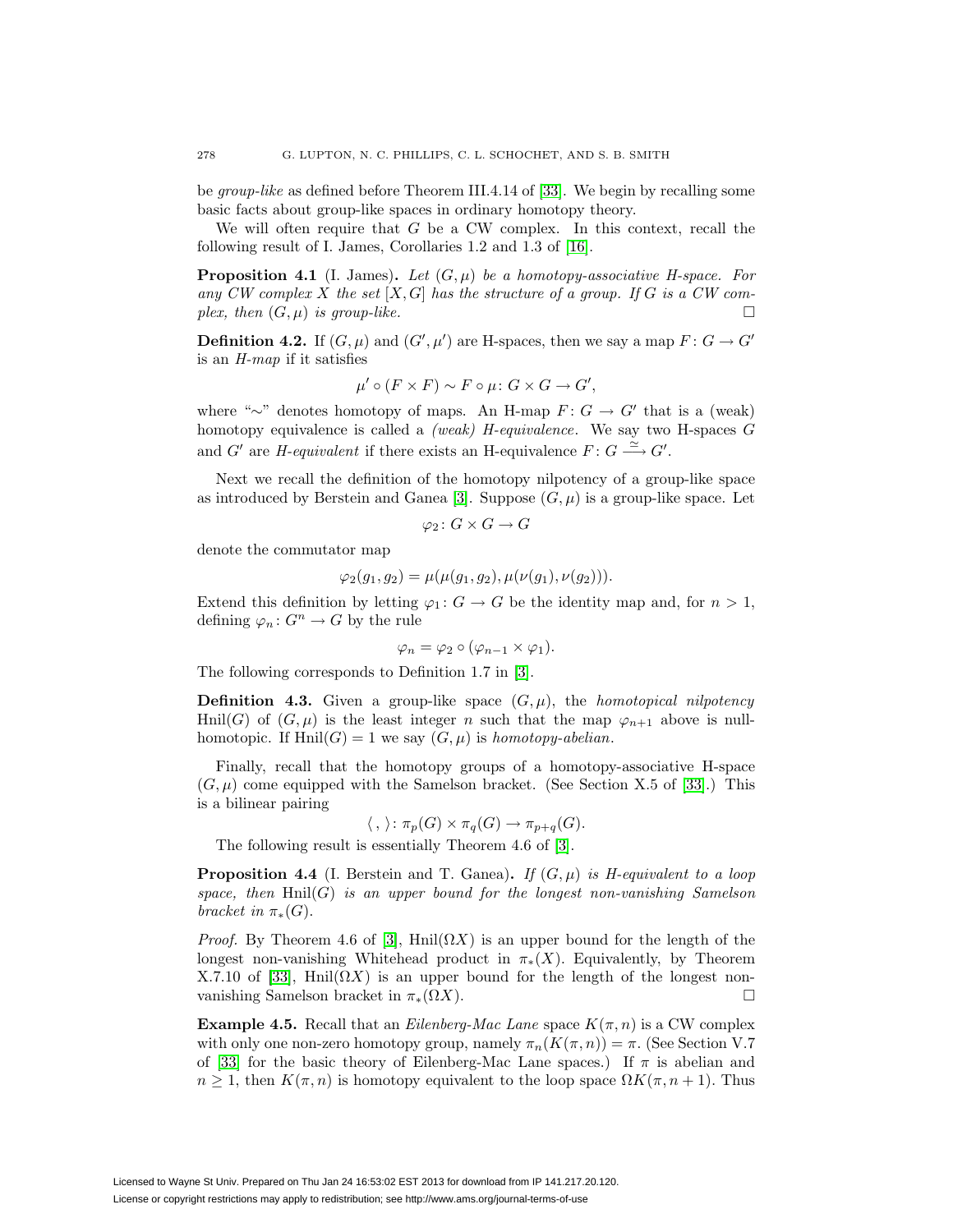the Eilenberg-Mac Lane spaces are H-spaces with multiplication given by the usual product of loops. By Theorem V.7.13 of [\[33\]](#page-28-3) this H-structure is unique up to homotopy. If  $\pi$  is a countable abelian group, then  $K(\pi,n)$  is actually an abelian topological group by the Corollary to Theorem 3 on page 360 of [\[20\]](#page-27-0) (see also Milgram [\[19\]](#page-27-1)). In particular,  $\text{Hnil}(K(\pi,n))=1$ .

<span id="page-12-0"></span>**Example 4.6.** More generally, let  $\pi_1, \pi_2, \ldots$  be any sequence of countable abelian groups. Then the product space  $\prod_{j\geq 1} K(\pi_j, j)$  also has the structure of an abelian topological group via the product multiplication. We refer to this multiplication as the standard multiplication for a product of Eilenberg-Mac Lane spaces. We emphasize that a product of Eilenberg-Mac Lane spaces may admit many non-Hequivalent H-structures. (For example, see Proposition Ia in [\[9\]](#page-27-14).)

We now turn to the function space  $F(X, G)$ . If  $(G, \mu)$  is an H-space (respectively, a topological group), then  $F(X, G)$  inherits an H-space structure (respectively, topological group structure) from that of G. Specifically, let

$$
\widehat{\mu} \colon F(X, G) \times F(X, G) \longrightarrow F(X, G)
$$

be given by

$$
\widehat{\mu}(f_1, f_2)(x) = \mu(f_1(x), f_2(x))
$$

for  $x \in X$  and  $f_1, f_2 \colon X \to G$ . If the maps  $f_1$  and  $f_2$  preserve basepoints, then so does  $\hat{\mu}(f_1, f_2)$ . Hence  $F_{\bullet}(X, G)$  inherits an H-space structure in the same way. We recall that, when X is the base space of a principal G-bundle, the group  $F(X, G)$ is related to the gauge group of the bundle and has been studied extensively. (See, for example, [\[2\]](#page-27-15).) We will assume from now on that the function spaces  $F(X, G)$ and  $F_{\bullet}(X, G)$  come equipped with the multiplication induced by G. We next collect some basic facts regarding these H-spaces.

<span id="page-12-1"></span>**Proposition 4.7.** Let X be a space and let G be a homotopy-associative H-space. If either X or G is a CW complex, then the path components of  $F(X, G)$  are naturally homotopy equivalent to each other, and similarly for  $F_{\bullet}(X, G)$ .

*Proof.* In either case, Proposition [4.1](#page-11-2) implies that the set  $[X, G]$  of based homotopy classes is a group. This result is an extension to H-spaces (or to group-like spaces, as appropriate) of the argument of Proposition [2.9.](#page-7-1)

<span id="page-12-2"></span>**Proposition 4.8.** Let X be a compact space and let G be a homotopy-associative CW H-space. Then  $F(X, G)$  and  $F_{\bullet}(X, G)$  are H-equivalent to group-like CW complexes.

Proof. By Theorem 3 of [\[21\]](#page-27-16), the function spaces have the homotopy type of CW complexes. The result follows from Proposition [4.1.](#page-11-2)  $\Box$ 

<span id="page-12-3"></span>**Proposition 4.9.** Let X be a space and let G be a path connected H-space. Then there is a natural weak H-equivalence

$$
F(X, G) \circ \simeq_w G \times F_{\bullet}(X, G) \circ,
$$

where the right-hand side has the obvious product  $H\text{-}structure$ . If  $X$  is a compact metric space and G is a connected CW complex, this is an H-equivalence that is natural in X.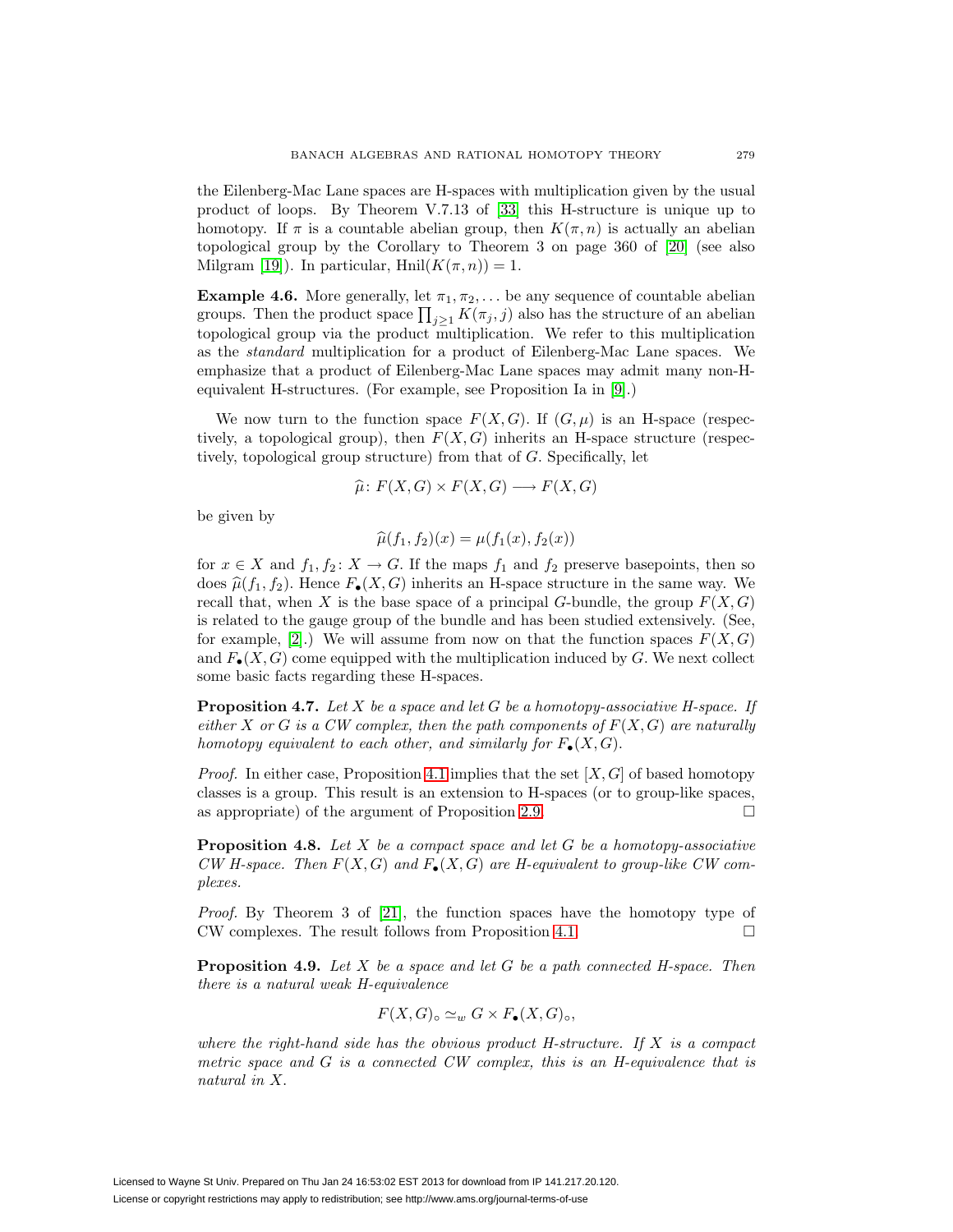*Proof.* By assumption the basepoint  $x_0 \in X$  is non-degenerate, so that the inclusion  $\{x_0\} \rightarrow X$  is a cofibration. This implies that the induced map

<span id="page-13-1"></span>
$$
F(X,Y) \to F(x_0,Y)
$$

is a fibration for any space Y. (See Theorem I.7.8 of [\[33\]](#page-28-3).) This map is just the evaluation map  $\omega: F(X,Y) \to Y$  defined by  $\omega(f) = f(x_0)$ . Taking  $Y = G$  and restricting, we have a fibre sequence of path connected spaces

$$
F_{\bullet}(X,G)_{\circ} \stackrel{i}{\longrightarrow} F(X,G)_{\circ} \stackrel{\omega}{\longrightarrow} G.
$$

This fibration has a section s, which assigns to  $g \in G$  the constant function  $f(x) = g$ . Therefore the long exact homotopy sequence breaks into split short exact sequences

(4.1) 
$$
0 \longrightarrow \pi_n(F_{\bullet}(X, G)_{\circ}) \xrightarrow{i_*} \pi_n(F(X, G)_{\circ}) \xrightarrow{\omega_*} \pi_n(G) \longrightarrow 0
$$

for each n. Define an H-map  $\varphi: G \times F_{\bullet}(X, G)_{\circ} \to F(X, G)_{\circ}$  by  $\varphi = \widehat{\mu} \circ (s \times i),$ where  $\hat{\mu}$  is the multiplication on  $F(X, G)_{\circ}$  described before Proposition [4.7.](#page-12-1) It is straightforward to check that  $\varphi$  induces an isomorphism on homotopy groups. Finally, if X and G satisfy the further hypotheses above, then, by Proposition [4.8,](#page-12-2) the function spaces in question have the homotopy type of CW complexes. So a weak homotopy equivalence is a homotopy equivalence, by Theorem V.3.5 of [\[33\]](#page-28-3).  $\Box$ 

Regarding the homotopical nilpotency of  $F(X, G)_{\circ}$ , we have the following result.

<span id="page-13-0"></span>**Theorem 4.10.** Let X be a space and G a connected topological group, or, alternately, let  $X$  be a compact space and  $G$  a connected homotopy-associative CW Hspace. Then

$$
\operatorname{Hnil}(F(X,G)_{\circ}) = \operatorname{Hnil}(G).
$$

*Proof.* With either hypothesis,  $F(X, G)$  is group-like, and so its homotopical nilpotency is well-defined. (In the second case, see Proposition [4.8.](#page-12-2)) As in the proof of Proposition [4.9,](#page-12-3) we have a section  $s: G \to F(X, G)_{\circ}$  of the evaluation fibration  $\omega: F(X, G)_{\circ} \to G$ . It is easy to see that both  $\omega$  and s are H-maps—recall that the multiplication on  $F(X, G)_{\circ}$  is induced from that of G. Let

$$
\widehat{\varphi}_n\colon F(X,G)^n_{\circ}\to F(X,G)_{\circ}
$$

denote the commutator map for  $F(X, G)_{\circ}$ . Then we have

$$
\widehat{\varphi}_n \circ s^n = s \circ \varphi_n \colon G^n \to F(X, G)_{\circ}.
$$

The inequality Hnil $(F(X, G)_{\circ}) \geq$  Hnil $(G)$  follows. On the other hand, suppose  $\text{Hnil}(G) = n$  so that  $\varphi_{n+1} : G^{n+1} \to G$  is null-homotopic. We can identify

$$
F(X, G)^{n+1}_{\circ} \cong F(X, G^{n+1})_{\circ}.
$$

The map  $\hat{\varphi}_{n+1}$  is then adjoint, via the exponential law, to the composition

$$
X \times F(X, G^{n+1}) \circ \xrightarrow{\varepsilon} G^{n+1} \xrightarrow{\varphi_{n+1}} G
$$

where  $\varepsilon(x, f) = f(x)$  is the generalized evaluation map. Since this composition is null-homotopic,  $\hat{\varphi}_{n+1}$  is null-homotopic.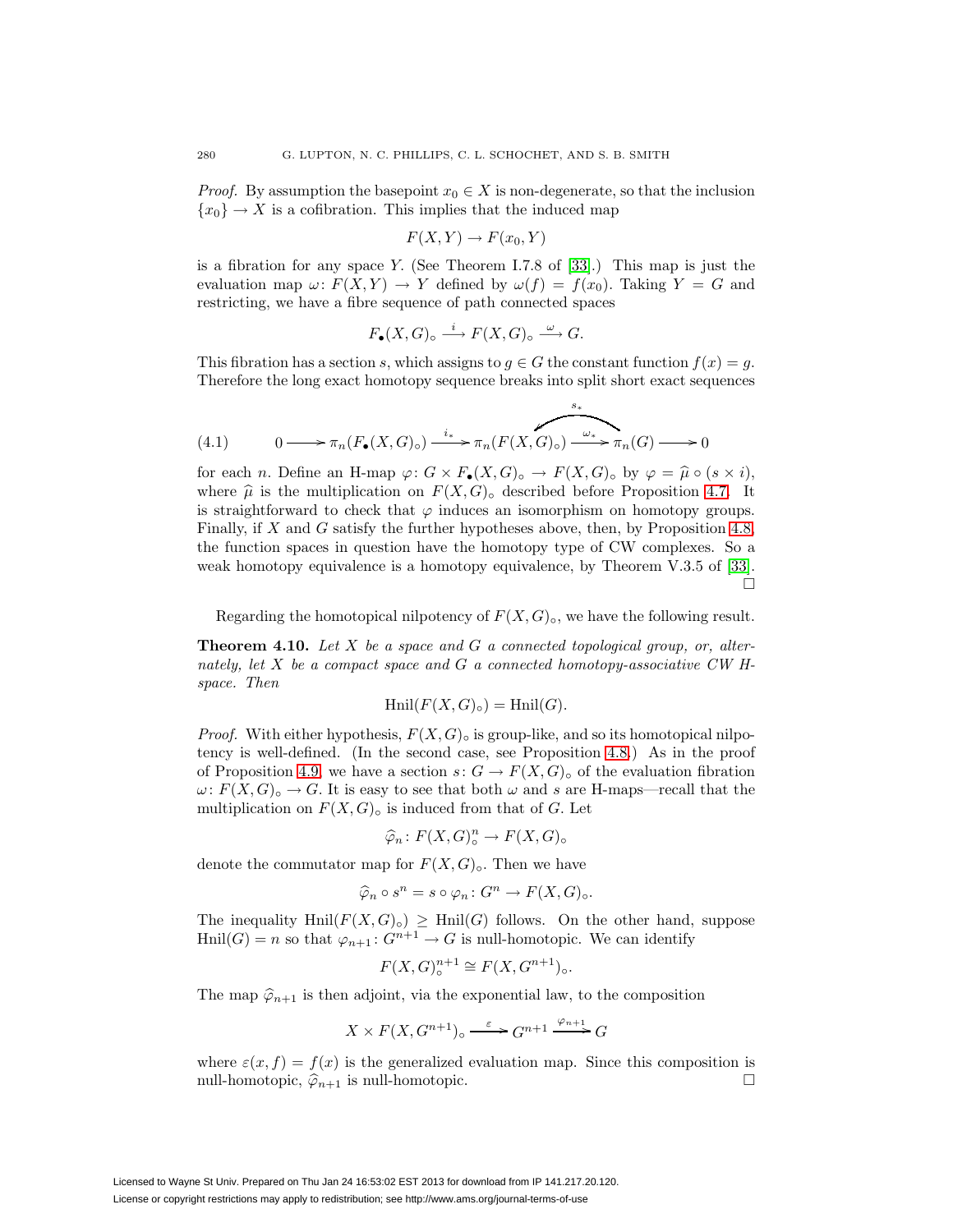We now consider the H-space  $F(X, G)$ <sup>o</sup> in the context of rational homotopy theory. To do so, however, we will need to make some further restrictions on  $X$ and G. In particular, for the remainder of this section, all spaces (except function spaces) will be taken to be CW complexes.

We recall the basic facts about the rationalization of groups and spaces as devel-oped in [\[15\]](#page-27-17). A connected CW complex X is nilpotent (Definition II.2.1 of [15]) if  $\pi_1(X)$  is a nilpotent group and  $\pi_1(X)$  acts nilpotently (Section I.4 of [\[15\]](#page-27-17)) on each  $\pi_i(X)$  for  $j \geq 2$ . A nilpotent space X is a *rational space* if its homotopy groups  $\pi_i(X)$  are Q-vector spaces for each  $j \geq 1$ . (This is the case  $P = \emptyset$  of Definition II.3.1 of [\[15\]](#page-27-17).) If  $\pi$  is a nilpotent group, then we denote by  $\pi_{\mathbb{Q}}$  its rationalization in the sense of Definition I.1.1 of [\[15\]](#page-27-17) (that is, the case  $P = \emptyset$  there). If  $\pi$  is abelian, such as for  $\pi = \pi_i(X)$  with  $j \geq 2$  and also for  $\pi_1$  of an H-space, then  $\pi_0$ is just  $\pi \otimes \mathbb{Q}$ . If X is a nilpotent CW complex, then a function  $f: X \to Y$  is a rationalization if Y is rational and if f induces an isomorphism

$$
f_{\sharp} \colon \pi_j(X)_{\mathbb{Q}} \xrightarrow{\cong} \pi_j(Y)
$$

for each  $j \geq 1$ . This is not the same statement as Definition II.3.1 of [\[15\]](#page-27-17), but is equivalent by Theorem 3B in Section II.3 of [\[15\]](#page-27-17).

With this terminology, we have the following theorem.

<span id="page-14-1"></span>**Theorem 4.11** (Hilton, Mislin, and Roitberg)**.** Every nilpotent CW complex X has a rationalization  $e: X \to X_{\mathbb{Q}}$  where  $X_{\mathbb{Q}}$  is a CW complex. The space  $X_{\mathbb{Q}}$  is unique up to homotopy equivalence.

Proof. Existence is Theorem 3B in Section II.3 of [\[15\]](#page-27-17). For uniqueness, suppose  $f: X \to Y$  is some other rationalization. Following Definition II.3.1 of [\[15\]](#page-27-17), f induces a bijection

$$
f^* \colon [Y, X_{\mathbb{Q}}] \to [X, X_{\mathbb{Q}}].
$$

Thus there exists  $h: Y \to X_{\mathbb{Q}}$  such that  $h \circ f \simeq e$ . Using Theorem 3B in Section II.3 of [\[15\]](#page-27-17), we see that h induces an isomorphism of rational homotopy groups since  $f$ and e do. Since Y and  $X_{\mathbb{Q}}$  are rational spaces, h is a weak equivalence. Finally, since Y and  $X_{\mathbb{Q}}$  are CW complexes, Theorem V.3.5 of [\[33\]](#page-28-3) implies that h is a homotopy equivalence.

We use the notation  $X \simeq_{\mathbb{Q}} Y$  to mean that X and Y are rationally equivalent spaces, that is, that  $X_{\mathbb{Q}}$  and  $Y_{\mathbb{Q}}$  are homotopy equivalent. We give some examples of rationalization maps which will figure prominently below.

<span id="page-14-2"></span>**Example 4.12.** Consider an odd-dimensional sphere  $S^{2n-1}$ . The groups  $\pi_i(S^{2n-1})$ are finite except in the single degree  $j = 2n - 1$ . (See Theorem 9.7.7 of [\[27\]](#page-27-18).) So the rationalization of  $S^{2n-1}$  is a map

$$
e \colon S^{2n-1} \to K(\mathbb{Q}, 2n-1)
$$

corresponding to a non-trivial class in  $H^{2n-1}(S^{2n-1}; \mathbb{Q})$ . Thus, we have

$$
S^{2n-1} \simeq_{\mathbb{Q}} K(\mathbb{Z}, 2n-1) \simeq_{\mathbb{Q}} K(\mathbb{Q}, 2n-1),
$$

and so, by Example [4.5,](#page-11-0) an odd-dimensional sphere has the rational homotopy type of an abelian topological group. We note in passing that even-dimensional spheres are slightly more complicated, having two non-trivial rational homotopy groups.

<span id="page-14-0"></span>There are many more spaces, like  $S^{2n-1}$ , whose rationalizations are Eilenberg-Mac Lane spaces or products of them.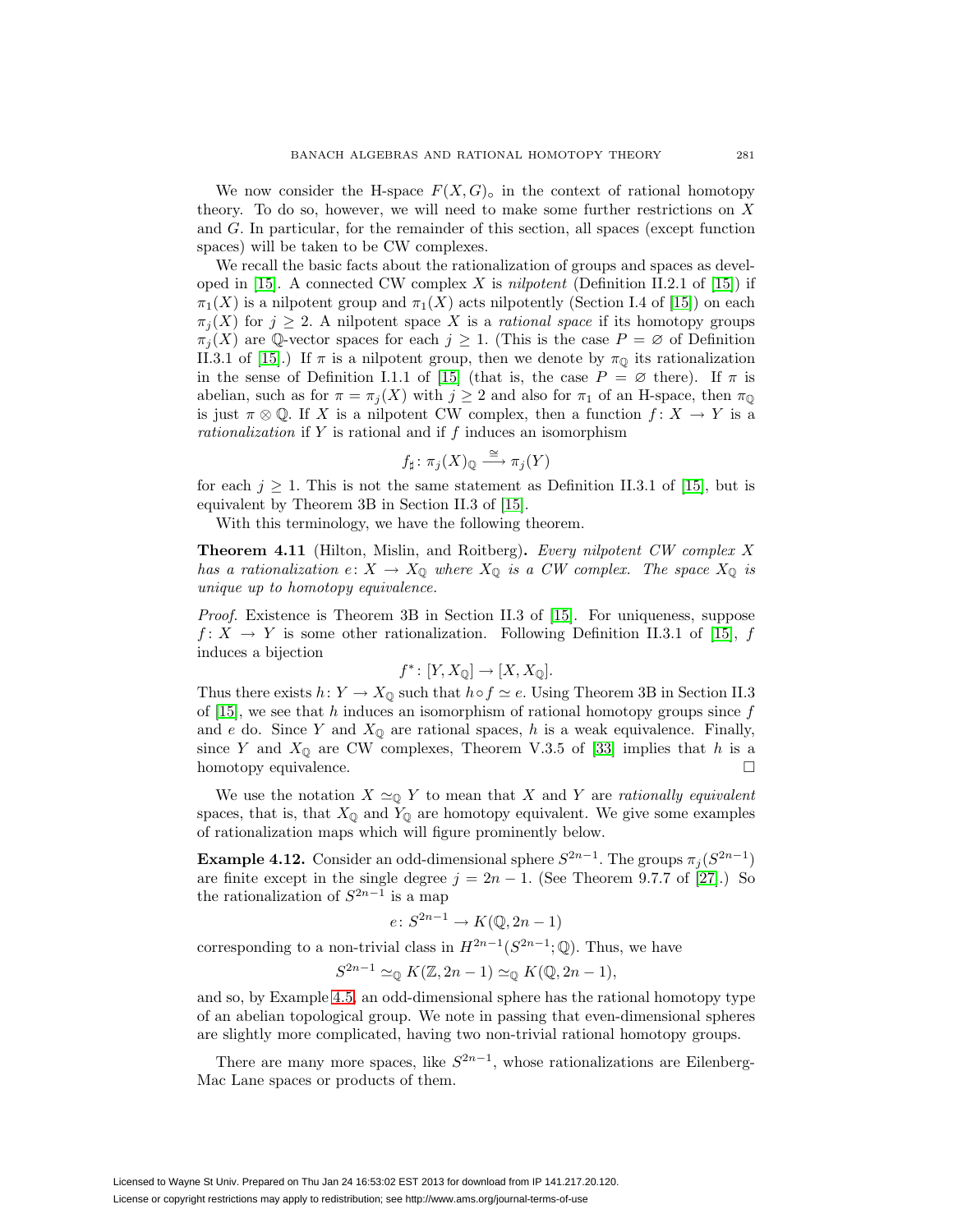**Definition 4.13.** Let  $X$  be a connected nilpotent CW complex. We say  $X$  is a *rational H-space* if  $X_{\mathbb{Q}}$  is an H-space.

<span id="page-15-1"></span>The following lemma and its corollary are well-known. (See, for instance, [\[26\]](#page-27-19).) We include the statements and proofs for completeness.

**Lemma 4.14.** Let G be a connected CW H-space. Then G is nilpotent, and the rationalization of G may be written in the form

(4.2) 
$$
e: G \to \prod_{j\geq 1} K(\pi_j(G) \otimes \mathbb{Q}, j).
$$

In particular, the rational homotopy groups of G correspond to a space of algebra generators of  $H^*(G; \mathbb{Q})$ . This rationalization is natural in the sense that a map of H-spaces  $f: G_1 \to G_2$  gives rise to a homotopy-commutative diagram in which the map on Eilenberg-Mac Lane spaces is induced by  $f_{\sharp} \otimes 1$ :  $\pi_*(G_1) \otimes \mathbb{Q} \to \pi_*(G_2) \otimes \mathbb{Q}$ .

*Proof.* The fundamental group of G is abelian and acts trivially, that is, G is a simple space. (See Theorem 7.3.9, and the preceding discussion, in [\[27\]](#page-27-18).) So G is nilpotent. By a classical theorem of H. Hopf (Corollary III.8.12 of [\[33\]](#page-28-3)), the rational cohomology algebra  $H^*(G; \mathbb{Q})$  is the tensor product of an exterior algebra on odd generators with a polynomial algebra on even generators, that is,  $H^*(G; \mathbb{Q})$  is a free commutative graded algebra. (See Example 6 in Section 3 of [\[13\]](#page-27-20).) Write  $n_1, n_2, \ldots$ for the degrees of these generators. We then obtain a map  $e: G \to \prod_j K(\mathbb{Q}, n_j)$ such that, on rational cohomology, the image of the fundamental class of  $K(\mathbb{Q}, n_i)$ is the corresponding generator of  $H^*(G; \mathbb{Q})$ . Since  $H^*(G; \mathbb{Q})$  is free over  $\mathbb{Q}$ , the map e induces an isomorphism on rational cohomology. By Theorem 3B in Section II.3 of [\[15\]](#page-27-17) again, e is a rational equivalence.  $\Box$ 

Thus we see that it is sufficient to determine the rational homotopy groups of an H-space, or more generally of a rational H-space, in order to identify its rational homotopy type.

<span id="page-15-2"></span>**Corollary 4.15.** Let X be a rational H-space (Definition [4.13](#page-14-0)). Then there exists a rational equivalence of the form

$$
X \simeq_{\mathbb{Q}} \prod_{j \geq 1} K(\pi_j(X) \otimes \mathbb{Q}, j),
$$

which is natural in the same sense as in Lemma [4.14](#page-15-1).

*Proof.* Apply Lemma [4.14](#page-15-1) to  $X_{\mathbb{Q}}$ , which is a CW complex by Theorem [4.11,](#page-14-1) and is still connected, using the fact that the rationalization of a rational space is a homotopy equivalence.  $\hfill \square$ 

<span id="page-15-0"></span>**Example 4.16.** We specialize Lemma [4.14](#page-15-1) to the Lie group  $U_n(\mathbb{C})$ . The cohomology  $H^*(U_n(\mathbb{C}); \mathbb{Q})$  is the exterior algebra on one generator in each odd degree from 1 through  $2n - 1$ . (See page 412 of [\[5\]](#page-27-21).) Thus, using Example [4.12,](#page-14-2)

$$
U_n(\mathbb{C}) \simeq_{\mathbb{Q}} S^1 \times S^3 \times \cdots \times S^{2n-1} \simeq_{\mathbb{Q}} \prod_{j=1}^n K(\mathbb{Q}, 2j-1),
$$

as mentioned in the Introduction. Alternately, we may compute the rational homotopy of  $U_n(\mathbb{C})$  from the long exact sequences of the fibrations  $U_{k-1}(\mathbb{C}) \longrightarrow$  $U_k(\mathbb{C}) \longrightarrow S^{2k-1}$  for  $2 \leq k \leq n$  (used in the analysis in Section IV.10 of [\[33\]](#page-28-3)). In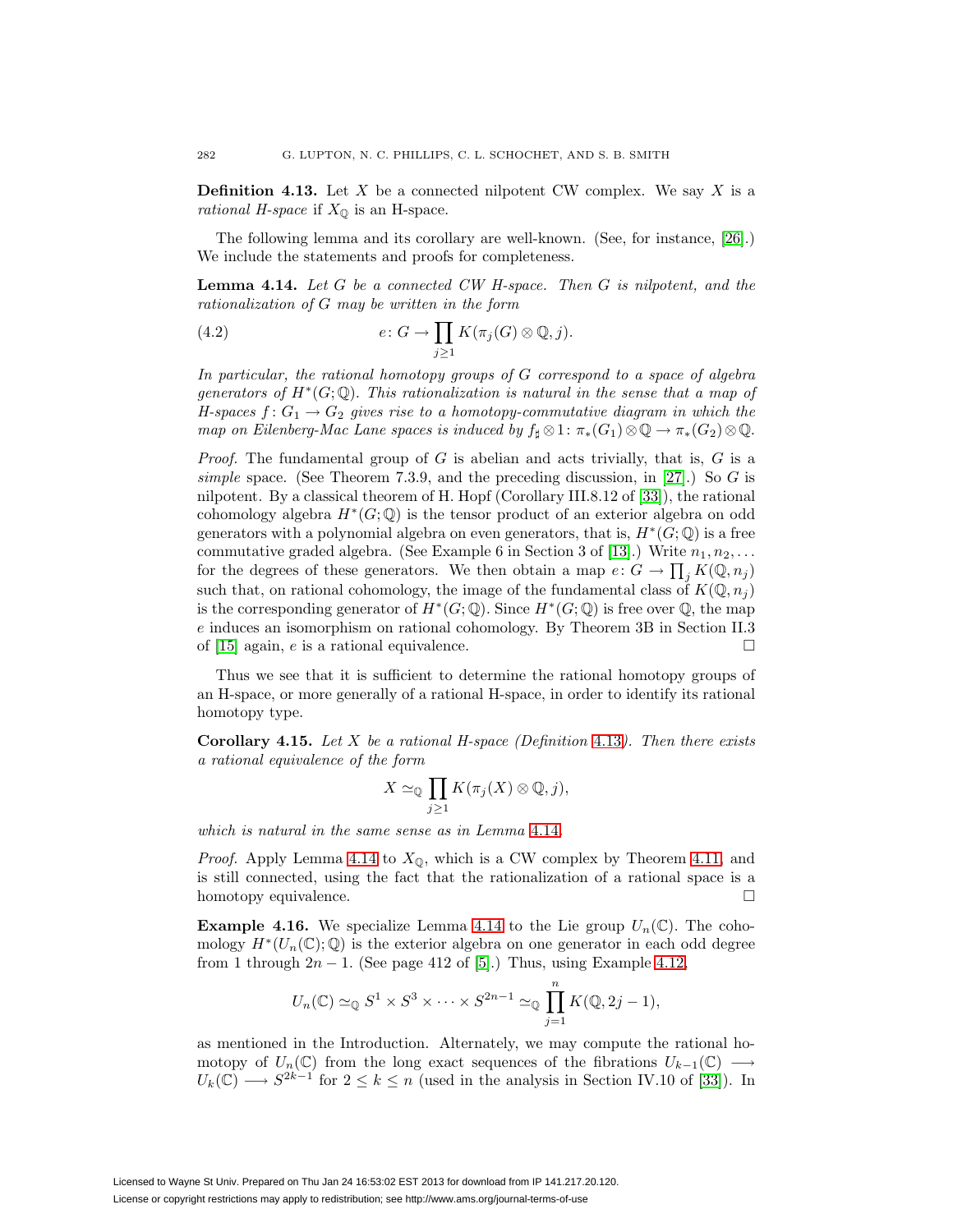particular, by IV.10.17 of [\[33\]](#page-28-3), the map  $U_{n-1}(\mathbb{C}) \to U_n(\mathbb{C})$  is an isomorphism on  $\pi_k$  for  $k \leq 2n-3$ .

Remark 4.17. The preceding examples display various possible situations which can occur in the context of H-spaces and rationalization. As we show below (Corol-laries [4.26](#page-18-0) and [4.27\)](#page-19-0), the rational equivalence  $U_n(\mathbb{C}) \simeq_{\mathbb{Q}} \prod_{j=1}^n K(\mathbb{Q}, 2j-1)$  can be taken to be multiplicative when the product of Eilenberg-Mac Lane spaces has the standard multiplication. On the other hand, for a general H-space  $G$ , the map  $G \to \prod_{j\geq 1} K(\pi_j(G) \otimes \mathbb{Q}, j)$  of Lemma [4.14](#page-15-1) will rarely be multiplicative or even an  $H$ -map, even up to rational equivalence, if the product of Eilenberg-Mac Lane spaces has the standard multiplication. (See Example [4.22.](#page-17-0)) Finally, the space  $S^{2n-1}$  is not an H-space for  $n \neq 1, 2, 4$  (by J. F. Adams [\[1\]](#page-27-22)) and so the question of the multiplicativity of  $S^{2n-1} \to K(\mathbb{Q}, 2n-1)$  in these cases is moot.

Turning to the rationalization of function spaces, the results we need depend on three basic developments. First, as has already been used, Theorem 3 of [\[21\]](#page-27-16) shows that the path components of  $F(X, Y)$  have the homotopy type of CW complexes provided  $X$  is a compact metric space. (Recall we assume  $Y$  has the homotopy type of a CW complex.) The second ingredient is Theorem II.3.11 of [\[15\]](#page-27-17) and the discussion that follows it. Nilpotence of the spaces is Corollary II.2.6 of [\[15\]](#page-27-17).

<span id="page-16-0"></span>**Theorem 4.18** (Hilton, Mislin, and Roitberg)**.** Suppose that X is a finite CW complex and Y is a nilpotent space with rationalization  $e: Y \to Y_{\mathbb{Q}}$ . Then the components of  $F(X,Y)$  and  $F_{\bullet}(X,Y)$  are all nilpotent spaces, and the induced maps

$$
e_*\colon F_{\bullet}(X,Y)_{\circ} \longrightarrow F_{\bullet}(X,Y_{\mathbb{Q}})_{\circ} \text{ and } e_*\colon F(X,Y)_{\circ} \longrightarrow F(X,Y_{\mathbb{Q}})_{\circ}
$$

qiven by composition with e are rationalizations.  $\Box$ 

The third ingredient is an early result of R. Thom (Theorem 2 of [\[31\]](#page-28-4)).

<span id="page-16-1"></span>**Theorem 4.19** (R. Thom). Let X be a Hausdorff topological space. Then there is a natural isomorphism

$$
\pi_j(F(X, K(\pi, n))_{\circ}) \cong H^{n-j}(X; \pi)
$$
  
for  $j \ge 1$ .

If X is not a finite CW complex, then one must specify which cohomology theory is being used: Thom is using singular cohomology. This is not the best choice for compact spaces; Čech theory is better, and in general the natural map from  $\tilde{C}$ ech theory to singular theory is neither injective nor surjective. We use Thom's result only for  $X$  a finite complex.

Combining the facts above, we obtain the following result.

<span id="page-16-2"></span>**Theorem 4.20.** Let X be a finite CW complex and let G be a connected CW Hspace or, more generally, a rational H-space. Let  $V_i$  and  $\tilde{V}_i$  be the rational vector spaces

$$
V_j = \bigoplus_{l \geq j} H^{l-j}(X; \pi_l(G) \otimes \mathbb{Q}) \quad and \quad \widetilde{V}_j = \bigoplus_{l \geq j} \widetilde{H}^{l-j}(X; \pi_l(G) \otimes \mathbb{Q}).
$$

Then there are natural rational equivalences

$$
F(X, G) \circ \simeq_{\mathbb{Q}} \prod_{j\geq 1} K(V_j, j) \quad and \quad F_{\bullet}(X, G) \circ \simeq_{\mathbb{Q}} \prod_{j\geq 1} K(\widetilde{V}_j, j).
$$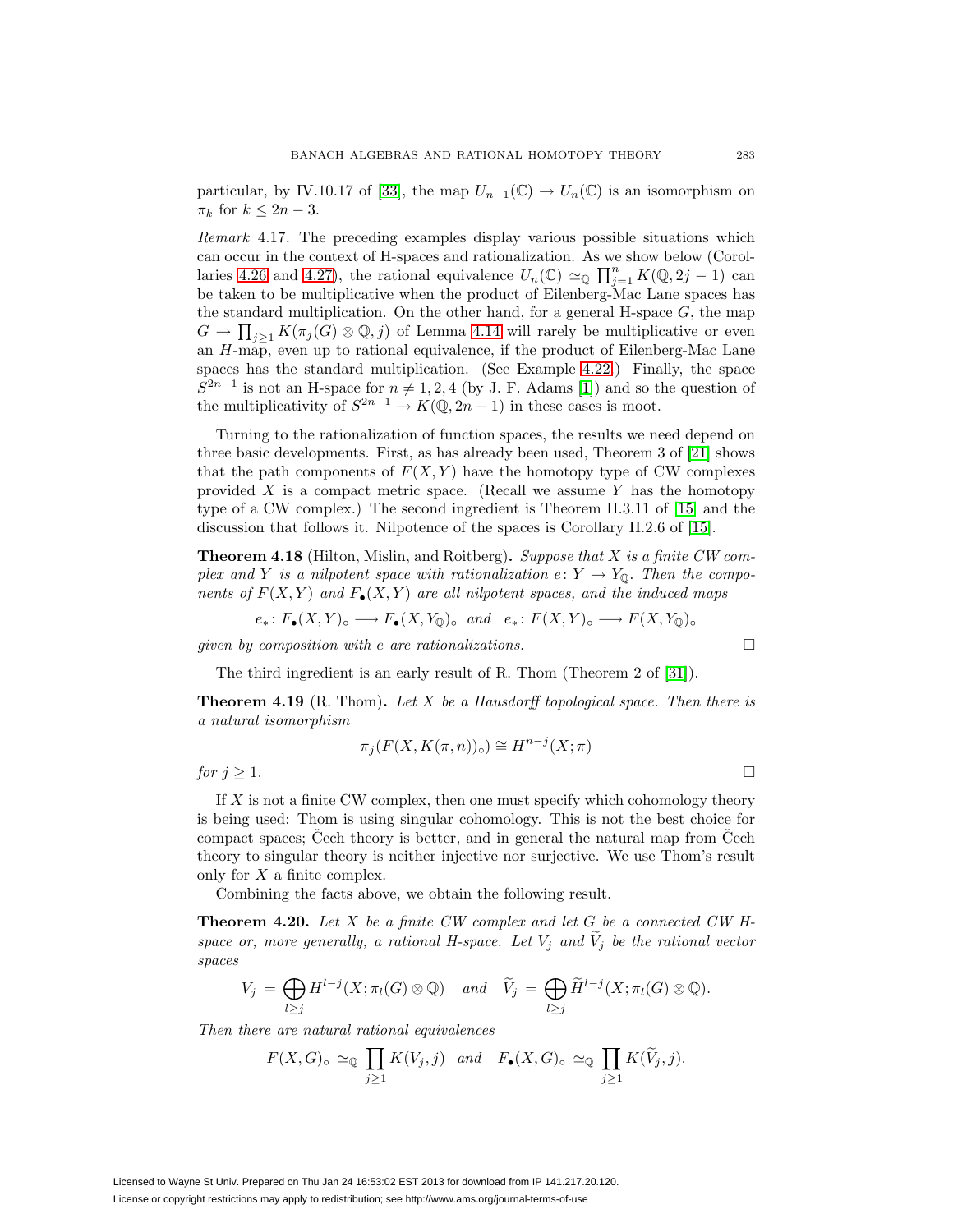*Proof.* Since G is a rational H-space, we apply Corollary [4.15](#page-15-2) to write its rationalization as a product of Eilenberg-Mac Lane spaces

$$
G_{\mathbb{Q}} \simeq \prod_{l \geq 1} K(\pi_l(G) \otimes \mathbb{Q}, l).
$$

By Theorem [4.18,](#page-16-0) we have rational equivalences

$$
F(X, G) \circ \simeq_{\mathbb{Q}} F(X, G_{\mathbb{Q}}) \circ \text{ and } F_{\bullet}(X, G) \circ \simeq_{\mathbb{Q}} F_{\bullet}(X, G_{\mathbb{Q}}) \circ.
$$

Now  $F(X, G_0)$ ° and  $F_{\bullet}(X, G_0)$ ° are H-spaces. Thus, by Lemma [4.14,](#page-15-1) to prove the theorem it suffices to compute the (rational) homotopy groups of these spaces.

Using the standard homeomorphism of function spaces  $F(X, \prod_l Y_l) \approx \prod_l F(X, Y_l)$ , we obtain

$$
F(X, G_{\mathbb{Q}})_{\circ} \simeq F\left(X, \prod_{l \geq 1} K(\pi_l(G) \otimes \mathbb{Q}, l)\right)_{\circ} \approx \prod_{l \geq 1} F\left(X, K(\pi_l(G) \otimes \mathbb{Q}, l)\right)_{\circ}.
$$

Thom's result, Theorem [4.19,](#page-16-1) now gives

$$
\pi_j\left(F\big(X, K(\pi_l(G)\otimes\mathbb{Q},l)\big)_\circ\right)\cong H^{l-j}(X; \pi_l(G)\otimes\mathbb{Q}).
$$

Thus we see  $\pi_j(F(X,G_{\mathbb{Q}})_{\circ}) \cong V_j$ , as needed. Next, using this isomorphism and the split short exact sequence [\(4.1\)](#page-13-1) we compute  $\pi_j(F_{\bullet}(X, G_{\mathbb{Q}})_{\circ}) \cong V_j$ , which completes the proof. the proof.  $\Box$ 

The ingredients of Theorem [4.20](#page-16-2) have been combined before in the same way, for specific X and G. (See, for instance, the computations in Section 2 of  $[2]$ .) While Theorem [4.20](#page-16-2) determines the full rational homotopy type of the function spaces of interest to us, these function spaces are H-spaces, and so it is natural to ask whether we can determine their structure as such, at least up to rational H-equivalence. We take up this question for the remainder of the section.

Following the discussion before Theorem II.1.8 of [\[15\]](#page-27-17), if  $(G, \mu)$  is an H-space, then the rationalization  $G_{\mathbb{Q}}$  admits a multiplication  $\mu_{\mathbb{Q}}$  making the rationalization map  $e: G \to G_{\mathbb{Q}}$  an H-map. Moreover, this H-space structure on  $G_{\mathbb{Q}}$  is uniquely determined by that of G in the sense that if  $(G_{\mathbb{Q}}, \widetilde{\mu}_{\mathbb{Q}})$  represents a second rationalization of  $(G, \mu)$ , then  $(G_{\mathbb{Q}}, \mu_{\mathbb{Q}})$  and  $(\widetilde{G}_{\mathbb{Q}}, \widetilde{\mu}_{\mathbb{Q}})$  are H-equivalent. It is easy to see that if  $(G, \mu)$  is group-like, then so is  $(G_{\mathbb{Q}}, \mu_{\mathbb{Q}})$ .

**Definition 4.21.** We say two CW H-spaces  $(G, \mu)$  and  $(G', \mu')$  are rationally Hequivalent if their rationalizations  $(G_{\mathbb{Q}}, \mu_{\mathbb{Q}})$  and  $(G'_{\mathbb{Q}}, \mu'_{\mathbb{Q}})$  are H-equivalent.

<span id="page-17-0"></span>**Example 4.22.** The rationalization  $K(\mathbb{Z}, n) \to K(\mathbb{Q}, n)$  is clearly a rational Hequivalence. On the other hand, the rationalization  $\Omega S^2 \to K(\mathbb{Q},1) \times K(\mathbb{Q},2)$  is not a rational H-equivalence if both sides have the standard loop multiplications. To see that these spaces are not H-equivalent, we argue as follows. Let  $\iota \in \pi_2(S^2)$ be the homotopy class of the identity map. As is well-known,  $[\iota, \iota] \in \pi_3(S^2)$  is of infinite order (see Theorem XI.2.5 of [\[33\]](#page-28-3)), yielding a non-zero Whitehead bracket in  $\pi_*(S^2_{\mathbb{Q}})$ . Under the identification of Whitehead brackets in  $\pi_*(S^2_{\mathbb{Q}})$  with Samelson brackets in  $\pi_*(\Omega S^2_{\mathbb{Q}})$  (Theorem X.7.10 of [\[33\]](#page-28-3)), there is a corresponding non-zero Samelson bracket in  $\pi_*(\Omega S^2_{\mathbb{Q}})$ . By Proposition [4.4](#page-11-3) we have Hnil $(\Omega S^2_{\mathbb{Q}}) \geq 2$ . On the other hand,  $K(\mathbb{Q}, 1) \times K(\mathbb{Q}, 2)$  is homotopy-abelian.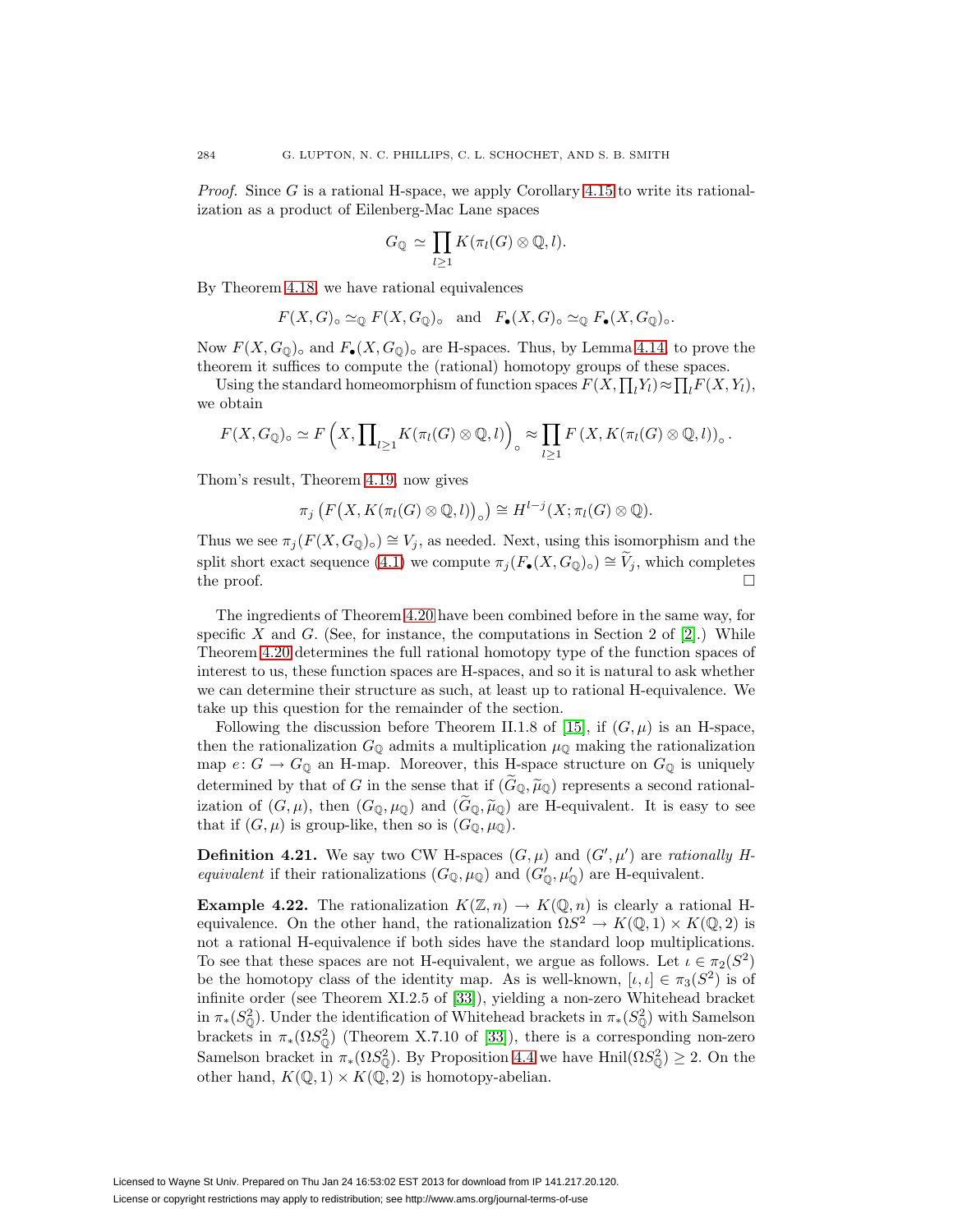**Definition 4.23.** Given a connected CW homotopy-associative H-space  $(G, \mu)$ , the rational homotopical nilpotency  $\text{Hnil}_{\mathbb{Q}}(G)$  is the homotopical nilpotency of the rationalization  $(G_{\mathbb{Q}}, \mu_{\mathbb{Q}})$  of  $(G, \mu)$ , that is, Hnil<sub>Q</sub> $(G) = \text{Hnil}(G_{\mathbb{Q}})$ . We say  $(G, \mu)$  is rationally homotopy-abelian if  $\text{Hnil}_{\mathbb{Q}}(G)=1$ .

The Samelson bracket in  $\pi_*(G)$  induces a bracket in the rationalization giving  $\pi_*(G) \otimes \mathbb{Q}$  the structure of a *graded Lie algebra* as in the following definition. (See the beginning of Section 21 of [\[13\]](#page-27-20).)

<span id="page-18-6"></span>**Definition 4.24.** A positively graded vector space  $L$  over  $\mathbb{Q}$  is a graded Lie algebra if L comes equipped with a bilinear, degree zero pairing  $\langle , \rangle$  satisfying

- (1) Anti-symmetry:  $\langle \alpha, \beta \rangle = -(-1)^{\deg(\alpha) \deg(\beta)} \langle \beta, \alpha \rangle$ .
- (2) Jacobi identity:  $\langle \alpha, \langle \beta, \gamma \rangle \rangle = \langle \langle \alpha, \beta \rangle, \gamma \rangle + (-1)^{\deg(\alpha) \deg(\beta)} \langle \beta, \langle \alpha, \gamma \rangle \rangle$ .

By Theorems X.5.1 and X.5.4 of [\[33\]](#page-28-3), after tensoring with the rationals,  $\pi_*(G) \otimes \mathbb{Q}$ with the induced bracket is a graded Lie algebra over Q.

<span id="page-18-5"></span>The following result can be deduced in various ways; our proof is based on results of H. Scheerer in [\[26\]](#page-27-19).

<span id="page-18-4"></span><span id="page-18-2"></span><span id="page-18-1"></span>**Theorem 4.25.** Let  $(G, \mu)$  be a connected CW homotopy-associative H-space. The following are equivalent:

- (1)  $(G, \mu)$  has the rational H-type of an abelian topological group.
- (2)  $(G, \mu)$  is rationally homotopy-abelian.
- <span id="page-18-3"></span>(3) The Samelson Lie algebra  $\pi_*(G) \otimes \mathbb{Q}$ , described above, is abelian, that is, all brackets are zero.
- (4) The rational equivalence

$$
e\colon G\to \prod_{j\geq 1}K(\pi_j(G)\otimes \mathbb{Q},j)
$$

of Lemma [4.14](#page-15-1) is a rational H-equivalence, where the product of Eilenberg-Mac Lane spaces has the standard multiplication.

*Proof.* The implication [\(1\)](#page-18-1)  $\implies$  [\(2\)](#page-18-2) is immediate from definitions. The implication  $(4) \implies (1)$  $(4) \implies (1)$  $(4) \implies (1)$  is the result of Milnor mentioned in Example [4.5](#page-11-0) (Corollary to Theorem 3 of [\[20\]](#page-27-0)).

We prove  $(2) \implies (3)$  $(2) \implies (3)$  $(2) \implies (3)$ . Proposition [4.1](#page-11-2) implies that  $(G,\mu)$  is group-like, so  $(G_0, \mu_0)$  is group-like, too. Corollary 2 in Section 0.1 of [\[26\]](#page-27-19) therefore shows that  $(G, \mu)$  is rationally H-equivalent to a loop space  $\Omega X$  with the usual multiplication of loops. Now use Proposition [4.4.](#page-11-3)

Finally, for  $(3) \implies (4)$  $(3) \implies (4)$  $(3) \implies (4)$  use Corollary 3 of [\[26\]](#page-27-19), which gives a bijection between the set of H-maps between two rational group-like spaces and the space of homomorphisms between their rational Samelson algebras. The rational Samelson algebra of  $\prod_{j\geq 1} K(\pi_j(G), j)$  is abelian because  $\prod_{j\geq 1} K(\pi_j(G), j)$  is rationally abelian. So if  $\pi_*(G) \otimes \mathbb{Q}$  is abelian, then e trivially induces an isomorphism of rational Samelson algebras and is thus a rational H-equivalence. algebras and is thus a rational H-equivalence.

The following useful consequences are well-known.

<span id="page-18-0"></span>**Corollary 4.26.** The standard loop multiplication on a product of Eilenberg Mac Lane spaces is the unique group-like, homotopy-abelian H-structure up to rational H-equivalence.

*Proof.* Use (2) 
$$
\iff
$$
 (4) in Theorem 4.25.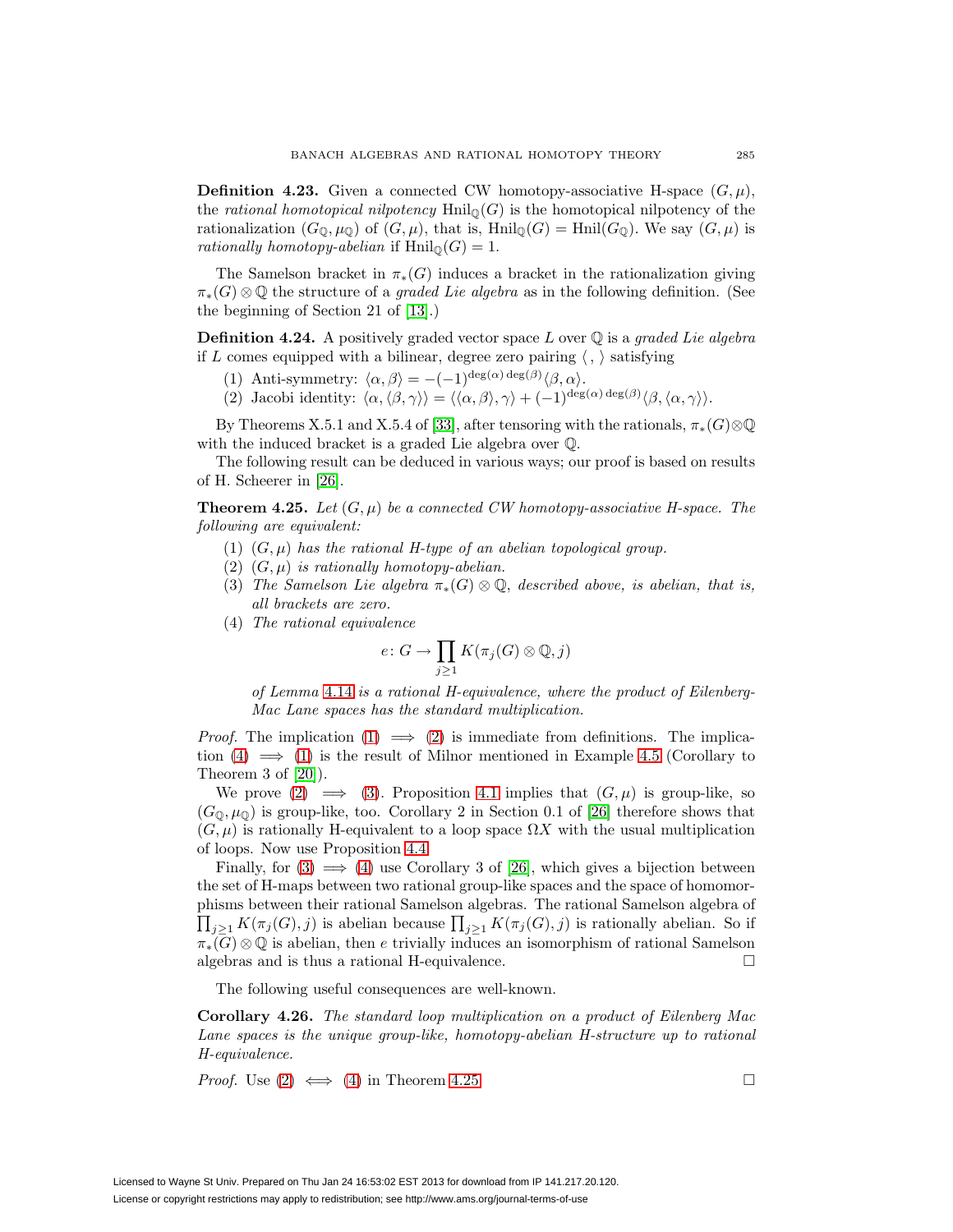<span id="page-19-0"></span>**Corollary 4.27.** Let G be a connected CW homotopy-associative H-space. Suppose  $H^*(G; \mathbb{Q})$  is finite-dimensional. Then G is rationally homotopy-abelian.

Proof. Referring to the proof of Lemma [4.14,](#page-15-1) we see that finite-dimensionality of  $H^*(G; \mathbb{Q})$  implies that  $H^*(G; \mathbb{Q})$  is an exterior algebra on odd-degree generators. By that same result, we conclude that  $\pi_*(G) \otimes \mathbb{O}$  is zero in even degrees. Thus, for degree reasons, the rational Samelson bracket on  $\pi_*(G) \otimes \mathbb{Q}$  is trivial. This is Condition  $(3)$  of Theorem [4.25,](#page-18-5) so we conclude that G is rationally homotopyabelian.  $\Box$ 

Finally, we identify the H-spaces  $F(X, G)_{\text{o}}$  and  $F_{\bullet}(X, G)_{\text{o}}$ , for X and G finite complexes, up to rational H-equivalence. Note that a continuous map  $f: X \to$ Y induces H-maps  $f^*: F(Y,G)_\circ \to F(X,G)_\circ$  and  $f^*: F_{\bullet}(Y,G)_\circ \to F_{\bullet}(X,G)_\circ$ . Similarly, an H-map  $h: G \to H$  induces H-maps  $h_*: F(X, G) \to F(X, H)$ <sup>o</sup> and  $h_*: F_{\bullet}(X, G)_{\circ} \to F_{\bullet}(X, H)_{\circ}.$ 

<span id="page-19-2"></span>**Theorem 4.28.** Let X be a finite CW complex. Let G be a connected CW homotopy-associative H-space with  $H^*(G; \mathbb{Q})$  finite-dimensional. Then  $F(X, G)_{\circ}$  and  $F_{\bullet}(X, G)_{\circ}$  are homotopy-abelian after rationalization. Consequently, the rational equivalences of Theorem [4.20](#page-16-2) are actually rational H-equivalences where the products of Eilenberg-Mac Lane spaces have standard multiplication. Moreover, these rational H-equivalences are natural with respect to maps  $f: X \rightarrow Y$  and H-maps  $h: G \to H$ .

*Proof.* Corollary [4.27](#page-19-0) implies that  $G$  is rationally homotopy-abelian. Thus, by Theorem [4.10,](#page-13-0)  $F(X, G_0)$ <sub>o</sub> is rationally homotopy-abelian. Using Proposition [4.9](#page-12-3) and the fact that the rational Samelson algebra of an H-product is the product of the Samelson algebras (see Example 21.4 of [\[13\]](#page-27-20)), we see that the rational Samelson algebra of  $F_{\bullet}(X, G)_{\circ}$  is also abelian. Thus  $F_{\bullet}(X, G)_{\circ}$  is rationally homotopy-abelian by Theorem [4.25.](#page-18-5) The naturality assertions now follow from the naturality of the rational homotopy equivalence of a rational H-space with the appropriate product of Eilenberg-Mac Lane spaces as in Corollary [4.15.](#page-15-2)

#### 5. Conclusion: Passage to limits

<span id="page-19-1"></span>We now prove the main results of the paper. First, using our results above we give a preliminary version of Theorem [1](#page-1-0) in the special case in which the maximal ideal space  $Max(A)$  of A happens to be a finite complex.

<span id="page-19-3"></span>**Theorem 5.1.** Suppose that  $A$  is a commutative unital Banach algebra and  $Max(A)$ is a finite CW complex. Let  $V_{h,j} = H^{2j-1-h}(\text{Max}(A); \mathbb{Q})$ . Then there is a rational H-equivalence

$$
\operatorname{GL}_n(A)_{\circ} \simeq_{\mathbb{Q}} \prod_{j=1}^n \prod_{h=1}^{2j-1} K(V_{h,j}, h),
$$

where the product of Eilenberg-Mac Lane spaces has standard loop multiplication. The equivalence is natural with respect to homomorphisms between commutative unital Banach algebras with the maximal ideal space a finite complex. Moreover, for fixed A with  $Max(A)$  a finite complex the equivalence is natural in n in the following sense: For each  $n > 1$ , let i:  $GL_{n-1}(A)_{\circ} \to GL_n(A)_{\circ}$  denote the inclusion in the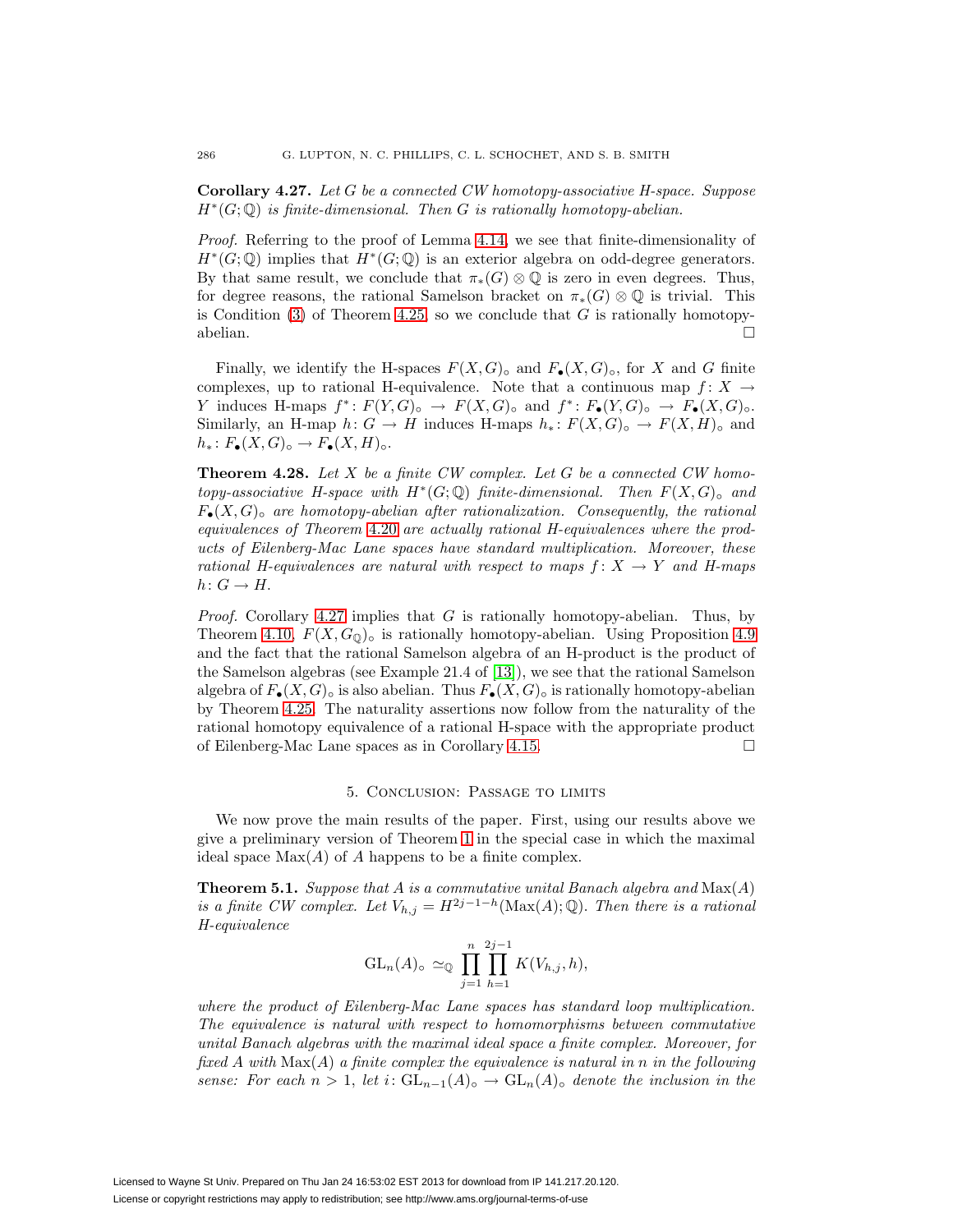upper left corner. Then, after the identifications

$$
\pi_k(\mathrm{GL}_{n-1}(A)_{\circ}) \otimes \mathbb{Q} \cong \bigoplus_{j=1}^{n-1} V_{k,j} \quad and \quad \pi_k(\mathrm{GL}_n(A)_{\circ}) \otimes \mathbb{Q} \cong \bigoplus_{j=1}^n V_{k,j}
$$

for each  $k \geq 1$  given above, the map

$$
i_{\sharp} \otimes 1 \colon \pi_k(\operatorname{GL}_{n-1}(A)_{\circ}) \otimes \mathbb{Q} \to \pi_k(\operatorname{GL}_n(A)_{\circ}) \otimes \mathbb{Q}
$$

corresponds to the inclusion of vector spaces

$$
\bigoplus_{j=1}^{n-1} V_{k,j} \hookrightarrow \bigoplus_{j=1}^{n} V_{k,j}.
$$

Proof. By Theorem [3.2](#page-8-2) we have an H-equivalence

$$
\operatorname{GL}_n(A)_{\circ} \simeq F(\operatorname{Max}(A), \operatorname{GL}_n(\mathbb{C}))_{\circ}.
$$

The rational homotopy groups of  $GL_n(\mathbb{C}) \simeq U_n(\mathbb{C})$  occur in degrees  $1, 3, \ldots, 2n -$ 1 by Example [4.16.](#page-15-0) Theorem [4.20](#page-16-2) thus gives the needed rational equivalence. Since  $H^*(\mathrm{GL}_n(\mathbb{C}),\mathbb{Q})$  is finite-dimensional, Theorem [4.28](#page-19-2) implies this equivalence is actually a rational H-equivalence. Naturality with respect to Banach algebra homomorphisms is a direct consequence of the naturality given in that theorem. For naturality with respect to n, we first need to know what the inclusion  $GL_{n-1}(\mathbb{C})\circ \hookrightarrow$  $GL_n(\mathbb{C})_0$  does on the rational homotopy groups. For this, use the retractions to the corresponding unitary groups and Example [4.16.](#page-15-0) Naturality with respect to  $n$ now follows from the naturality in Theorem [4.28](#page-19-2) and the fact that the inclusion  $i: GL_{n-1}(A)_{\circ} \to GL_n(A)_{\circ}$  corresponds, via the H-equivalence of Theorem [3.2,](#page-8-2) to the map  $F(\text{Max}(A), \text{GL}_{n-1}(\mathbb{C})) \to F(\text{Max}(A), \text{GL}_n(\mathbb{C}))$ <sub>o</sub> induced by the inclusion  $\text{GL}_{n-1}(\mathbb{C})_0 \hookrightarrow \text{GL}_n(\mathbb{C})_0$ .  $\mathrm{GL}_{n-1}(\mathbb{C})_{\circ} \hookrightarrow \mathrm{GL}_n(\mathbb{C})_{\circ}.$ 

We deduce the general case by considering limits of direct systems in our various settings. Recall that a unital homomorphism  $\varphi: A \to B$  between unital Banach algebras induces a group homomorphism  $GL_n(\varphi): GL_n(A) \to GL_n(B)$ . We first consider various direct systems in the  $C^*$ -algebra setting. The material here is in principle well known, but we have been unable to find a reference giving it in the generality needed here. The closest we are aware of is Section 4 of [\[14\]](#page-27-23). Unfortunately, in this reference it is assumed throughout that all the maps in the direct system are injective, a condition which does not hold in our application.

Let  $\Lambda$  be a directed set. Let  $(A_{\lambda})_{\lambda \in \Lambda}$  be a direct system of  $C^*$ -algebras, indexed by  $\Lambda$  with  $C^*$ -algebra maps  $\varphi_{\lambda,\mu} : A_{\lambda} \to A_{\mu}$ . The direct limit  $A = \underline{\lim}_{\lambda} A_{\lambda}$  exists in the category of C∗-algebras. In fact, we have the following characterization.

<span id="page-20-1"></span><span id="page-20-0"></span>**Theorem 5.2.** The direct limit  $A = \lim_{\lambda \to \infty} A_{\lambda}$  of a system of  $C^*$ -algebra maps  $\varphi_{\lambda,\mu} \colon A_{\lambda} \to A_{\mu}$  is characterized by the existence of  $C^*$ -algebra homomorphisms  $\varphi_{\lambda,\infty} : A_{\lambda} \to A$  such that:

- (1)  $\varphi_{\mu,\infty} \circ \varphi_{\lambda,\mu} = \varphi_{\lambda,\infty}$  whenever  $\mu \geq \lambda$ .
- (2) If  $a \in A_\lambda$  and  $\varphi_{\lambda,\infty}(a) = 0$ , then  $\lim_{\mu} ||\varphi_{\lambda,\mu}(a)|| = 0$ .
- (3)  $\bigcup_{\lambda \in \Lambda} \varphi_{\lambda,\infty}(A_{\lambda})$  is dense in A.

<span id="page-20-3"></span><span id="page-20-2"></span>Proof. See the proof of Proposition 2.5.1 of [\[23\]](#page-27-24) for the construction, and see The-orem 6.1.2 of [\[22\]](#page-27-9) and the preceding discussion for the case  $\Lambda = \mathbb{N}$ . That these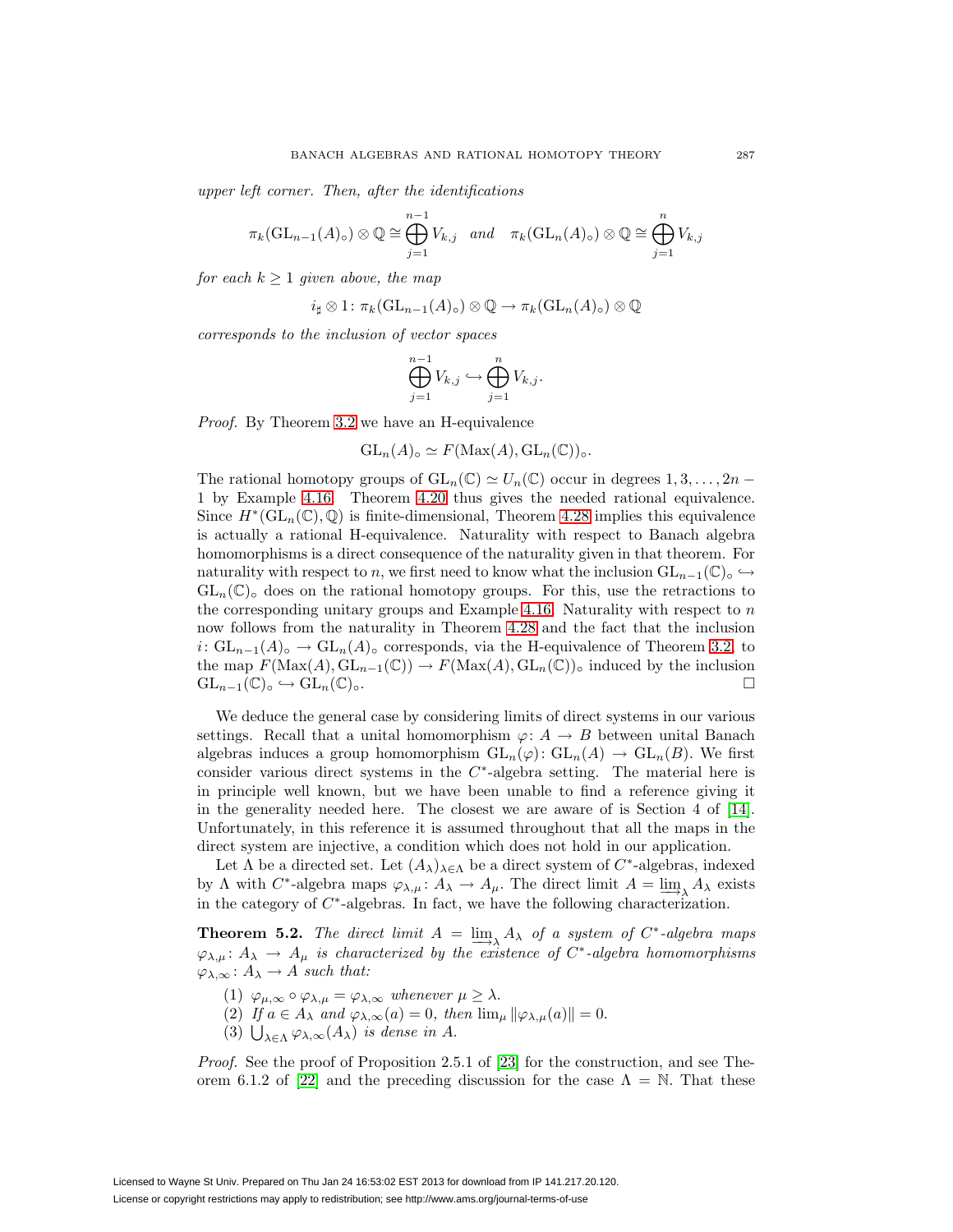properties characterize the direct limit for  $\Lambda = \mathbb{N}$  is implicit in the proof of Theorem 6.1.2(b) of [\[22\]](#page-27-9), and the proof for a general index set is the same. (Murphy has a slightly different formulation for the second condition. The key fact in the proof is that an injective \*-algebra homomorphism of  $C^*$ -algebras is isometric, even without assuming continuity to begin with.)  $\Box$ 

We emphasize that  $\bigcup_{\lambda \in \Lambda} \varphi_{\lambda,\infty}(A_{\lambda})$  is usually *not* the entire direct limit, merely a dense subalgebra.

Given a direct system  $(A_{\lambda})_{\lambda \in \Lambda}$  of C<sup>\*</sup>-algebras with maps  $\varphi_{\lambda,\mu} : A_{\lambda} \to A_{\mu}$ , we obtain direct systems of matrix and function spaces. Recall that  $M_n(A)$  denotes the space of  $n \times n$  matrices with entries in A. Write  $\tilde{\varphi}_{\lambda,\mu}$ :  $M_n(A_{\lambda}) \to M_n(A_{\mu})$  for the map induced by applying  $\varphi_{\lambda,\mu}$  entry-wise. For function spaces in the C<sup>\*</sup>-algebra context, we introduce the following notation. We deviate from our usual notation for function spaces to follow the standard notation  $C(Y, A)$  for  $C^*$ -algebras.

<span id="page-21-2"></span>*Notation* 5.3. For any  $C^*$ -algebra A and any space Y let  $C(Y, A)$  denote the  $C^*$ algebra of continuous functions  $b: Y \to A$ , with pointwise operations and the supremum norm  $||a|| = \sup_{y \in Y} ||a(y)||$ . If moreover  $\varphi: A \to B$  is a homomorphism of  $C^*$ -algebras, we write  $\overline{\varphi}$ :  $C(Y, A) \to C(Y, B)$  for the map obtained by composition with  $\varphi$ .

The following result shows that the direct limits in both cases are as expected. The result is a special case of the statement that direct limits commute with maximal completed tensor products, but our proof avoids the technicalities of completed tensor products.

<span id="page-21-3"></span><span id="page-21-0"></span>**Lemma 5.4.** Let  $(A_{\lambda})_{\lambda \in \Lambda}$  be a direct system of  $C^*$ -algebras, with maps  $\varphi_{\lambda,\mu} : A_{\lambda} \to$  $A_{\mu}$ , and let  $A = \lim_{\lambda \to \infty} A_{\lambda}$ . Let Y be a compact Hausdorff space. Then:

- (1) For  $n \in \mathbb{N}$  there is a natural isomorphism  $\lim_{n \to \infty} M_n(A_\lambda) \cong M_n(A)$ .
- (2) Then there is a natural isomorphism  $\varinjlim C(\widetilde{Y},A_\lambda) \cong C(Y,A)$ .

<span id="page-21-1"></span>*Proof.* For [\(1\)](#page-21-0), the maps are obtained by applying  $\varphi_{\lambda,\infty}$  to each entry. In the characterization of the direct limit (Theorem [5.2\)](#page-20-0), Parts [\(1\)](#page-20-1) and [\(3\)](#page-20-2) are immediate, and Part [\(2\)](#page-20-3) follows from the fact that if the entries of a net of matrices converge to zero, then so do the matrices.

We prove [\(2\)](#page-21-1). The maps  $C(Y, A_\lambda) \to C(Y, A_\mu)$  and  $C(Y, A_\lambda) \to C(Y, A)$  are of course  $\overline{\varphi}_{\lambda,\mu}$  and  $\overline{\varphi}_{\lambda,\infty}$ , as in Notation [5.3.](#page-21-2)

Part [\(1\)](#page-20-1) of the characterization of the direct limit is immediate. For Part [\(2\)](#page-20-3), let  $b \in C(Y, A_\lambda)$  with  $\overline{\varphi}_{\lambda,\infty}(b)(y)=0$ . Because homomorphisms of C<sup>\*</sup>-algebras are norm decreasing, the functions  $f_{\mu}(y) = ||\varphi_{\lambda,\mu}(b(y))||$  decrease pointwise to 0. By Dini's Theorem (Problem E in Chapter 7 of [\[17\]](#page-27-25)), the convergence is uniform, that is,  $\lim_{\mu} \|\overline{\varphi}_{\lambda,\mu}(b)\| = 0.$ 

We finish by proving Part [\(3\)](#page-20-2) of the characterization of the direct limit. Let  $b \in C(Y, A)$ , and let  $\varepsilon > 0$ . Choose a finite partition of unity  $(f_1, \ldots, f_n)$  such that whenever  $x, y \in \text{supp}(f_k)$ , then  $||b(x) - b(y)|| < \frac{1}{3}\varepsilon$ . Choose  $y_k \in \text{supp}(f_k)$ . Choose  $\lambda_k \in \Lambda$  and  $c_k \in A_{\lambda_k}$  such that  $\|\varphi_{\lambda_k,\infty}(c_k) - b(y_k)\| < \frac{1}{3}\varepsilon$ . Choose  $\lambda \in \Lambda$  such that  $\lambda \geq \lambda_k$  for all k, and let  $a_k = \varphi_{\lambda_k,\lambda}(c_k) \in A_\lambda$ . Then  $\|\varphi_{\lambda,\infty}(a_k) - b(y_k)\| < \frac{1}{3}\varepsilon$ . Define  $a \in A_\lambda$  by  $a(y) = \sum_{k=1}^n f_k(y)a_k$ . For  $y \in Y$  we have  $||b(y_k) - b(y)|| < \frac{1}{3}\varepsilon$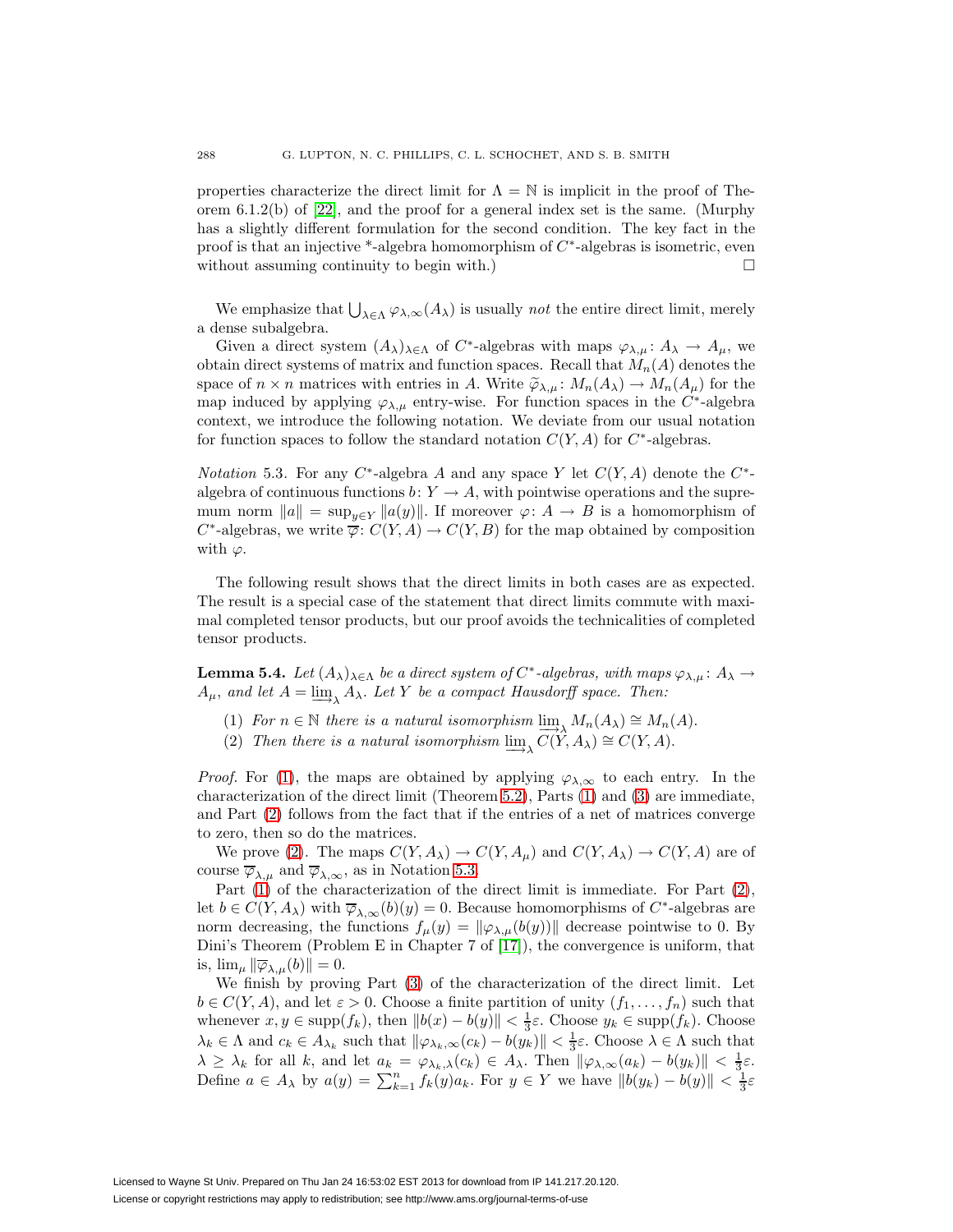whenever  $f_k(y) \neq 0$ , whence

$$
\|\varphi_{\lambda,\infty}(a(y)) - b(y)\| \le \sum_{k=1}^n f_k(y) \left[ \|a_k - b(y_k)\| + \|b(y_k) - b(y)\| \right]
$$
  

$$
\le \sum_{k=1}^n 2\left(\frac{\varepsilon}{3}\right) f_k(y) = \frac{2\varepsilon}{3}.
$$
  

$$
\log(a) - b\| < \varepsilon.
$$

So  $\|\overline{\varphi}_{\lambda,\infty}(a)-b\|$ 

Now given a direct system  $(A_{\lambda})_{\lambda \in \Lambda}$  of unital  $C^*$ -algebras with unital maps  $\varphi_{\lambda,\mu} : A_{\lambda} \to A_{\mu}$ , we obtain a direct system  $(\text{GL}_n(A_{\lambda}))_{\lambda \in \Lambda}$  of invertible groups with structure maps  $GL_n(\varphi_{\lambda,\mu})$ :  $GL_n(A_{\lambda}) \to GL_n(A_{\mu})$ . The following result is implicit in the usual direct proofs that  $K_1$  commutes with direct limits of  $C^*$ -algebras. The proofs we know in the literature, however, instead use Bott periodicity and the result for  $K_0$ .

<span id="page-22-2"></span>**Theorem 5.5.** Let  $(A_{\lambda})_{\lambda \in \Lambda}$  be a direct system of unital C<sup>\*</sup>-algebras, with unital maps  $\varphi_{\lambda,\mu} : A_{\lambda} \to A_{\mu}$ , and let  $A = \varinjlim_{\lambda} A_{\lambda}$ . Then the maps

$$
\operatorname{GL}_n(\varphi_{\lambda,\infty})\colon \operatorname{GL}_n(A_{\lambda}) \to \operatorname{GL}_n(A)
$$

induce a natural isomorphism

$$
\varinjlim_{\lambda} \pi_k(\mathbf{GL}_n(A_{\lambda})) \cong \pi_k(\mathbf{GL}_n(A))
$$

for  $k \geq 0$ .

*Proof.* Following Notation [5.3,](#page-21-2) set  $B_\lambda = C(S^k, M_n(A_\lambda))$  and  $B = C(S^k, M_n(A))$ . Then  $\pi_k(\text{GL}_n(A_\lambda)) = \pi_0(\text{GL}_1(B_\lambda))$  and  $\pi_k(\text{GL}_n(A)) = \pi_0(\text{GL}_1(B))$ , and Lemma [5.4](#page-21-3) identifies B naturally with  $\lim_{\longrightarrow_{\Lambda}} B_{\lambda}$ . Therefore it suffices to prove the lemma when  $k = 0$  and  $n = 1$ .

<span id="page-22-0"></span>We must prove:

- (1) Every path component of  $GL_1(A)$  contains some element  $\varphi_{\lambda,\infty}(b)$  for some  $\lambda$  and some  $b \in GL_1(A_\lambda)$ .
- (2) If  $b \in GL_1(A_\lambda)$  and  $\varphi_{\lambda,\infty}(b) \in GL_1(A)_{\circ}$ , then there exists  $\mu \geq \lambda$  such that  $\varphi_{\lambda,\mu}(b) \in GL_1(A_{\mu})_{\circ}.$

<span id="page-22-1"></span>The key ingredient is that if  $s \in A$  is invertible, then so is any  $t \in A$  with  $||t - s|| < ||s^{-1}||^{-1}$ . We use this to prove the following claim: if  $b \in A_\lambda$  and  $\varphi_{\lambda,\infty}(b)$ is invertible, then there exists  $\mu \geq \lambda$  such that  $\varphi_{\lambda,\mu}(b)$  is invertible. Let  $a = \varphi_{\lambda,\infty}(b)$ . Set  $\varepsilon_0 = 1/(3||a||)$ . Choose  $\lambda_0 \in \Lambda$  and  $c_0 \in A_{\lambda_0}$  such that  $\|\varphi_{\lambda_0,\infty}(c_0) - a^{-1}\| < \varepsilon_0$ . Then

$$
||a\varphi_{\lambda_0,\infty}(c_0)-1||<\varepsilon_0||a||\leq \frac{1}{3}.
$$

Choose  $\lambda_1 \geq \lambda, \lambda_0$ . By Part [\(2\)](#page-20-3) of the characterization of the direct limit, there exists  $\mu_0 \geq \lambda_0$  such that

$$
\|\varphi_{\lambda,\mu_0}(b)\varphi_{\lambda_0,\mu_0}(c_0)-1\|<\frac{2}{3}.
$$

In particular,  $\varphi_{\lambda,\mu_0}(b)\varphi_{\lambda_0,\mu_0}(c_0)$  is invertible. Similarly, there is  $\mu \geq \mu_0$  such that  $\varphi_{\lambda_0,\mu}(c_0)\varphi_{\lambda,\mu}(b)$  is invertible. Then  $\varphi_{\lambda_0,\mu}(b)$  is invertible. The claim is proved.

To prove [\(1\)](#page-22-0), let  $a \in GL_1(A)$ , and use density of  $\bigcup_{\lambda \in \Lambda} \varphi_{\lambda,\infty}(A_{\lambda})$  in A to choose  $\lambda_0$  and  $b \in A_{\lambda_0}$  such that  $\|\varphi_{\lambda_0,\infty}(b)-a\| < \|a^{-1}\|^{-1}$ . Then the straight line path from  $\varphi_{\lambda_0,\infty}(b_0)$  to a is in  $GL_1(A)$ . By the claim, there is  $\lambda \geq \lambda_0$  such that  $b =$  $\varphi_{\lambda_0,\lambda}(b_0)$  is invertible.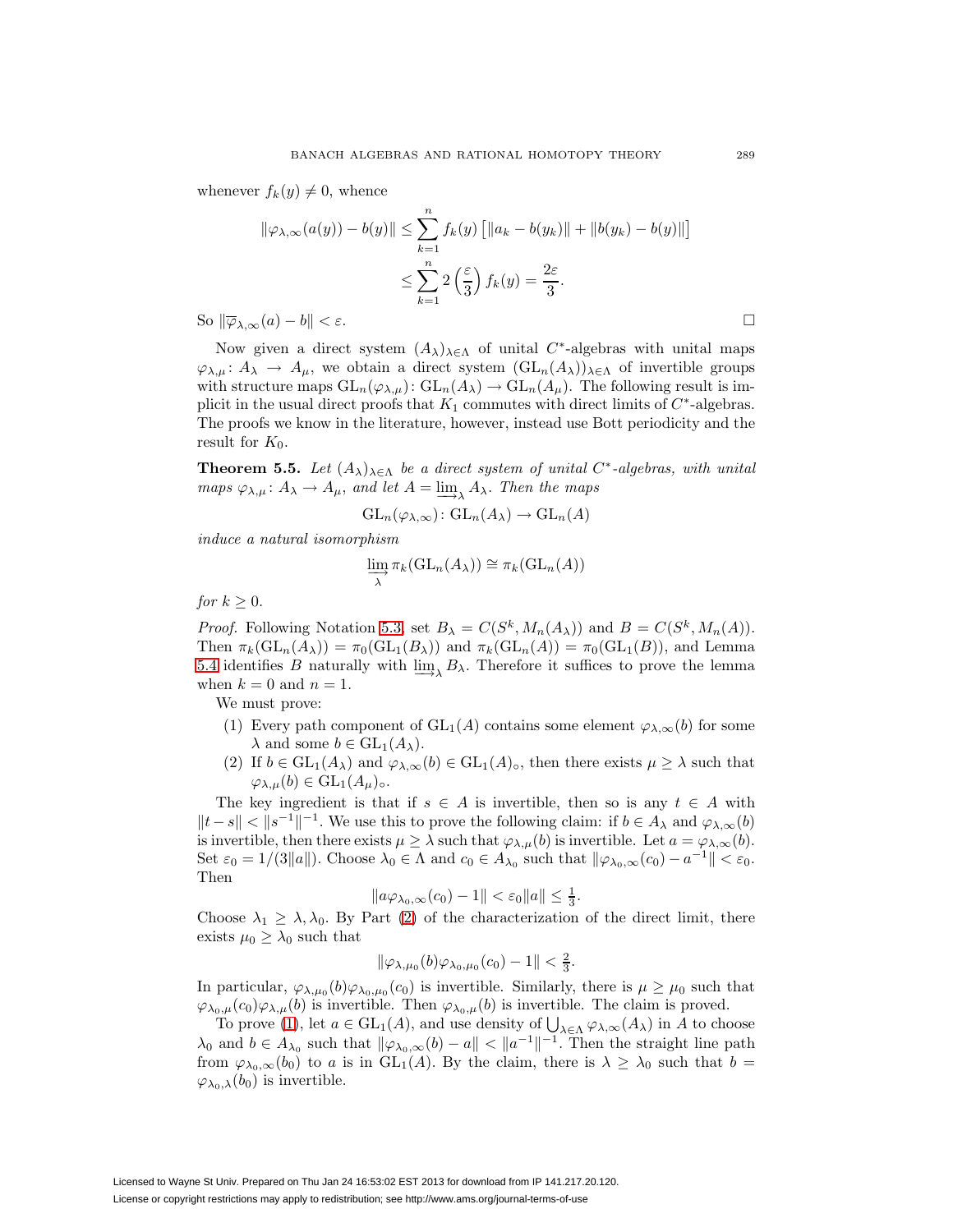To prove [\(2\)](#page-22-1), let  $b \in GL_1(A_\lambda)$  satisfy  $\varphi_{\lambda,\infty}(b) \in GL_1(A_\lambda)$ . Let  $t \mapsto a_0(t)$  be a continuous path from  $\varphi_{\lambda,\infty}(b)$  to 1 in  $GL_1(A)$ , defined for  $t \in [1,2]$ . Regard  $t \mapsto a_0(t)$  as an invertible element  $a \in C([1,2], A)$ . By Lemma [5.4](#page-21-3)[\(2\)](#page-21-1), we have  $C([1, 2], A) = \underline{\lim}_{\lambda} C([1, 2], A_{\lambda}),$  so there is  $\lambda_0 \in \Lambda$  and  $c_0 \in C([1, 2], A_{\lambda_0})$  such that  $\|\overline{\varphi}_{\lambda_0,\infty}(c_0)-a_0\|<\|a_0^{-1}\|^{-1}$ . Without loss of generality  $\lambda_0\geq \lambda$ . Let  $a\in C([0,3], A)$ be the concatenation of the constant path  $\varphi_{\lambda,\infty}(b)$  on [0, 1], the path  $a_0$  on [1, 2], and the constant path 1 on [2, 3]. Let  $c \in C([0,1], A_{\lambda_0})$  be the concatenation of the straight line path from  $\varphi_{\lambda,\lambda_0}(b)$  to  $c_0(1)$  on [0, 1], the path  $c_0$  on [1, 2], and the straight line path from  $c_0(2)$  to 1 on [2, 3]. Then also  $\|\overline{\varphi}_{\lambda_0,\infty}(c) - a\| < \|a^{-1}\|^{-1}$ . So  $\overline{\varphi}_{\lambda_0,\infty}(c)$  is invertible. Applying the claim to the direct system  $(C([0,3], A_\lambda))_{\lambda \in \Lambda}$ (using Lemma [5.4\(](#page-21-3)[2\)](#page-21-1) again), we find  $\mu \ge \lambda_0$  such that  $\overline{\varphi}_{\lambda_0,\mu}(c)$  is invertible. Since  $\varphi_{\lambda_0,\mu}(c(3)) = 1$ , we get  $\varphi_{\lambda,\mu}(b) = \varphi_{\lambda_0,\mu}(c(0)) \in \text{GL}_1(A_{\mu})_0$ .  $\varphi_{\lambda_0,\mu}(c(3)) = 1$ , we get  $\varphi_{\lambda,\mu}(b) = \varphi_{\lambda_0,\mu}(c(0)) \in \mathrm{GL}_1(A_\mu)_{\circ}.$ 

Finally, we briefly consider direct limits of graded Lie algebras over  $\mathbb{Q}$ . Let  $\Lambda$  be a directed set, for  $\lambda \in \Lambda$  let  $L_{\lambda}$  be a graded Lie algebra over Q as in Definition [4.24,](#page-18-6) and suppose, given graded Lie algebra maps, that  $\psi_{\lambda,\mu} : L_{\lambda} \to L_{\mu}$  for  $\lambda \leq \mu$ satisfying the usual coherence conditions. Define the direct limit  $\lim_{\to \infty} L_\lambda$  to be the graded space given, in each degree  $n > 0$ , as the algebraic direct limit of  $L_{\lambda}$  in degree *n* with the bracket induced by the maps  $\psi_{\lambda,\infty} : L_{\lambda} \to \underline{\lim}_{\lambda} L_{\lambda}$ . It is direct to check that L with the induced bracket satisfies the axioms in Definition [4.24.](#page-18-6) We need one easy result in this context.

<span id="page-23-0"></span>**Theorem 5.6.** Let  $(L_{\lambda})_{\lambda \in \Lambda}$  be a direct system of graded Lie algebras over  $\mathbb Q$  with graded Lie algebra structure maps  $\psi_{\lambda,\mu} : L_{\lambda} \to L_{\mu}$ . The direct limit lim<sub> $\lambda$ </sub> satisfies:

- (1) Given a graded Lie algebra L over  $\mathbb Q$  and graded Lie algebra maps  $\varphi_\lambda: L_\lambda \to$ L satisfying  $\varphi_{\mu} \circ \psi_{\lambda,\mu} = \varphi_{\lambda}$ , there exists a unique graded Lie algebra map  $\varphi: \lim_{\Delta \to \Delta} L_{\lambda} \to L$  satisfying  $\varphi \circ \psi_{\lambda,\infty} = \varphi_{\lambda}.$
- (2) If each  $L_{\lambda}$  is abelian, then so is  $\lim_{\lambda} L_{\lambda}$ .

Proof. The proof of (1) is a direct consequence of the result for direct limits of groups. The proof of (2) is direct from the definition of the bracket in  $\lim_{\lambda} L_{\lambda}$ .  $\square$ 

We can now give the proof of our first main result.

Proof of Theorem [1](#page-1-0). By Theorem [3.2,](#page-8-2) it suffices to prove the rational H-equivalence for algebras of the form  $C(X)$ , with X compact Hausdorff, and to prove naturality for unital homomorphisms between such algebras, that is, for continuous maps (in the opposite direction) of compact Hausdorff spaces.

So let X be compact Hausdorff. By Theorem 10.1 in Chapter X of  $[12]$ , there exists a directed set  $\Lambda$  and an inverse system  $(X_{\lambda})_{\lambda \in \Lambda}$  of finite CW complexes and continuous maps  $f_{\lambda,\mu}: X_{\mu} \to X_{\lambda}$  for  $\lambda \leq \mu$  with  $X \approx \varprojlim_{\lambda} X_{\lambda}$ . We then obtain a direct system of  $C^*$ -algebras  $(C(X_\lambda))_{\lambda \in \Lambda}$  with maps  $\varphi_{\lambda,\mu} : C(X_\lambda) \to C(X_\mu)$ induced by  $f_{\lambda,\mu}$ . The maps  $X \to X_{\lambda}$  determine an isomorphism of  $C^*$ -algebras  $\lim_{\lambda \to \infty} C(X_{\lambda}) \to C(X)$  because  $Y \to C(Y)$  is a contravariant equivalence of categories from compact Hausdorff spaces to commutative unital  $C^*$ -algebras. Applying Theorem [5.5](#page-22-2) and restricting ourselves to the identity components, we obtain isomorphisms  $\lim_{\lambda \to \infty} \pi_k(\mathrm{GL}_n(C(X_{\lambda}))_0) \cong \pi_k(\mathrm{GL}_n(C(X))_0)$  for  $k > 0$ . Since the tensor product commutes with direct limits, we obtain

$$
\varinjlim_{\lambda} \pi_k(\mathrm{GL}_n(C(X_{\lambda}))_{\circ}) \otimes \mathbb{Q} \cong \pi_k(\mathrm{GL}_n(C(X))_{\circ}) \otimes \mathbb{Q}.
$$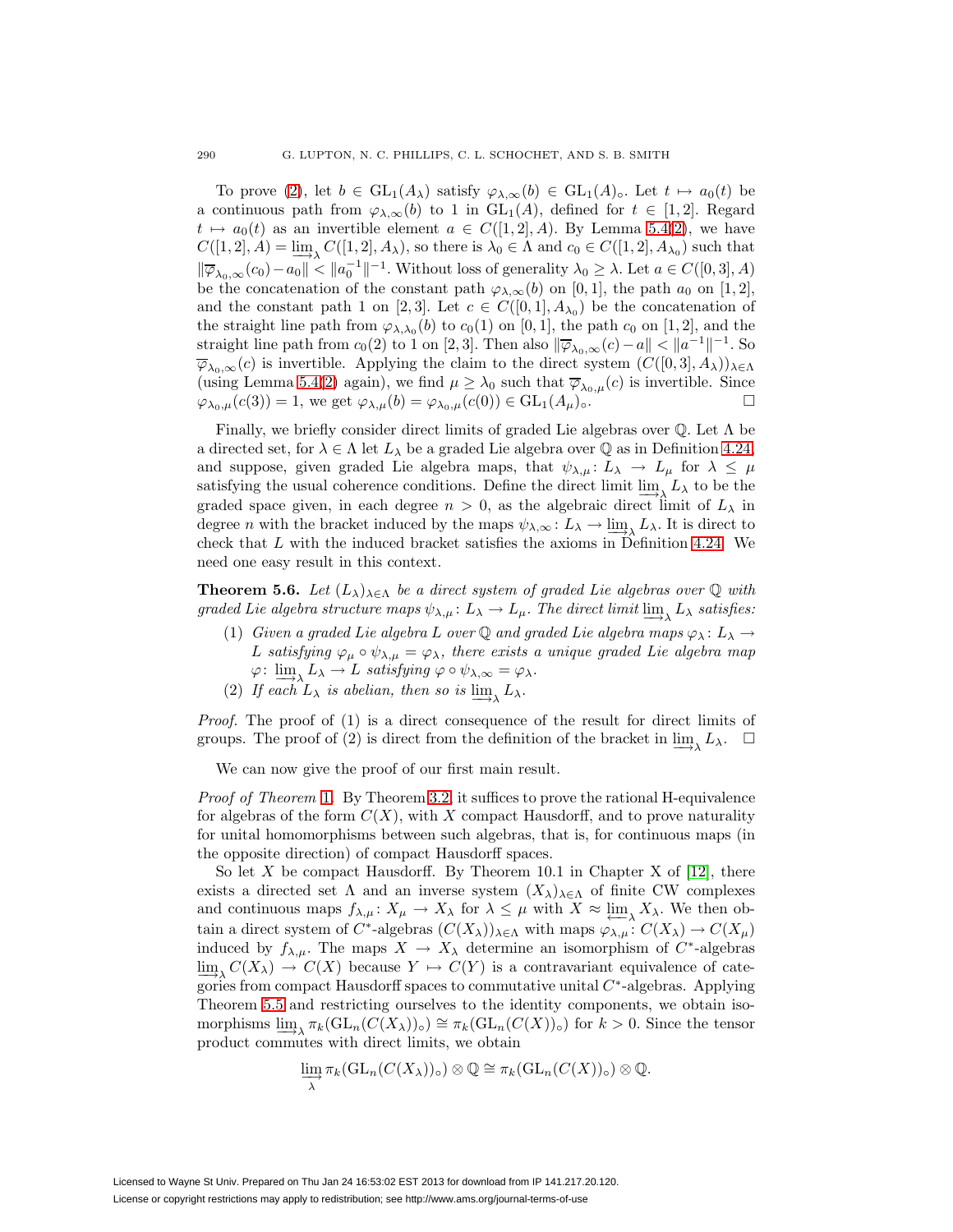Set  $V_{k,j}^{\lambda} = H^{2j-1-k}(X_{\lambda};\mathbb{Q})$  and let

$$
H(f_{\lambda,\mu})\colon \bigoplus_{j=1}^n V_{k,j}^{\lambda} \to \bigoplus_{j=1}^n V_{k,j}^{\mu}
$$

be the map induced on rational cohomology groups by  $f_{\lambda,\mu}$ . Since each  $\text{Max}(C(X_{\lambda}))$  $\approx X_{\lambda}$  is a finite complex, Theorem [5.1](#page-19-3) applies to give a commutative diagram

$$
\pi_k(\mathrm{GL}_n(C(X_{\lambda}))_0) \otimes \mathbb{Q} \xrightarrow{\cong} \bigoplus_{j=1}^n V_{k,j}^{\lambda}
$$
\n
$$
\mathrm{GL}_n(\varphi_{\lambda,\mu})_{\sharp} \otimes 1 \downarrow \qquad \qquad \downarrow \qquad \qquad \downarrow \qquad \qquad H(f_{\lambda,\mu})
$$
\n
$$
\pi_k(\mathrm{GL}_n(C(X_{\mu}))_0) \otimes \mathbb{Q} \xrightarrow{\cong} \bigoplus_{j=1}^n V_{k,j}^{\mu}
$$

for each  $k > 0$ . By the continuity of Čech cohomology (Theorem 3.1 in Chapter X of [\[12\]](#page-27-26); see page 110 for the definition of  $\mathcal{G}_R$ ),  $\lim_{n \to \infty} V_{k,j}^{\lambda} \cong \check{H}^{2j-1-k}(X; \mathbb{Q}) = \check{V}_{k,j}$ . We conclude that

$$
\pi_k(\mathrm{GL}_n(C(X))_{\circ})\otimes \mathbb{Q}\cong \bigoplus_{j=1}^n \check{V}_{k,j}.
$$

Naturality is clear.

It remains to prove the rational H-equivalence and show that  $GL_n(C(X))_o$  is rationally homotopy-abelian. Consider the direct system  $(\pi_*(\text{GL}_n(C(X_{\lambda}))\circ \mathbb{Q})_{\lambda\in\Lambda})$ of graded Lie algebras over Q with structure maps

$$
\mathrm{GL}_{n}(\varphi_{\lambda,\mu})\otimes 1\colon \pi_{*}(\mathrm{GL}_{n}(C(X_{\lambda}))_{\circ})\otimes \mathbb{Q}\to \pi_{*}(\mathrm{GL}_{n}(C(X_{\mu}))_{\circ})\otimes \mathbb{Q}.
$$

By Theorems [5.5](#page-22-2) and [5.6\(](#page-23-0)1) there is a graded Lie algebra isomorphism

$$
\varinjlim_{\lambda} \pi_*(\mathrm{GL}_n(C(X_{\lambda}))_{\circ}) \otimes \mathbb{Q} \cong \pi_*(\mathrm{GL}_n(C(X))_{\circ}) \otimes \mathbb{Q}.
$$

By Theorems [5.1](#page-19-3) and [4.25\(](#page-18-5)[3\)](#page-18-4), each  $\pi_*(\text{GL}_n(C(X_\lambda))_{\circ})\otimes\mathbb{Q}$  is abelian. Therefore  $\pi_*(\mathrm{GL}_n(C(X))_{\circ})\otimes\mathbb{Q}$  is abelian by Theorem [5.6\(](#page-23-0)2). The space  $\mathrm{GL}_n(C(X))$  is homotopy equivalent to a CW complex (Theorem [2.8](#page-5-6)[\(5\)](#page-5-4)). So we may apply [\(3\)](#page-18-4)  $\implies$ [\(2\)](#page-18-2) and [\(3\)](#page-18-4)  $\implies$  [\(4\)](#page-18-3) of Theorem [4.25.](#page-18-5)

<span id="page-24-0"></span>**Corollary 5.7.** Let A be a commutative unital Banach algebra and let  $n > 1$ . Let i:  $GL_{n-1}(A)$ ° →  $GL_n(A)$ ° denote the inclusion. Let  $\check{V}_{h,j} = \check{H}^{2j-1-h}(\text{Max}(A); \mathbb{Q})$ . Then, after the identifications

$$
\pi_k(\mathrm{GL}_{n-1}(A)_{\circ}) \otimes \mathbb{Q} \cong \bigoplus_{j=1}^{n-1} \check{V}_{k,j} \quad and \quad \pi_k(\mathrm{GL}_n(A)_{\circ}) \otimes \mathbb{Q} \cong \bigoplus_{j=1}^n \check{V}_{k,j}
$$

for each  $k \geq 1$  $k \geq 1$  given by Theorem 1, the map

$$
i_{\sharp} \otimes 1 \colon \pi_k(\mathrm{GL}_{n-1}(A)_{\circ}) \otimes \mathbb{Q} \to \pi_k(\mathrm{GL}_n(A)_{\circ}) \otimes \mathbb{Q}
$$

corresponds to the inclusion of vector spaces

$$
\bigoplus_{j=1}^{n-1} \check{V}_{k,j} \hookrightarrow \bigoplus_{j=1}^{n} \check{V}_{k,j}.
$$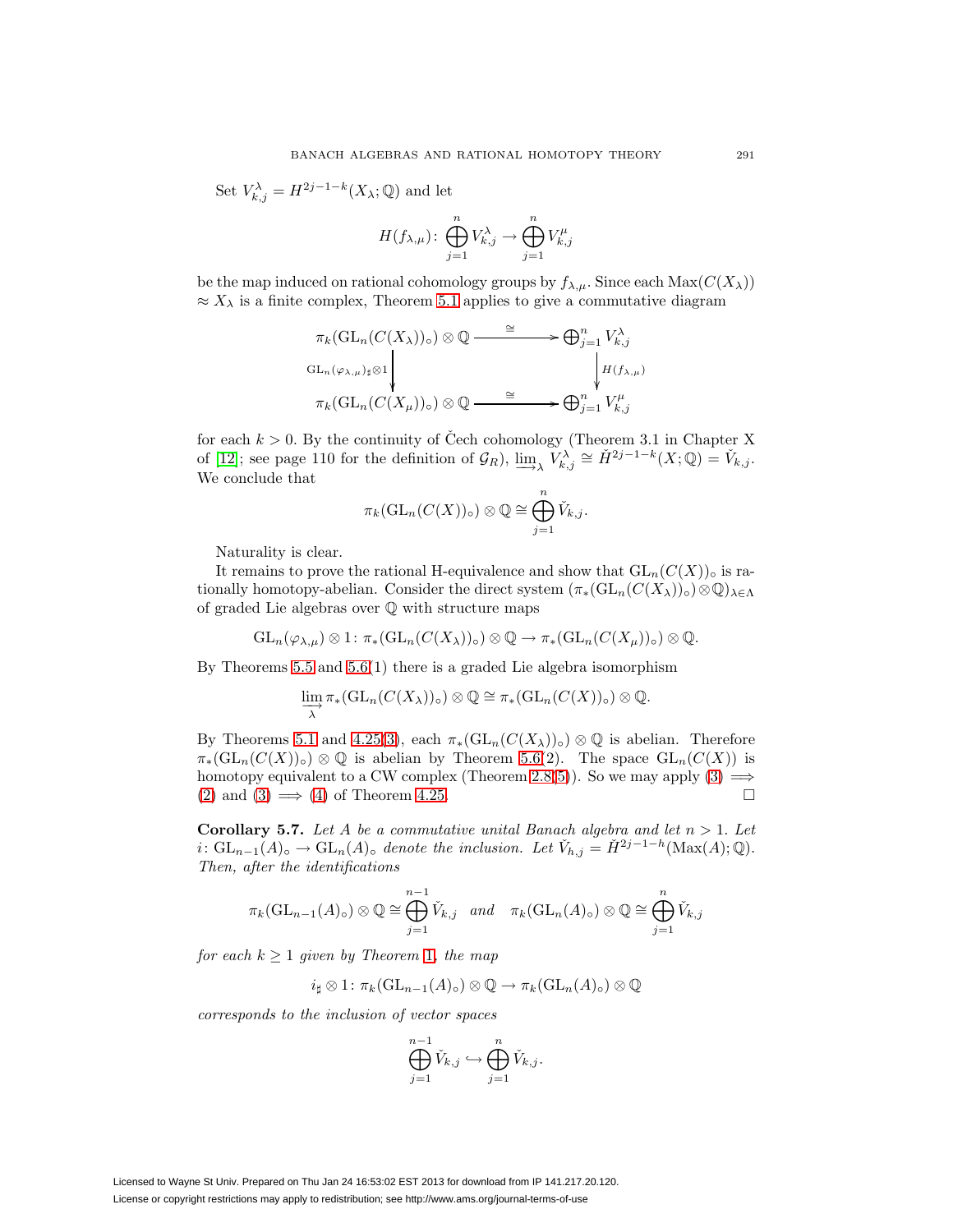*Proof.* As in the proof of Theorem [1](#page-1-0) above, we may assume  $A = C(X)$  and write

$$
\pi_k(\mathrm{GL}_{n-1}(A)_{\circ}) \otimes \mathbb{Q} = \varinjlim_{\lambda} \pi_k(\mathrm{GL}_{n-1}(C(X_{\lambda}))_{\circ}) \otimes \mathbb{Q}
$$

and

$$
\pi_k(\mathrm{GL}_n(A)_{\circ}) \otimes \mathbb{Q} = \varinjlim_{\lambda} \pi_k(\mathrm{GL}_{n-1}(C(X_{\lambda}))_{\circ}) \otimes \mathbb{Q},
$$

where each  $X_{\lambda}$  is a finite complex. Now use naturality with respect to n in Theo-rem [5.1.](#page-19-3)

We can now deduce Theorem [2.](#page-2-0)

Proof of Theorem [2](#page-2-0). Consider the long exact sequence of Theorem [2.10](#page-7-0) as far as the last abelian term  $\pi_1(\mathrm{GL}_n(A))$ . In the groups  $\pi_k(-)$  for  $k \geq 1$ , we may replace each space by the component containing the basepoint, obtaining

$$
\cdots \longrightarrow \pi_k(\mathrm{GL}_{n-1}(A)_\circ) \longrightarrow \pi_k(\mathrm{GL}_n(A)_\circ) \longrightarrow \pi_k(\mathrm{Lc}_n(A)_\circ)
$$
\n
$$
\pi_{k-1}(\mathrm{GL}_{n-1}(A)_\circ) \longrightarrow \cdots \longrightarrow \pi_1(\mathrm{GL}_n(A)_\circ) \longrightarrow \pi_1(\mathrm{Lc}_n(A)_\circ).
$$

Tensor with Q. Applying Corollary [5.7,](#page-24-0) we compute

 $\pi_k(\mathrm{Lc}_n(A)_\circ) \otimes \mathbb{Q} \cong \check{H}^{2n-1-k}(\mathrm{Max}(A); \mathbb{Q})$ 

for  $k > 1$ , as needed.

We conclude with some remarks and a result concerning the rational homotopy type of the space of last columns for a commutative unital Banach algebra. By Theorem [3.6,](#page-10-0) we have  $\text{Lc}_n(A) \circ \simeq F(\text{Max}(A), S^{2n-1}) \circ$ . Thus  $\text{Lc}_n(A) \circ$  is a nilpotent CW complex when  $Max(A)$  is a finite complex by Theorem [4.18.](#page-16-0) Using Exam-ple [4.12](#page-14-2) and Theorem [4.20,](#page-16-2) we conclude in this case that  $Lc_n(A)$ <sub>o</sub> is a rational H-space. When Max(A) is not a finite complex, there is no guarantee that  $Lc_n(A)_{\circ}$ is a nilpotent space (although we know of no counterexamples), and we cannot discuss its rational homotopy type. However, it follows from Theorem [2.8\(](#page-5-6)[5\)](#page-5-4) that  $Lc_n(A)$ <sub>o</sub> has the homotopy type of a CW complex and thus admits a universal cover. Our last result describes the rational homotopy type of the universal cover of  $\text{Lc}_n(A)$ <sub>o</sub> in the general case of a commutative unital Banach algebra. We need one final result from rational homotopy theory.

<span id="page-25-0"></span>**Lemma 5.8.** Let  $p: E \to B$  be a map of nilpotent CW complexes inducing a surjection on rational homotopy groups. If  $E$  is a rational H-space, then  $B$  is one also.

Proof. This result is well-known in rational homotopy theory and easy to prove using minimal models. Since we have avoided their use thus far, we give a proof which does not use minimal models. Our argument adapts one given in [\[26\]](#page-27-19); we reproduce it here for the sake of completeness.

As usual, we assume that the basepoint of each CW H-space  $(G, \mu)$  is the identity. In addition, following Theorem III.4.7 of [\[33\]](#page-28-3), we assume that the identity  $e_G$  is strict, in the sense that  $\mu(x, e_G) = \mu(e_G, x) = x$  for all  $x \in G$ .

Write  $\pi_*(B_{\mathbb{Q}}) = \bigoplus_{i \in J} V_i$  with each  $V_i$  a 1-dimensional rational vector space concentrated in degree  $n_i$ . For each i, pick a basis element  $\alpha_i$  of  $V_i$ . Since  $(p_{\mathbb{Q}})_\#$ :  $\pi_*(E_{\mathbb{Q}})$  $\rightarrow \pi_*(B_{\mathbb{Q}})$  is surjective, we may choose  $\beta_i \in \pi_{n_i}(E_{\mathbb{Q}})$  such that  $(p_{\mathbb{Q}})_\#(\beta_i) = \alpha_i$  for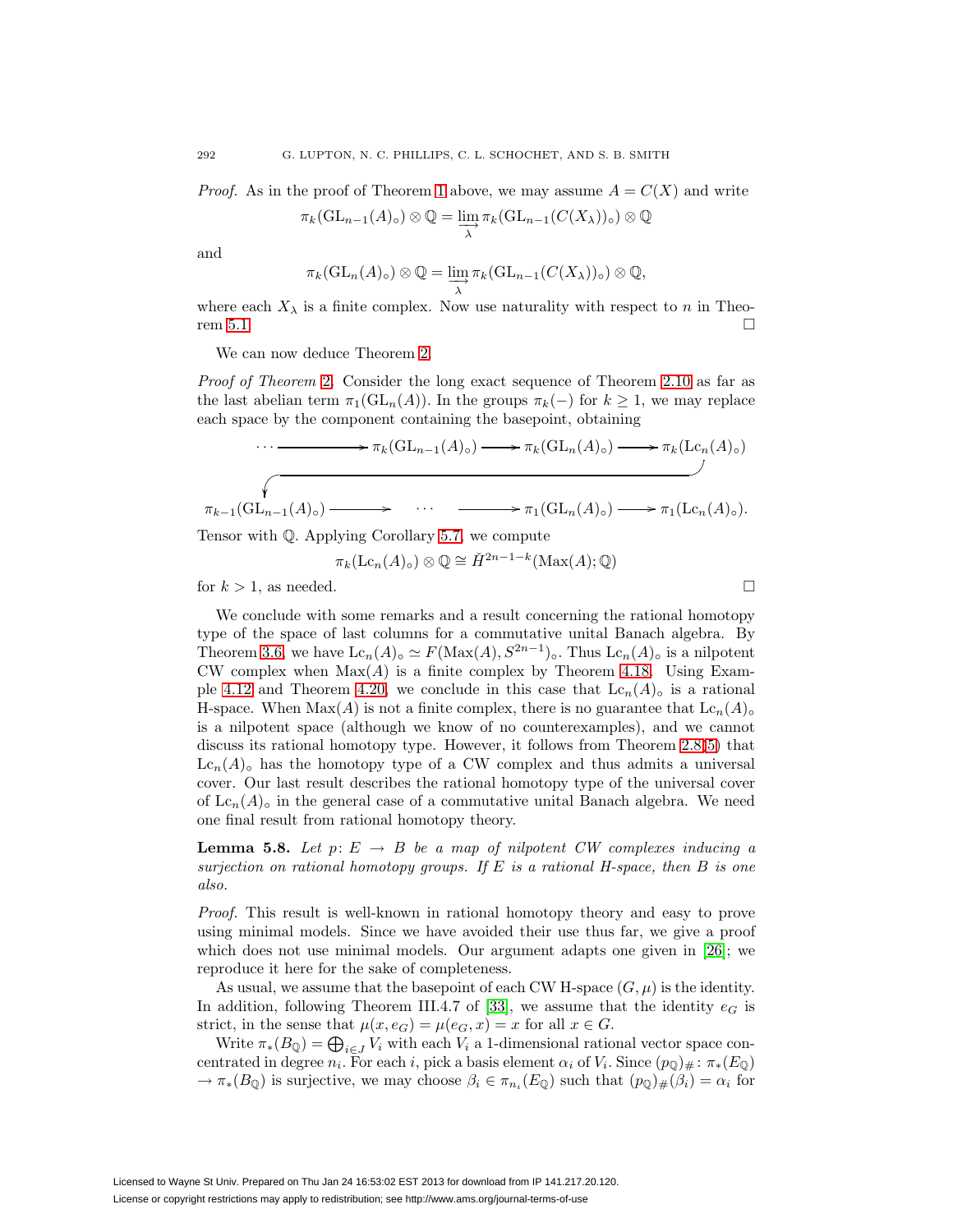each *i*. If  $n_i$  is odd, then  $K(\mathbb{Q}, n_i) \simeq S_{\mathbb{Q}}^{n_i}$ , and so we may regard  $\beta_i$  as a map  $\gamma_i: K(\mathbb{Q}, n_i) \to E_{\mathbb{Q}}$ . Now suppose that  $n_i$  is even. Then  $K(\mathbb{Q}, n_i) \simeq \Omega \Sigma S_{\mathbb{Q}}^{n_i}$ . For any space X, let  $\varepsilon_X : X \to \Omega \Sigma X$  be the adjoint of the suspension of the identity map of X. This map is natural in X. Since  $E_{\mathbb{Q}}$  is an H-space, by Theorem 8.14 of [\[28\]](#page-28-5) there is a retraction  $r: \Omega \Sigma E_{\mathbb{Q}} \to E_{\mathbb{Q}}$  of  $\varepsilon_{E_{\mathbb{Q}}}$ . Using this retraction, we have a commutative diagram

$$
K(\mathbb{Q}, n_i) \xrightarrow{\simeq} \Omega \Sigma S_{\mathbb{Q}}^{n_i} \xrightarrow{\Omega \Sigma \beta_i} \Omega \Sigma E_{\mathbb{Q}}
$$

$$
\varepsilon_{S_{\mathbb{Q}}^{n_i}} \wedge \vphantom{\sum_{\mathbb{Q}} \sum_{j=1}^{n_i} \sum_{j=1}^{n_i} E_{\mathbb{Q}}.
$$

Now set  $\gamma_i = r \circ \Omega \Sigma \beta_i : K(\mathbb{Q}, n_i) \to E_{\mathbb{Q}}$ .

Choose a total order  $\leq$  on J. For each finite subset  $F \subset J$ , set

$$
K_F = \prod_{i \in F} K(\mathbb{Q}, n_i).
$$

We define a map  $\alpha_F : K_F \to B_{\mathbb{Q}}$  as follows. Write  $F = \{i_1, \ldots, i_r\}$  with  $i_1 < \cdots <$  $i_r$ . Then, using  $\cdot$  for the multiplication in  $E_{\mathbb{Q}}$ , set

$$
\alpha_F(x_1,\ldots,x_r)=p_\mathbb{Q}\left(\left((\gamma_{i_1}(x_1)\cdot\gamma_{i_2}(x_2))\cdot\gamma_{i_3}(x_3)\right)\cdot\cdots\cdot\gamma_{i_r}(x_r)\right).
$$

The induced homomorphism on homotopy groups restricts to the inclusion  $V_i \rightarrow$  $\pi_*(B_{\mathbb{Q}})$  on each summand of  $\pi_*(K_F) \cong \prod_{i \in F} V_i$ .

If  $F_1 \subset F_2 \subset J$  are finite sets, there is an obvious map  $k_{F_1,F_2} \colon K_{F_1} \to K_{F_2}$ , obtained by viewing  $K_{F_1}$  as the set of elements  $x \in K_{F_2}$  such that  $x_i$  is the basepoint of  $K(\mathbb{Q}, n_i)$  for  $i \in F_2 \backslash F_1$ . Since the basepoints are the identities and the identities are strict, one checks that  $\alpha_{F_2} \circ k_{F_1,F_2} = \alpha_{F_1}$  for  $F_1 \subset F_2 \subset J$ . Accordingly, we obtain a map  $\alpha: \underline{\lim}_{F \subset I} K_F \to B_{\mathbb{Q}}$ , which moreover induces an isomorphism on homotopy groups and hence is a homotopy equivalence. The H-space structures on the Eilenberg-Mac Lane spaces give obvious H-space structures on the products  $K_F$ , and the maps  $k_{F_1,F_2}$  respect these structures and the associated homotopies. So  $\lim_{F \subset I} K_F$  is an H-space, and thus  $B_{\mathbb{Q}}$  is also an H-space.

**Theorem 5.9.** Let A be commutative unital Banach algebra. Let  $\widetilde{\text{Lc}_n(A)}_o$  denote the universal cover of  $\mathrm{Lc}_n(A)_{\circ}$ . If  $\mathrm{Max}(A)$  is a finite complex, then  $\mathrm{Lc}_n(A)_{\circ}$  is a rational H-space. In general,  $\widetilde{\mathrm{Lc}_n(A)}_o$  is a rational H-space.

*Proof.* When  $Max(A)$  is a finite complex the result is a consequence of Theorem [4.18,](#page-16-0) Example [4.12](#page-14-2) and Theorem [4.20,](#page-16-2) as argued before the statement of Lemma [5.8.](#page-25-0) For the general case, observe that, by Theorem [2.10](#page-7-0) and Corollary [5.7,](#page-24-0) the map  $\widetilde{\mathrm{GL}_n(A)}_o \to \widetilde{\mathrm{Lc}_n(A)}_o$  induced on universal covers by the natural map  $GL_n(A) \circ \to \text{Lc}_n(A) \circ$  is a surjection on rational homotopy groups. As  $\widetilde{\text{GL}_n(A)} \circ$  is a topological group, the result follows from Lemma [5.8.](#page-25-0)

## Acknowledgement

The authors would like to thank Daniel Isaksen and Jim Stasheff for helpful discussions.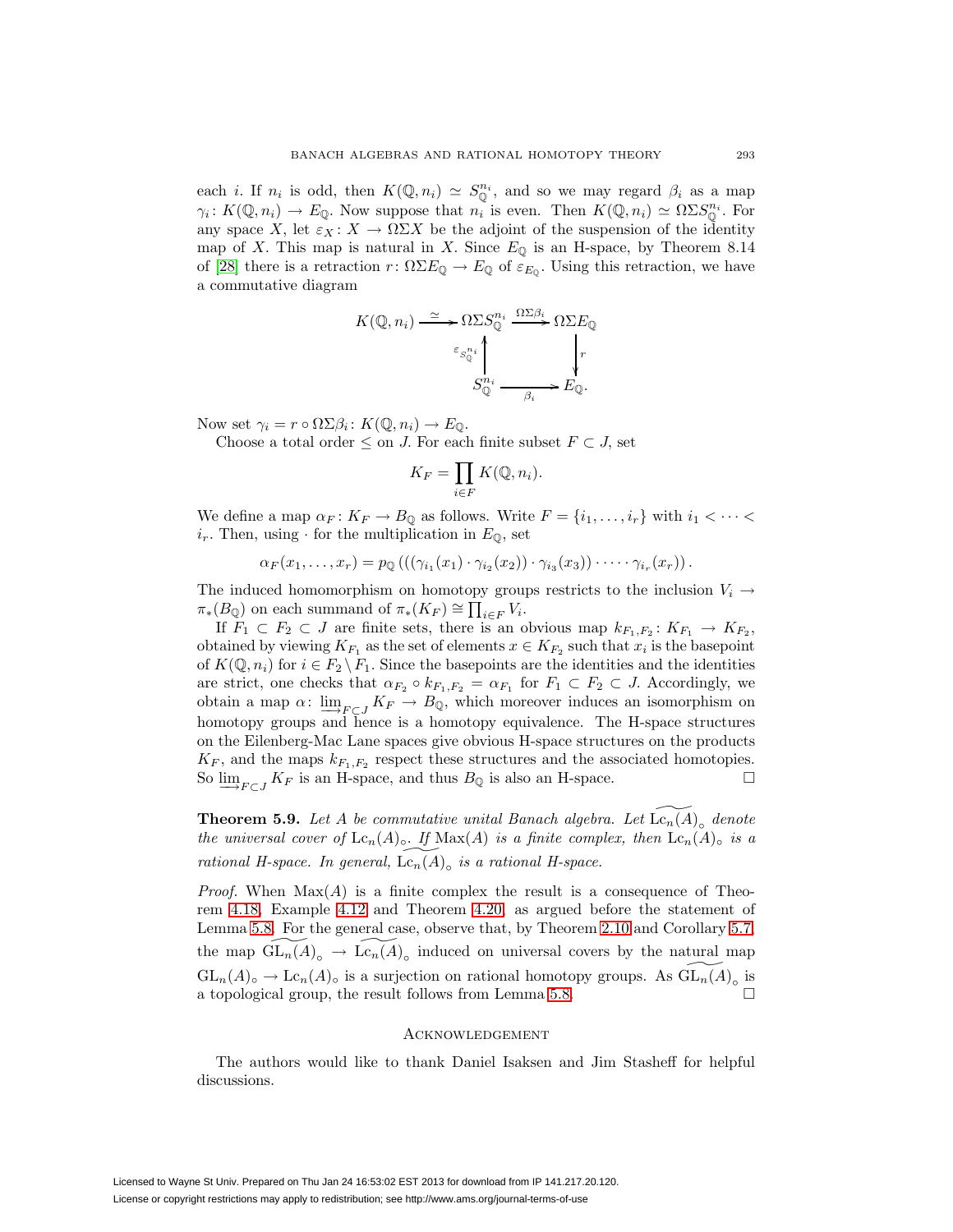#### **REFERENCES**

- <span id="page-27-22"></span>[1] J. F. Adams, On the non-existence of elements of Hopf invariant one, Ann. Math. **72** (1960), 20–104. M[R25:4530](http://www.ams.org/mathscinet-getitem?mr=25:4530)
- <span id="page-27-15"></span>[2] M. F. Atiyah and R. Bott, The Yang-Mills equations over Riemann surfaces, Philos. Trans. Roy. Soc. London Ser. A **308** (1983), 523–615. M[R85k:14006](http://www.ams.org/mathscinet-getitem?mr=85k:14006)
- <span id="page-27-13"></span>[3] I. Berstein and T. Ganea, Homotopical nilpotency, Illinois J. Math. **5** (1961), 99–130. M[R23:A3573](http://www.ams.org/mathscinet-getitem?mr=23:A3573)
- <span id="page-27-21"></span><span id="page-27-8"></span>[4] F. F. Bonsall and J. Duncan, Complete normed algebras, Ergebnisse der Mathematik und ihrer Grenzgebiete, vol. 80, Springer-Verlag, New York, Heidelberg, 1973. M[R54:11013](http://www.ams.org/mathscinet-getitem?mr=54:11013)
- [5] A. Borel, Topology of Lie groups and characteristic classes, Bull. Amer. Math. Soc. **61** (1955), 397–432. M[R17:282b](http://www.ams.org/mathscinet-getitem?mr=17:282b)
- <span id="page-27-2"></span>[6] L. G. Brown, P. Green, and M. A. Rieffel, Stable isomorphism and strong Morita equivalence of C∗-algebras, Pacific J. Math. **71** (1977), 349–363. M[R57:3866](http://www.ams.org/mathscinet-getitem?mr=57:3866)
- <span id="page-27-6"></span>[7] G. Corach and A. R. Larotonda, Stable range in Banach algebras, J. Pure Appl. Algebra **32** (1984), 289–300. M[R86g:46070](http://www.ams.org/mathscinet-getitem?mr=86g:46070)
- <span id="page-27-7"></span>[8] , A stabilization theorem for Banach algebras, J. Algebra **101** (1986), 433–449. M[R87h:46103](http://www.ams.org/mathscinet-getitem?mr=87h:46103)
- <span id="page-27-14"></span>[9] C. J. Curjel, On the H-space structures of finite complexes, Comment. Math. Helv. **43** (1968), 1–17. M[R37:6929](http://www.ams.org/mathscinet-getitem?mr=37:6929)
- <span id="page-27-5"></span>[10] A. M. Davie, *Homotopy in Fréchet algebras*, Proc. London Math. Soc. (3) **23** (1971), 31–52. M[R45:5756](http://www.ams.org/mathscinet-getitem?mr=45:5756)
- <span id="page-27-3"></span>[11] J. Dixmier and A. Douady, Champs continus d'espaces hilbertiens et de C∗-alg`ebres, Bull. Soc. Math. France **91** (1963), 227–284. M[R29:485](http://www.ams.org/mathscinet-getitem?mr=29:485)
- <span id="page-27-26"></span>[12] S. Eilenberg and N. E. Steenrod, Foundations of algebraic topology, Princeton University Press, Princeton, 1952. M[R14:398b](http://www.ams.org/mathscinet-getitem?mr=14:398b)
- <span id="page-27-20"></span>[13] Y. Félix, S. Halperin, and J.-C. Thomas, Rational homotopy theory, Graduate Texts in Mathematics, vol. 205, Springer-Verlag, New York, 2001. M[R2002d:55014](http://www.ams.org/mathscinet-getitem?mr=2002d:55014)
- <span id="page-27-23"></span>[14] D. Handelman,  $K_0$  of von Neumann and AF  $C^*$  algebras, Quart. J. Math. Oxford Ser. (2) **29** (1978), 427–441. M[R81c:46049](http://www.ams.org/mathscinet-getitem?mr=81c:46049)
- <span id="page-27-17"></span>[15] P. Hilton, G. Mislin, and J. Roitberg, Localization of nilpotent groups and spaces, North-Holland Publishing Co., Amsterdam, 1975, North-Holland Mathematics Studies, No. 15, Notas de Matemática, No. 55 [Notes on Mathematics, No. 55]. M[R57:17635](http://www.ams.org/mathscinet-getitem?mr=57:17635)
- <span id="page-27-12"></span>[16] I. M. James, On H-spaces and their homotopy groups, Quart. J. Math. Oxford Ser. (2) **11** (1960), 161–179. M[R24:A2966](http://www.ams.org/mathscinet-getitem?mr=24:A2966)
- <span id="page-27-25"></span>[17] J. L. Kelley, General topology, Van Nostrand Reinhold, New York, Cincinnati, Toronto, London, Melbourne, 1955. M[R16:1136c](http://www.ams.org/mathscinet-getitem?mr=16:1136c)
- <span id="page-27-11"></span>[18] A. T. Lundell and S. Weingram, The topology of CW complexes, Van Nostrand Reinhold Company, New York, 1969.
- <span id="page-27-1"></span>[19] R. J. Milgram, The bar construction and abelian H-spaces, Illinois J. Math **11** (1967), 242– 250. M[R34:8404](http://www.ams.org/mathscinet-getitem?mr=34:8404)
- <span id="page-27-0"></span>[20] J. Milnor, The geometric realization of a semi-simplicial complex, Ann. Math. **65** (1957), 357–362. M[R18:815d](http://www.ams.org/mathscinet-getitem?mr=18:815d)
- <span id="page-27-16"></span>[21] , On spaces having the homotopy type of CW-complex, Trans. Amer. Math. Soc. **90** (1959), 272–280. M[R20:6700](http://www.ams.org/mathscinet-getitem?mr=20:6700)
- <span id="page-27-9"></span>[22] G. J. Murphy, C∗-algebras and operator theory, Academic Press, Boston, San Diego, New York, London, Sydney, Tokyo, Toronto, 1990. M[R91m:46084](http://www.ams.org/mathscinet-getitem?mr=91m:46084)
- <span id="page-27-24"></span>[23] N. C. Phillips, Equivariant K-theory and freeness of group actions on C∗-algebras, Springer-Verlag Lecture Notes in Math. no. 1274, Springer-Verlag, Berlin, Heidelberg, New York, London, Paris, Tokyo, 1987. M[R89k:46086](http://www.ams.org/mathscinet-getitem?mr=89k:46086)
- <span id="page-27-10"></span>[24] M. A. Rieffel, Dimension and stable rank in the K-theory of C∗-algebras, Proc. London Math. Soc. (3) **46** (1983), 301–333. M[R84g:46085](http://www.ams.org/mathscinet-getitem?mr=84g:46085)
- <span id="page-27-4"></span>[25]  $\_\_\_\_\_\_\$ The homotopy groups of the unitary groups of noncommutative tori, J. Operator Theory **17** (1987), 237–254. M[R88f:22018](http://www.ams.org/mathscinet-getitem?mr=88f:22018)
- <span id="page-27-19"></span>[26] H. Scheerer, On rationalized H- and co-H-spaces. With an appendix on decomposable H- and co-H-spaces, Manuscripta Math. **51** (1985), 63–87. M[R88k:55007](http://www.ams.org/mathscinet-getitem?mr=88k:55007)
- <span id="page-27-18"></span>[27] E. H. Spanier, Algebraic topology, McGraw-Hill, New York, San Francisco, St. Louis, Toronto, London, Sydney, 1966. M[R35:1007](http://www.ams.org/mathscinet-getitem?mr=35:1007)